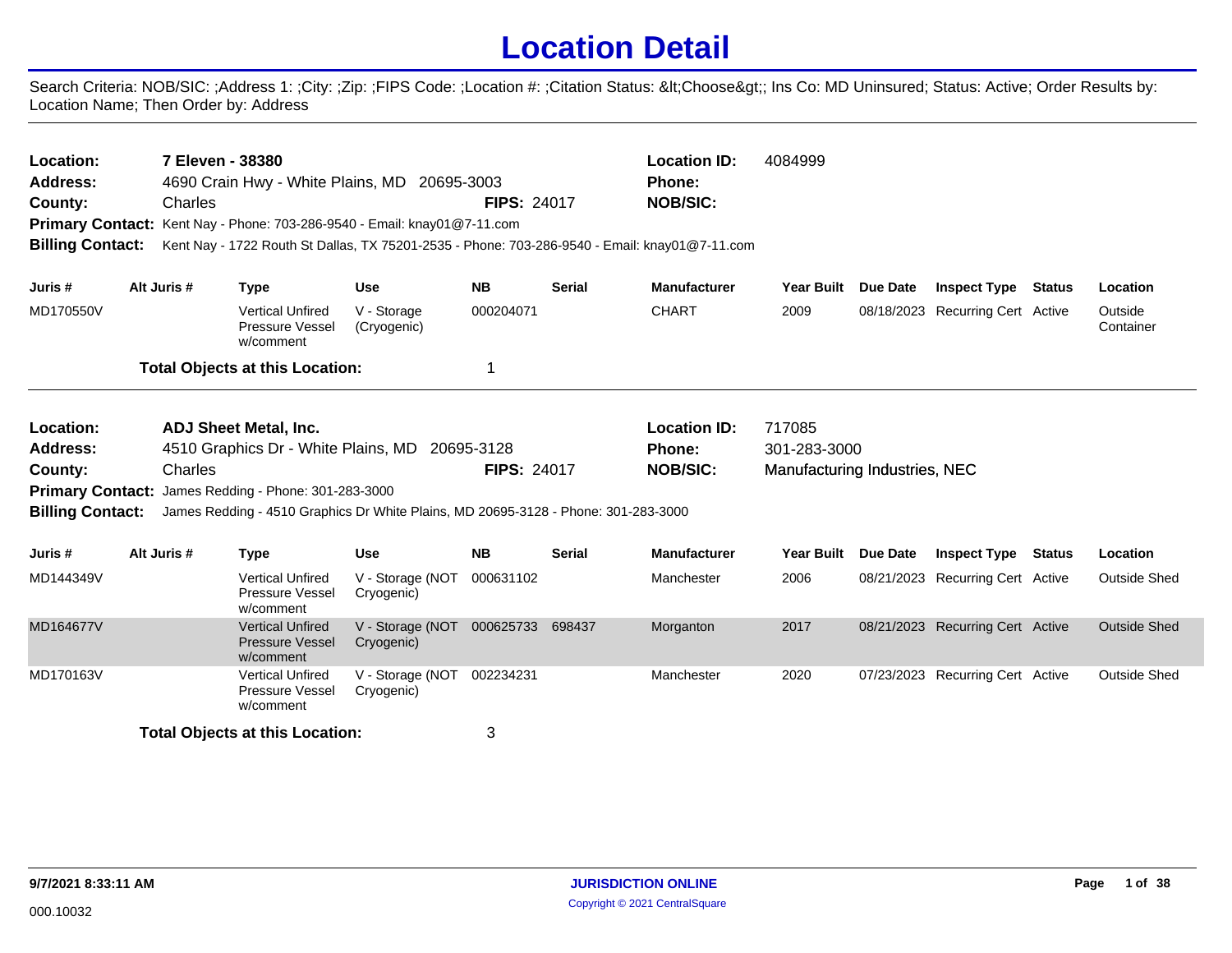| <b>All American Harley Davidson</b><br>Location:<br><b>Address:</b><br>8126 Leonardtown Rd - Hughesville, MD 20637-3132<br><b>FIPS: 24017</b><br>County:<br>Charles<br>Primary Contact: Mike Gibbons - Phone: 301-274-5000<br><b>Billing Contact:</b><br>John Kilroy - 8126 Leonardtown Rd Hughesville, MD 20637-3132 - Phone: 301-274-5000<br>Alt Juris #<br><b>NB</b><br>Juris #<br><b>Type</b><br><b>Use</b> |             |                                                                                                                                                                                                                                                                                                                 |                                                   |                             |               | <b>Location ID:</b><br>Phone:<br><b>NOB/SIC:</b> | 2129243<br><b>Motorcycle Dealers</b>         |          |                                                                |        |                                     |
|-----------------------------------------------------------------------------------------------------------------------------------------------------------------------------------------------------------------------------------------------------------------------------------------------------------------------------------------------------------------------------------------------------------------|-------------|-----------------------------------------------------------------------------------------------------------------------------------------------------------------------------------------------------------------------------------------------------------------------------------------------------------------|---------------------------------------------------|-----------------------------|---------------|--------------------------------------------------|----------------------------------------------|----------|----------------------------------------------------------------|--------|-------------------------------------|
| MD127942V                                                                                                                                                                                                                                                                                                                                                                                                       |             | Pressure Vessel<br>w/comment<br><b>Total Objects at this Location:</b>                                                                                                                                                                                                                                          | Horizontal Unfired V - Storage (NOT<br>Cryogenic) | 000007662<br>1              | <b>Serial</b> | <b>Manufacturer</b><br>Air Com                   | <b>Year Built</b><br>2005                    | Due Date | <b>Inspect Type Status</b><br>08/03/2022 Recurring Cert Active |        | Location<br>Loft in Storage<br>Area |
| Location:<br><b>Address:</b><br>County:<br><b>Billing Contact:</b>                                                                                                                                                                                                                                                                                                                                              | Charles     | All American Steakhouse (Arc3)<br>35 Saint Patricks Dr - Waldorf, MD 20603-4507<br>Primary Contact: Charlie Patterson - Phone: 804-644-4521 - Email: charlie.patterson@arc3gases.com<br>Charlie Patterson - PO Box 26269 Richmond, VA 23260-6269 - Phone: 804-644-4521 - Email: charlie.patterson@arc3gases.com |                                                   | <b>FIPS: 24017</b>          |               | <b>Location ID:</b><br>Phone:<br><b>NOB/SIC:</b> | 3973683<br><b>Eating and Drinking Places</b> |          |                                                                |        |                                     |
| Juris #<br>MD164904V                                                                                                                                                                                                                                                                                                                                                                                            | Alt Juris # | Type<br><b>Vertical Unfired</b><br><b>Pressure Vessel</b><br>w/comment<br><b>Total Objects at this Location:</b>                                                                                                                                                                                                | <b>Use</b><br>V - Storage<br>(Cryogenic)          | <b>NB</b><br>000181954<br>1 | <b>Serial</b> | Manufacturer<br><b>CHART</b>                     | Year Built Due Date<br>2007                  |          | <b>Inspect Type Status</b><br>09/27/2023 Recurring Cert Active |        | Location<br>Employee<br>Bathroom    |
| Location:<br>Address:<br>County:<br><b>Billing Contact:</b>                                                                                                                                                                                                                                                                                                                                                     | Charles     | Burchmart - 10 (Arc3)<br>10195 Berry Rd - Waldorf, MD 20603-3787<br>Primary Contact: Charlie Patterson - Phone: 804-644-4521 - Email: charlie.patterson@arc3gases.com<br>Charlie Patterson - PO Box 26269 Richmond, VA 23260-6269 - Phone: 804-644-4521 - Email: charlie.patterson@arc3gases.com                |                                                   | <b>FIPS: 24017</b>          |               | <b>Location ID:</b><br>Phone:<br><b>NOB/SIC:</b> | 3973700<br><b>Eating and Drinking Places</b> |          |                                                                |        |                                     |
| Juris #<br>MD164902V                                                                                                                                                                                                                                                                                                                                                                                            | Alt Juris # | Type<br><b>Vertical Unfired</b><br>Pressure Vessel<br>w/comment<br><b>Total Objects at this Location:</b>                                                                                                                                                                                                       | <b>Use</b><br>V - Storage<br>(Cryogenic)          | <b>NB</b><br>000145961<br>1 | <b>Serial</b> | <b>Manufacturer</b><br><b>CHART</b>              | <b>Year Built</b><br>2003                    | Due Date | <b>Inspect Type</b><br>09/30/2023 Recurring Cert Active        | Status | Location<br>Outside                 |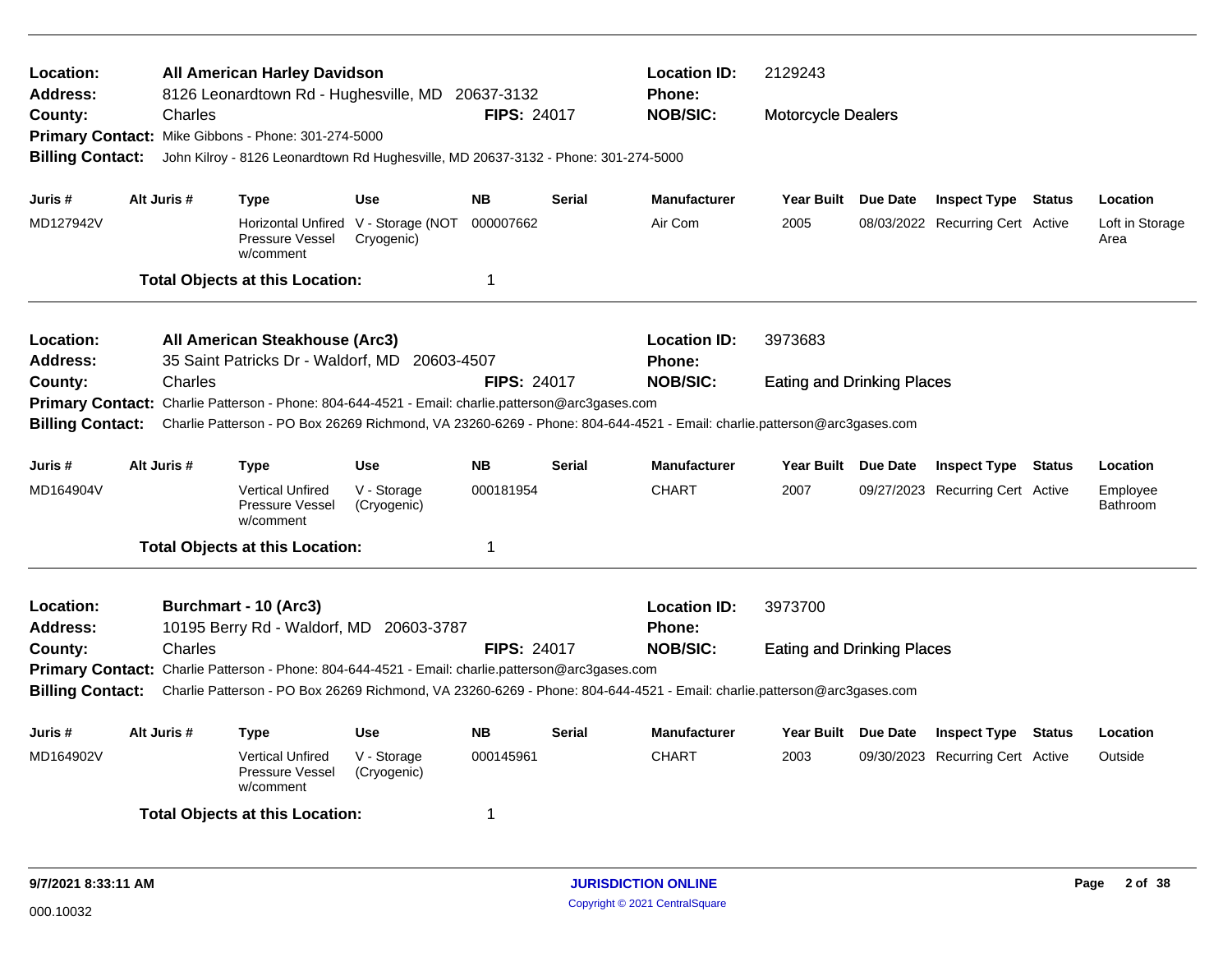| Location:<br><b>Address:</b> |                                                                                                   |             | <b>Burchmart - 4 (Arc3)</b><br>7756 Leonardtown Rd - Hughesville, MD 20637-3010                   |                                                     |                    |               | <b>Location ID:</b><br><b>Phone:</b>                                                                                    | 3973713                           |                 |                                  |               |                    |
|------------------------------|---------------------------------------------------------------------------------------------------|-------------|---------------------------------------------------------------------------------------------------|-----------------------------------------------------|--------------------|---------------|-------------------------------------------------------------------------------------------------------------------------|-----------------------------------|-----------------|----------------------------------|---------------|--------------------|
| County:                      |                                                                                                   | Charles     |                                                                                                   |                                                     | <b>FIPS: 24017</b> |               | <b>NOB/SIC:</b>                                                                                                         | <b>Eating and Drinking Places</b> |                 |                                  |               |                    |
|                              |                                                                                                   |             | Primary Contact: Charlie Patterson - Phone: 804-644-4521 - Email: charlie.patterson@arc3gases.com |                                                     |                    |               |                                                                                                                         |                                   |                 |                                  |               |                    |
| <b>Billing Contact:</b>      |                                                                                                   |             |                                                                                                   |                                                     |                    |               | Charlie Patterson - PO Box 26269 Richmond, VA 23260-6269 - Phone: 804-644-4521 - Email: charlie.patterson@arc3gases.com |                                   |                 |                                  |               |                    |
| Juris #                      |                                                                                                   | Alt Juris # | Type                                                                                              | <b>Use</b>                                          | <b>NB</b>          | <b>Serial</b> | <b>Manufacturer</b>                                                                                                     | Year Built Due Date               |                 | <b>Inspect Type Status</b>       |               | Location           |
| MD165451V                    |                                                                                                   |             | <b>Vertical Unfired</b><br>Pressure Vessel<br>w/comment                                           | V - Storage<br>(Cryogenic)                          | 000301543          |               | <b>CHART</b>                                                                                                            | 2017                              |                 | 09/30/2023 Recurring Cert Active |               | Outside            |
|                              |                                                                                                   |             | <b>Total Objects at this Location:</b>                                                            |                                                     | -1                 |               |                                                                                                                         |                                   |                 |                                  |               |                    |
| <b>Location:</b>             |                                                                                                   |             | <b>Calvary Gospel Church/Family Life Center</b>                                                   |                                                     |                    |               | <b>Location ID:</b>                                                                                                     | 705666                            |                 |                                  |               |                    |
| <b>Address:</b>              |                                                                                                   |             | 11150 Berry Rd - Waldorf, MD 20603-3990                                                           |                                                     |                    |               | Phone:                                                                                                                  | 301-843-5588                      |                 |                                  |               |                    |
| County:                      | Charles<br><b>FIPS: 24017</b>                                                                     |             |                                                                                                   |                                                     |                    |               | <b>NOB/SIC:</b>                                                                                                         | <b>Religious Organizations</b>    |                 |                                  |               |                    |
|                              | <b>Primary Contact:</b><br>Carol Roland - Phone: 301-843-5588 - Email: croland@calvarygospel.org  |             |                                                                                                   |                                                     |                    |               |                                                                                                                         |                                   |                 |                                  |               |                    |
|                              | <b>Billing Contact:</b><br>Roy Sapp - 11150 Berry Rd Waldorf, MD 20603-3990 - Phone: 301-843-5588 |             |                                                                                                   |                                                     |                    |               |                                                                                                                         |                                   |                 |                                  |               |                    |
| Juris #                      |                                                                                                   | Alt Juris # | Type                                                                                              | Use                                                 | <b>NB</b>          | <b>Serial</b> | <b>Manufacturer</b>                                                                                                     | <b>Year Built</b>                 | Due Date        | <b>Inspect Type Status</b>       |               | Location           |
| MD111143H                    |                                                                                                   |             | Cast Iron                                                                                         | H - Hot Water<br>Heat (Water <=<br>160 psig, 250 F) | <b>CI</b>          | 11150         | Weil-McLain                                                                                                             | 2001                              |                 | 04/25/2022 Recurring Cert Active |               | <b>Boiler Room</b> |
|                              |                                                                                                   |             | <b>Total Objects at this Location:</b>                                                            |                                                     | -1                 |               |                                                                                                                         |                                   |                 |                                  |               |                    |
| Location:                    |                                                                                                   |             | <b>Capitol Clubhouse (Arc3)</b>                                                                   |                                                     |                    |               | <b>Location ID:</b>                                                                                                     | 3973687                           |                 |                                  |               |                    |
| <b>Address:</b>              |                                                                                                   |             | 3033 Waldorf Market PI - Waldorf, MD 20603-4870                                                   |                                                     |                    |               | <b>Phone:</b>                                                                                                           |                                   |                 |                                  |               |                    |
| County:                      |                                                                                                   | Charles     |                                                                                                   |                                                     | <b>FIPS: 24017</b> |               | <b>NOB/SIC:</b>                                                                                                         | <b>Eating and Drinking Places</b> |                 |                                  |               |                    |
|                              |                                                                                                   |             | Primary Contact: Charlie Patterson - Phone: 804-644-4521 - Email: charlie.patterson@arc3gases.com |                                                     |                    |               |                                                                                                                         |                                   |                 |                                  |               |                    |
| <b>Billing Contact:</b>      |                                                                                                   |             |                                                                                                   |                                                     |                    |               | Charlie Patterson - PO Box 26269 Richmond, VA 23260-6269 - Phone: 804-644-4521 - Email: charlie.patterson@arc3gases.com |                                   |                 |                                  |               |                    |
| Juris #                      |                                                                                                   | Alt Juris # | <b>Type</b>                                                                                       | <b>Use</b>                                          | <b>NB</b>          | <b>Serial</b> | <b>Manufacturer</b>                                                                                                     | <b>Year Built</b>                 | <b>Due Date</b> | <b>Inspect Type</b>              | <b>Status</b> | Location           |
| MD164901V                    |                                                                                                   |             | <b>Vertical Unfired</b><br>Pressure Vessel<br>w/comment                                           | V - Storage<br>(Cryogenic)                          | 000141311          |               | <b>CHART</b>                                                                                                            | 2002                              |                 | 09/27/2023 Recurring Cert Active |               | Store Room         |
|                              |                                                                                                   |             | <b>Total Objects at this Location:</b>                                                            |                                                     | -1                 |               |                                                                                                                         |                                   |                 |                                  |               |                    |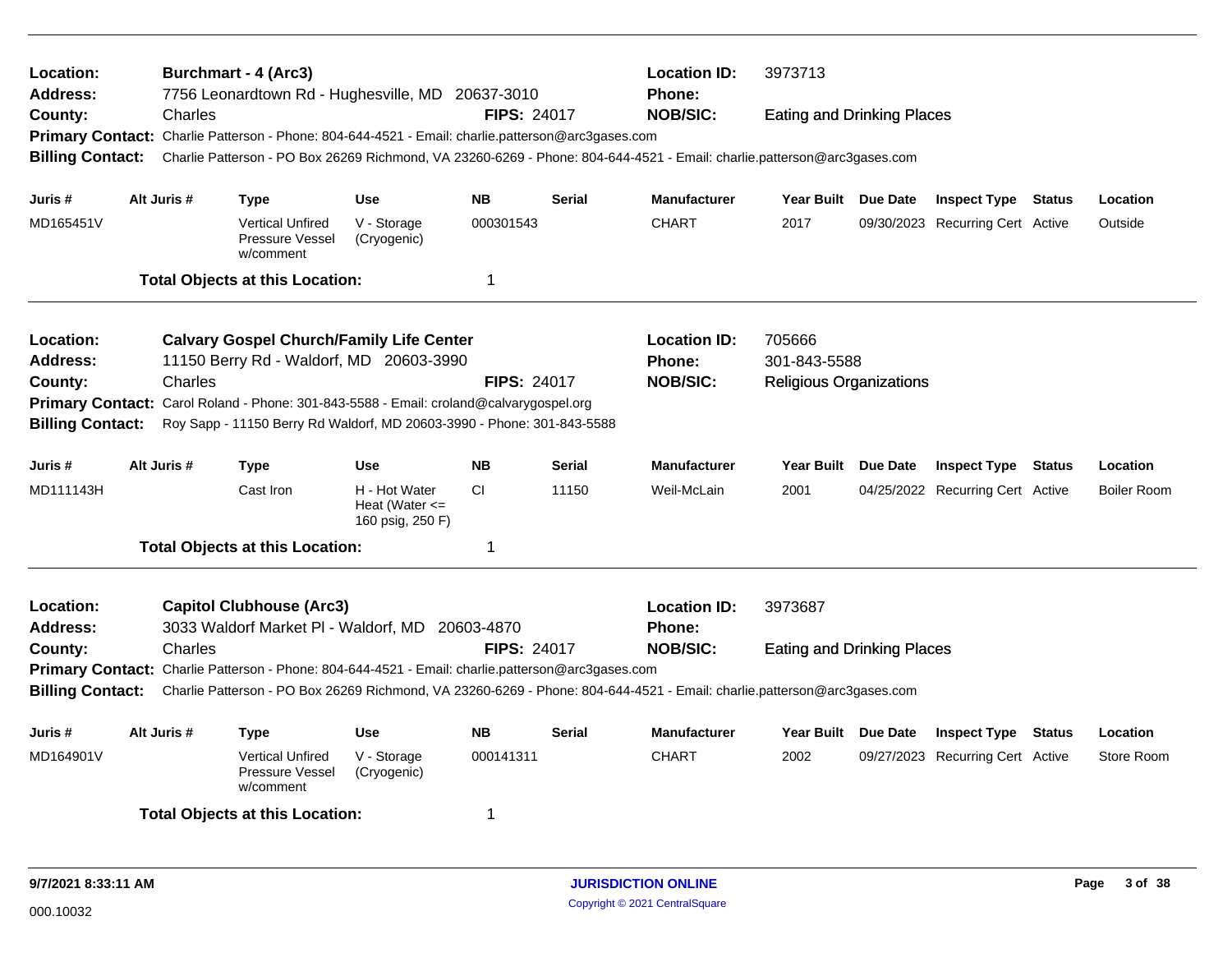| <b>Location:</b><br><b>Address:</b><br>County: | Charles                                                                                                                        | <b>Captain Charles</b><br>16320 Cobb Island Road - Cobb Island, MD                                                      |                                             | 20625<br><b>FIPS: 24017</b> |               | <b>Location ID:</b><br>Phone:<br><b>NOB/SIC:</b> | 724946<br>Eating and drinking places |  |                                  |  |                    |
|------------------------------------------------|--------------------------------------------------------------------------------------------------------------------------------|-------------------------------------------------------------------------------------------------------------------------|---------------------------------------------|-----------------------------|---------------|--------------------------------------------------|--------------------------------------|--|----------------------------------|--|--------------------|
| <b>Billing Contact:</b>                        | Primary Contact: Captain Charles                                                                                               |                                                                                                                         |                                             |                             |               |                                                  |                                      |  |                                  |  |                    |
| Juris #                                        | Alt Juris #                                                                                                                    | <b>Type</b>                                                                                                             | <b>Use</b>                                  | <b>NB</b>                   | <b>Serial</b> | <b>Manufacturer</b>                              | Year Built Due Date                  |  | <b>Inspect Type Status</b>       |  | Location           |
| MD068493H                                      |                                                                                                                                | Cast Iron                                                                                                               | H - Steam Heat<br>(Steam $\leq$ 15<br>psig) | <b>CI</b>                   |               | Burnham                                          | 1986                                 |  | 01/12/2023 Recurring Cert Active |  | <b>Boiler Room</b> |
|                                                |                                                                                                                                | <b>Total Objects at this Location:</b>                                                                                  |                                             | $\overline{1}$              |               |                                                  |                                      |  |                                  |  |                    |
| Location:<br>Address:                          |                                                                                                                                | <b>Captain Johns Crab House</b><br>16215 Cobb Island Rd - Cobb Island, MD 20625                                         |                                             |                             |               | <b>Location ID:</b><br>Phone:                    | 705943                               |  |                                  |  |                    |
| Charles<br>County:                             |                                                                                                                                |                                                                                                                         |                                             | <b>FIPS: 24017</b>          |               | <b>NOB/SIC:</b>                                  | Eating and drinking places           |  |                                  |  |                    |
|                                                | Primary Contact: Captain Johns Crab House - Phone: 301-259-2315                                                                |                                                                                                                         |                                             |                             |               |                                                  |                                      |  |                                  |  |                    |
|                                                | <b>Billing Contact:</b><br>Facility Manager - 16215 Cobb Island Rd PO Box 288 Cobb Island, MD 20625-0288 - Phone: 301-259-2315 |                                                                                                                         |                                             |                             |               |                                                  |                                      |  |                                  |  |                    |
| Juris #                                        | Alt Juris #                                                                                                                    | <b>Type</b>                                                                                                             | <b>Use</b>                                  | <b>NB</b>                   | <b>Serial</b> | <b>Manufacturer</b>                              | Year Built Due Date                  |  | <b>Inspect Type Status</b>       |  | Location           |
| MD167480H                                      |                                                                                                                                | Cast Iron                                                                                                               | H - Steam Heat<br>(Steam $\leq$ 15<br>psig) | <b>CI</b>                   |               | Peerless                                         | 2019                                 |  | 02/03/2022 Recurring Cert Active |  | <b>BLRM</b>        |
|                                                |                                                                                                                                | <b>Total Objects at this Location:</b>                                                                                  |                                             | -1                          |               |                                                  |                                      |  |                                  |  |                    |
| Location:<br><b>Address:</b>                   |                                                                                                                                | Carruth & Son Inc (Arc3)<br>12711 La Plata Rd - Waldorf, MD 20602                                                       |                                             |                             |               | <b>Location ID:</b><br><b>Phone:</b>             | 4049044                              |  |                                  |  |                    |
| County:                                        | Charles                                                                                                                        |                                                                                                                         |                                             | <b>FIPS: 24017</b>          |               | <b>NOB/SIC:</b>                                  |                                      |  |                                  |  |                    |
|                                                |                                                                                                                                | Primary Contact: Charlie Patterson - Phone: 804-644-4521 - Email: charlie.patterson@arc3gases.com                       |                                             |                             |               |                                                  |                                      |  |                                  |  |                    |
| <b>Billing Contact:</b>                        |                                                                                                                                | Charlie Patterson - PO Box 26269 Richmond, VA 23260-6269 - Phone: 804-644-4521 - Email: charlie.patterson@arc3gases.com |                                             |                             |               |                                                  |                                      |  |                                  |  |                    |
| Juris #                                        | Alt Juris #                                                                                                                    | Type                                                                                                                    | Use                                         | <b>NB</b>                   | <b>Serial</b> | <b>Manufacturer</b>                              | Year Built Due Date                  |  | <b>Inspect Type Status</b>       |  | Location           |
| MD168070V                                      |                                                                                                                                | <b>Vertical Unfired</b><br>Pressure Vessel<br>w/comment                                                                 | V - Storage<br>(Cryogenic)                  | 000208251                   |               | <b>CHART</b>                                     | 2009                                 |  | 11/30/2022 Recurring Cert Active |  | Outside            |
|                                                |                                                                                                                                | <b>Total Objects at this Location:</b>                                                                                  |                                             | -1                          |               |                                                  |                                      |  |                                  |  |                    |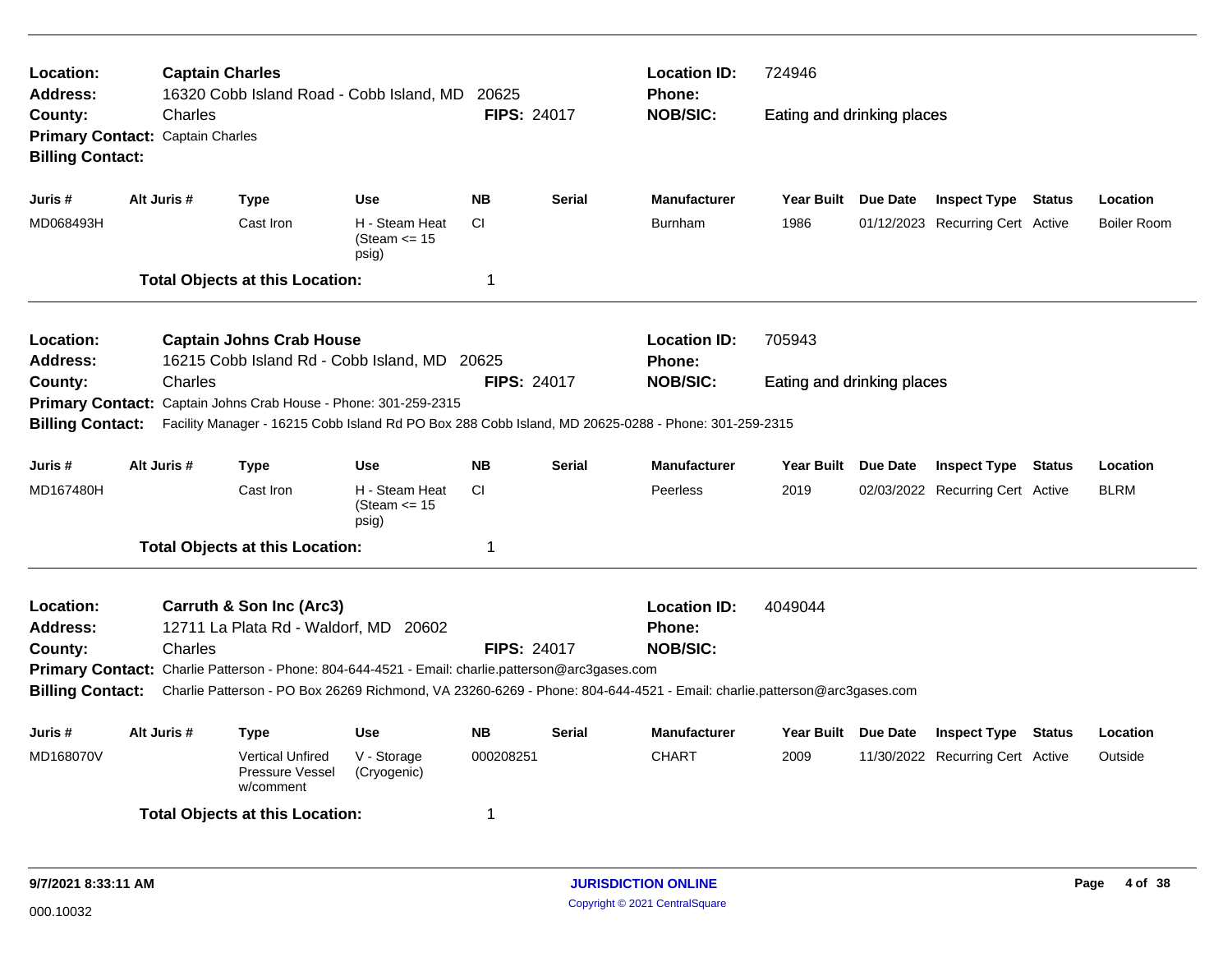| Location:<br><b>Address:</b>                          | <b>Chaney Enterprises</b><br>12165 Acton Ln - Waldorf, MD 20601<br>Charles |             |                                                                                                                                                   |                                                         |                    |               | <b>Location ID:</b><br>Phone: | 3330509                                 |          |                                  |        |                         |
|-------------------------------------------------------|----------------------------------------------------------------------------|-------------|---------------------------------------------------------------------------------------------------------------------------------------------------|---------------------------------------------------------|--------------------|---------------|-------------------------------|-----------------------------------------|----------|----------------------------------|--------|-------------------------|
| County:<br><b>Primary Contact: Chaney Enterprises</b> |                                                                            |             |                                                                                                                                                   |                                                         | <b>FIPS: 24017</b> |               | <b>NOB/SIC:</b>               | <b>Concrete Block and Brick</b>         |          |                                  |        |                         |
| <b>Billing Contact:</b>                               |                                                                            |             | Chris McCoy - 2410 Evergreen Rd Ste 201 Gambrills, MD 21054-1980 - Phone: 410-202-2473 - Cell: 240-299-7172 - Email: cmccoy@chaneyenterprises.com |                                                         |                    |               |                               |                                         |          |                                  |        |                         |
| Juris #                                               |                                                                            | Alt Juris # | <b>Type</b>                                                                                                                                       | <b>Use</b>                                              | <b>NB</b>          | <b>Serial</b> | <b>Manufacturer</b>           | <b>Year Built</b>                       | Due Date | <b>Inspect Type Status</b>       |        | Location                |
| MD120068V                                             |                                                                            |             | <b>Horizontal Unfired</b><br>Pressure Vessel<br>w/comment                                                                                         | V - Storage (NOT<br>Cryogenic)                          | 000028556          |               | Ingersol Rand                 | 2002                                    |          | 05/21/2023 Recurring Cert Active |        | concrete plant          |
| MD124404V                                             |                                                                            |             | <b>Horizontal Unfired</b><br><b>Pressure Vessel</b><br>w/comment                                                                                  | V - Storage (NOT 000241331<br>Cryogenic)                |                    |               | Silvan                        | 1997                                    |          | 05/21/2023 Recurring Cert Active |        | <b>Tunnel-Batch Pit</b> |
|                                                       |                                                                            |             | <b>Total Objects at this Location:</b>                                                                                                            |                                                         | $\overline{c}$     |               |                               |                                         |          |                                  |        |                         |
| Location:                                             |                                                                            |             | <b>Charles Landing Apartments</b>                                                                                                                 |                                                         |                    |               | <b>Location ID:</b>           | 706610                                  |          |                                  |        |                         |
| <b>Address:</b>                                       |                                                                            |             | 206 Blair Rd - Indian Head, MD 20640-1969                                                                                                         |                                                         |                    |               | Phone:                        |                                         |          |                                  |        |                         |
| County:                                               |                                                                            | Charles     |                                                                                                                                                   |                                                         | <b>FIPS: 24017</b> |               | <b>NOB/SIC:</b>               | <b>Operators of Apartment Buildings</b> |          |                                  |        |                         |
|                                                       |                                                                            |             | Primary Contact: Vicki Williams - Phone: 240-304-0279                                                                                             |                                                         |                    |               |                               |                                         |          |                                  |        |                         |
| <b>Billing Contact:</b>                               |                                                                            |             | Vicki Williams - 6500 Fire Tower Rd Welcome, MD 20693-3127 - Phone: 240-304-0279                                                                  |                                                         |                    |               |                               |                                         |          |                                  |        |                         |
| Juris #                                               |                                                                            | Alt Juris # | <b>Type</b>                                                                                                                                       | Use                                                     | <b>NB</b>          | <b>Serial</b> | <b>Manufacturer</b>           | <b>Year Built</b>                       | Due Date | <b>Inspect Type</b>              | Status | Location                |
| MD132733H                                             |                                                                            |             | Cast Iron                                                                                                                                         | H - Hot Water<br>Heat (Water $\leq$<br>160 psig, 250 F) | <b>CI</b>          | 080447        | <b>HB Smith</b>               | 2008                                    |          | 12/30/2022 Recurring Cert Active |        | <b>BOILER ROOM</b>      |
| MD132734H                                             | #2                                                                         |             | Cast Iron                                                                                                                                         | H - Hot Water<br>Heat (Water $\leq$<br>160 psig, 250 F) | <b>CI</b>          | 070840        | <b>HB Smith</b>               | 2007                                    |          | 12/30/2022 Recurring Cert Active |        | <b>BOILER ROOM</b>      |
|                                                       |                                                                            |             | <b>Total Objects at this Location:</b>                                                                                                            |                                                         | $\overline{2}$     |               |                               |                                         |          |                                  |        |                         |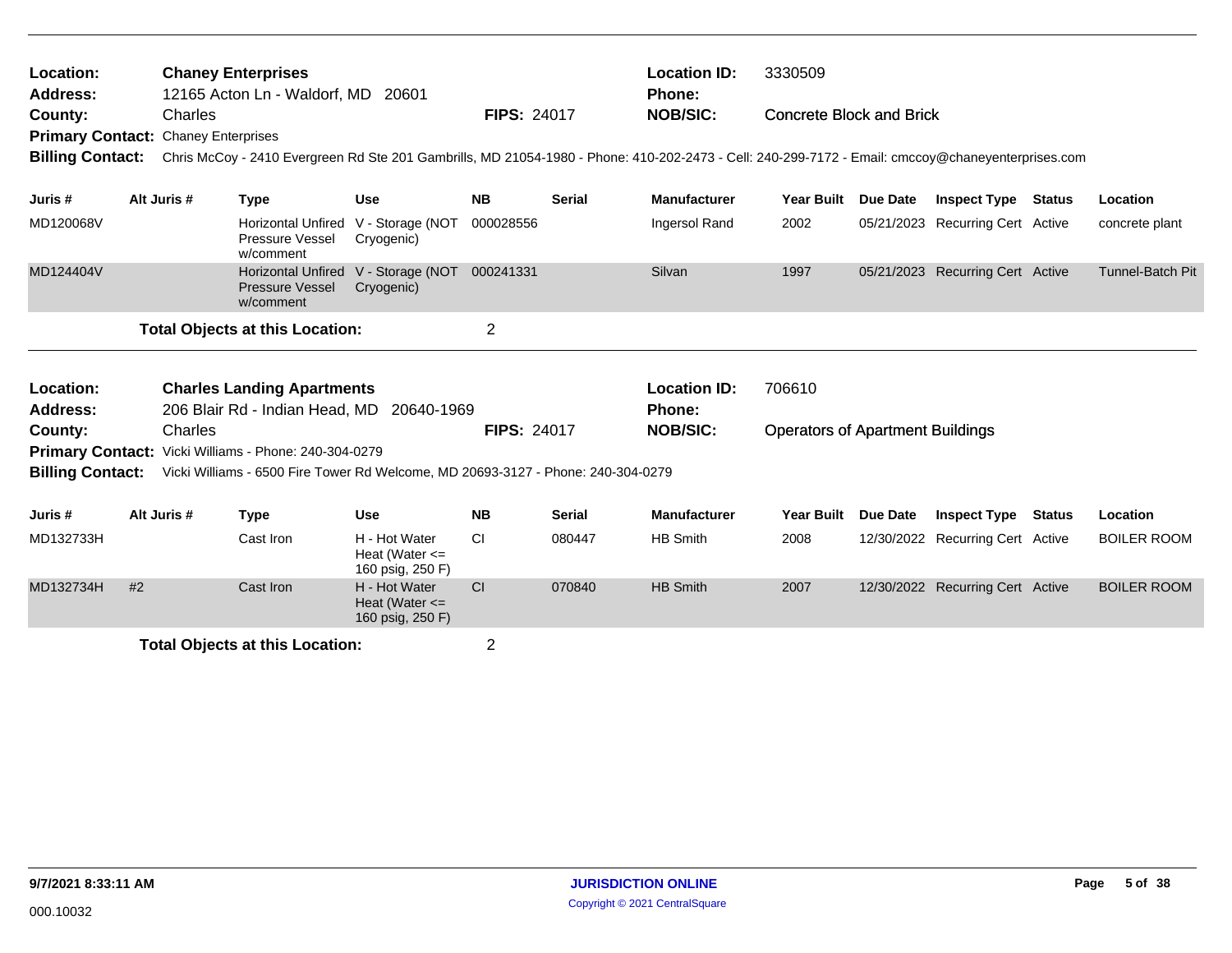| <b>Location:</b>        | <b>Charles Regional Surgical Center, LLC</b>                  |                    | <b>Location ID:</b> | 4058345 |
|-------------------------|---------------------------------------------------------------|--------------------|---------------------|---------|
| Address:                | 5 N La Plata Ct Ste 203 - La Plata, MD 20646-5208             |                    | <b>Phone:</b>       |         |
| County:                 | Charles                                                       | <b>FIPS: 24017</b> | <b>NOB/SIC:</b>     |         |
| <b>Billing Contact:</b> | <b>Primary Contact:</b> Charles Regional Surgical Center, LLC |                    |                     |         |

| Juris #   | Alt Juris # | Type                                   | <b>Use</b>                                              | <b>NB</b> | <b>Serial</b> | <b>Manufacturer</b> | Year Built | <b>Due Date</b> | <b>Inspect Type</b>              | Status | <b>Location</b>       |
|-----------|-------------|----------------------------------------|---------------------------------------------------------|-----------|---------------|---------------------|------------|-----------------|----------------------------------|--------|-----------------------|
| MD169454V | #1          | Autoclave                              | V - Process-<br>Sterilizing                             | 000025300 | 0920144       | Steris Corp         | 2020       |                 | 02/11/2023 Recurring Cert Active |        | Sterile<br>Processing |
| MD169455V | #2          | Autoclave                              | V - Process-<br>Sterilizing                             | 000025288 | 0920132       | <b>Steris Corp</b>  | 2020       |                 | 02/11/2023 Recurring Cert Active |        | Sterile<br>Processing |
| MD169456  | #1          | Miniature Boiler<br>(NOT Fired Kettle) | S - Power-<br>Sterilizing (Steam<br>$> 15$ psig)        | 000024814 |               | Steris Corp         | 2020       |                 | 02/11/2022 Recurring Cert Active |        | Sterile<br>Processing |
| MD169457  | #2          | Miniature Boiler<br>(NOT Fired Kettle) | S - Power-<br><b>Sterilizing (Steam</b><br>$> 15$ psig) | 000025222 |               | Steris Corp         | 2020       |                 | 02/11/2022 Recurring Cert Active |        | Sterile<br>Processing |
|           |             | Total Objects at this Location:        |                                                         | 4         |               |                     |            |                 |                                  |        |                       |

| Location:               | <b>Charleston Senior Community</b>                                                                                   |                    | <b>Location ID:</b> | 713895                                    |
|-------------------------|----------------------------------------------------------------------------------------------------------------------|--------------------|---------------------|-------------------------------------------|
| <b>Address:</b>         | 45 Saint Patricks Dr - Waldorf, MD 20603-4507                                                                        |                    | Phone:              |                                           |
| County:                 | Charles                                                                                                              | <b>FIPS: 24017</b> | <b>NOB/SIC:</b>     | Nursing and Personal Care Facilities, NEC |
|                         | <b>Primary Contact:</b> Kelly Ashby - Phone: 301 932 7013 - Cell: 202-579-1674                                       |                    |                     |                                           |
| <b>Billing Contact:</b> | Kelly Ashby - 101 E Charles St Baldus Ctr Ste 100 La Plata, MD 20646-4901 - Phone: 301 932 7013 - Cell: 202-579-1674 |                    |                     |                                           |

| Juris #   | Alt Juris # | Type                                             | Use                                                       | <b>NB</b> | <b>Serial</b> | <b>Manufacturer</b> | <b>Year Built</b> | <b>Due Date</b> | <b>Inspect Type</b>              | Status | Location             |
|-----------|-------------|--------------------------------------------------|-----------------------------------------------------------|-----------|---------------|---------------------|-------------------|-----------------|----------------------------------|--------|----------------------|
| MD089976H |             | <b>Horizontal Water</b><br>Tube                  | H - Hot Water<br>Supply (Water $\leq$<br>160 psig, 250 F) | 000126413 |               | Raypak              | 1995              |                 | 03/10/2023 Recurring Cert Active |        | North Boiler<br>Room |
| MD157875H |             | Water Tube<br>Coiled (Flueless<br>Hi Efficiency) | H - Hot Water<br>Heat (Water $\leq$<br>160 psig, 250 F)   | 000343431 |               | Sermeta             | 2015              |                 | 06/05/2023 Recurring Cert Active |        | 1st floor            |
|           |             | <b>Total Objects at this Location:</b>           |                                                           |           |               |                     |                   |                 |                                  |        |                      |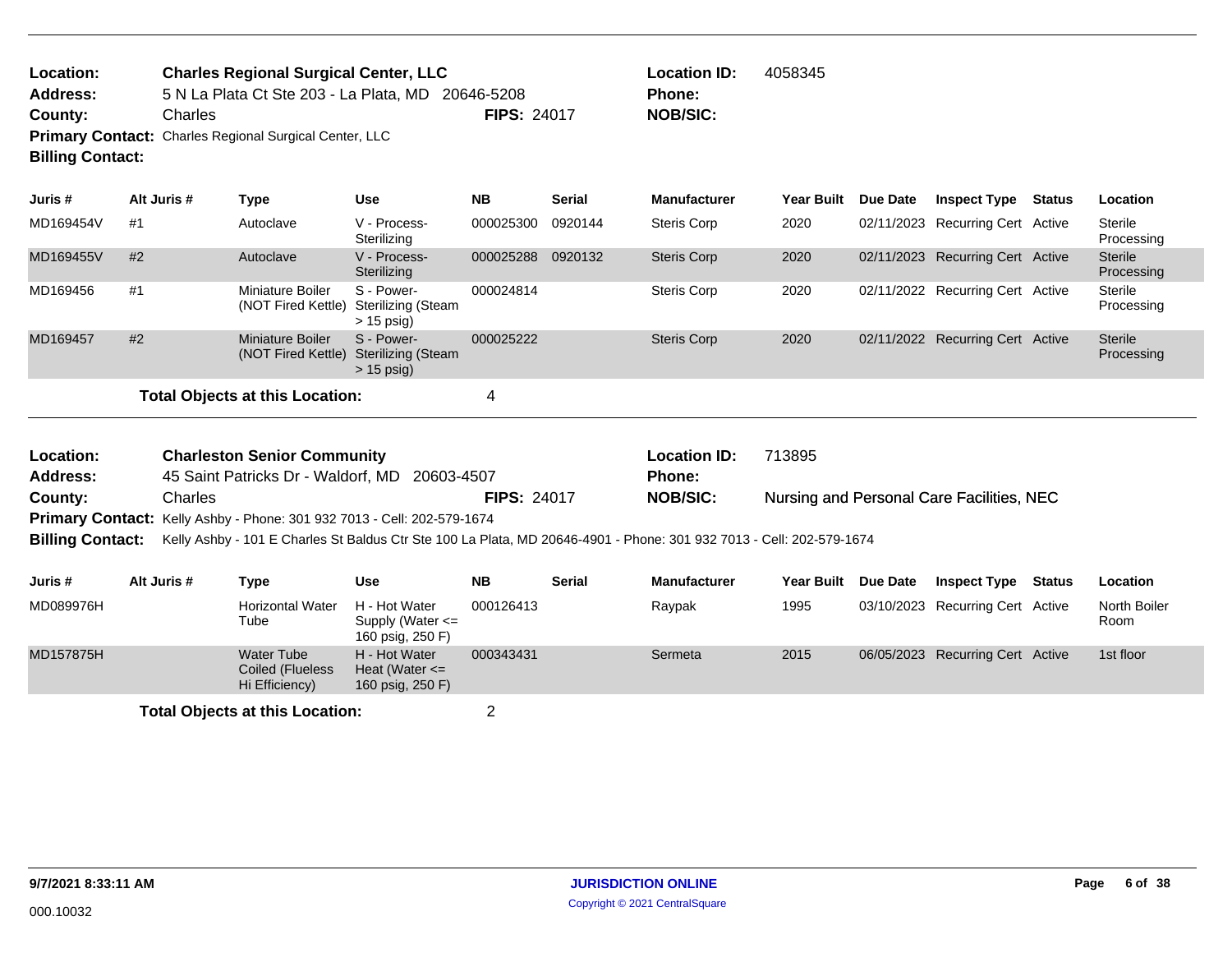| Location:                  |                                                                                                                                                    | <b>Chick-Fil-A - 1083 (Arc3)</b>                                                                  |                                                         |                    |               | <b>Location ID:</b>                                                                                                     | 3973695                           |          |                                  |                       |
|----------------------------|----------------------------------------------------------------------------------------------------------------------------------------------------|---------------------------------------------------------------------------------------------------|---------------------------------------------------------|--------------------|---------------|-------------------------------------------------------------------------------------------------------------------------|-----------------------------------|----------|----------------------------------|-----------------------|
| <b>Address:</b><br>County: | Charles                                                                                                                                            | 3365 Crain Hwy - Waldorf, MD 20603-4857                                                           |                                                         | <b>FIPS: 24017</b> |               | Phone:<br><b>NOB/SIC:</b>                                                                                               | <b>Eating and Drinking Places</b> |          |                                  |                       |
|                            |                                                                                                                                                    | Primary Contact: Charlie Patterson - Phone: 804-644-4521 - Email: charlie.patterson@arc3gases.com |                                                         |                    |               |                                                                                                                         |                                   |          |                                  |                       |
| <b>Billing Contact:</b>    |                                                                                                                                                    |                                                                                                   |                                                         |                    |               | Charlie Patterson - PO Box 26269 Richmond, VA 23260-6269 - Phone: 804-644-4521 - Email: charlie.patterson@arc3gases.com |                                   |          |                                  |                       |
| Juris #                    | Alt Juris #                                                                                                                                        | <b>Type</b>                                                                                       | Use                                                     | <b>NB</b>          | <b>Serial</b> | <b>Manufacturer</b>                                                                                                     | Year Built Due Date               |          | <b>Inspect Type Status</b>       | Location              |
| MD164903V                  |                                                                                                                                                    | <b>Vertical Unfired</b><br>Pressure Vessel<br>w/comment                                           | V - Storage<br>(Cryogenic)                              | 000315077          |               | <b>CHART</b>                                                                                                            | 2018                              |          | 09/27/2023 Recurring Cert Active | Store Room            |
|                            |                                                                                                                                                    | <b>Total Objects at this Location:</b>                                                            |                                                         | 1                  |               |                                                                                                                         |                                   |          |                                  |                       |
| Location:                  |                                                                                                                                                    | <b>Chick-Fil-A - 2440 (Arc3)</b>                                                                  |                                                         |                    |               | <b>Location ID:</b>                                                                                                     | 3973632                           |          |                                  |                       |
| <b>Address:</b>            |                                                                                                                                                    | 107 Drury Dr - La Plata, MD 20646-4262                                                            |                                                         |                    |               | <b>Phone:</b>                                                                                                           |                                   |          |                                  |                       |
| County:                    | Charles                                                                                                                                            |                                                                                                   |                                                         | <b>FIPS: 24017</b> |               | <b>NOB/SIC:</b>                                                                                                         | <b>Eating and Drinking Places</b> |          |                                  |                       |
|                            |                                                                                                                                                    | Primary Contact: Charlie Patterson - Phone: 804-644-4521 - Email: charlie.patterson@arc3gases.com |                                                         |                    |               |                                                                                                                         |                                   |          |                                  |                       |
|                            | <b>Billing Contact:</b><br>Charlie Patterson - PO Box 26269 Richmond, VA 23260-6269 - Phone: 804-644-4521 - Email: charlie.patterson@arc3gases.com |                                                                                                   |                                                         |                    |               |                                                                                                                         |                                   |          |                                  |                       |
| Juris #                    | Alt Juris #                                                                                                                                        | <b>Type</b>                                                                                       | Use                                                     | <b>NB</b>          | Serial        | <b>Manufacturer</b>                                                                                                     | <b>Year Built</b>                 | Due Date | <b>Inspect Type Status</b>       | Location              |
| MD165456V                  |                                                                                                                                                    | <b>Vertical Unfired</b><br>Pressure Vessel<br>w/comment                                           | V - Storage<br>(Cryogenic)                              | 000203015          |               | <b>CHART</b>                                                                                                            | 2009                              |          | 09/27/2023 Recurring Cert Active | Store Room            |
|                            |                                                                                                                                                    | <b>Total Objects at this Location:</b>                                                            |                                                         | 1                  |               |                                                                                                                         |                                   |          |                                  |                       |
| Location:                  |                                                                                                                                                    | <b>Clean Puppy Carwash</b>                                                                        |                                                         |                    |               | <b>Location ID:</b>                                                                                                     | 1340855                           |          |                                  |                       |
| <b>Address:</b>            |                                                                                                                                                    | 4541 Indian Head Hwy - Indian Head, MD                                                            |                                                         | 20640-1834         |               | <b>Phone:</b>                                                                                                           |                                   |          |                                  |                       |
| County:                    | Charles                                                                                                                                            |                                                                                                   |                                                         | <b>FIPS: 24017</b> |               | <b>NOB/SIC:</b>                                                                                                         | Carwashes                         |          |                                  |                       |
|                            |                                                                                                                                                    | Primary Contact: John Wheeler - Phone: 301-751-9825                                               |                                                         |                    |               |                                                                                                                         |                                   |          |                                  |                       |
| <b>Billing Contact:</b>    |                                                                                                                                                    | John Wheeler - 6690 Chicamuxen Rd Indian Head, MD 20640-3637 - Phone: 301-751-9825                |                                                         |                    |               |                                                                                                                         |                                   |          |                                  |                       |
| Juris #                    | Alt Juris #                                                                                                                                        | <b>Type</b>                                                                                       | Use                                                     | <b>NB</b>          | Serial        | <b>Manufacturer</b>                                                                                                     | Year Built Due Date               |          | <b>Inspect Type Status</b>       | Location              |
| MD120093H                  |                                                                                                                                                    | Horizontal Water<br>Tube                                                                          | H - Hot Water<br>Heat (Water $\leq$<br>160 psig, 250 F) | 000223320          |               | Raypak                                                                                                                  | 2004                              |          | 09/12/2022 Recurring Cert Active | <b>Equipment Room</b> |
| MD120907H                  |                                                                                                                                                    | <b>Water Heater</b><br>(HLW)                                                                      | H - Hot Water<br>Supply (Water <=<br>160 psig, 210 F)   | 000100995          |               | Rheem/Ruud                                                                                                              | 2004                              |          | 09/12/2022 Recurring Cert Active | <b>Equipment Room</b> |
| 9/7/2021 8:33:11 AM        |                                                                                                                                                    |                                                                                                   |                                                         |                    |               | <b>JURISDICTION ONLINE</b>                                                                                              |                                   |          |                                  | 7 of 38<br>Page       |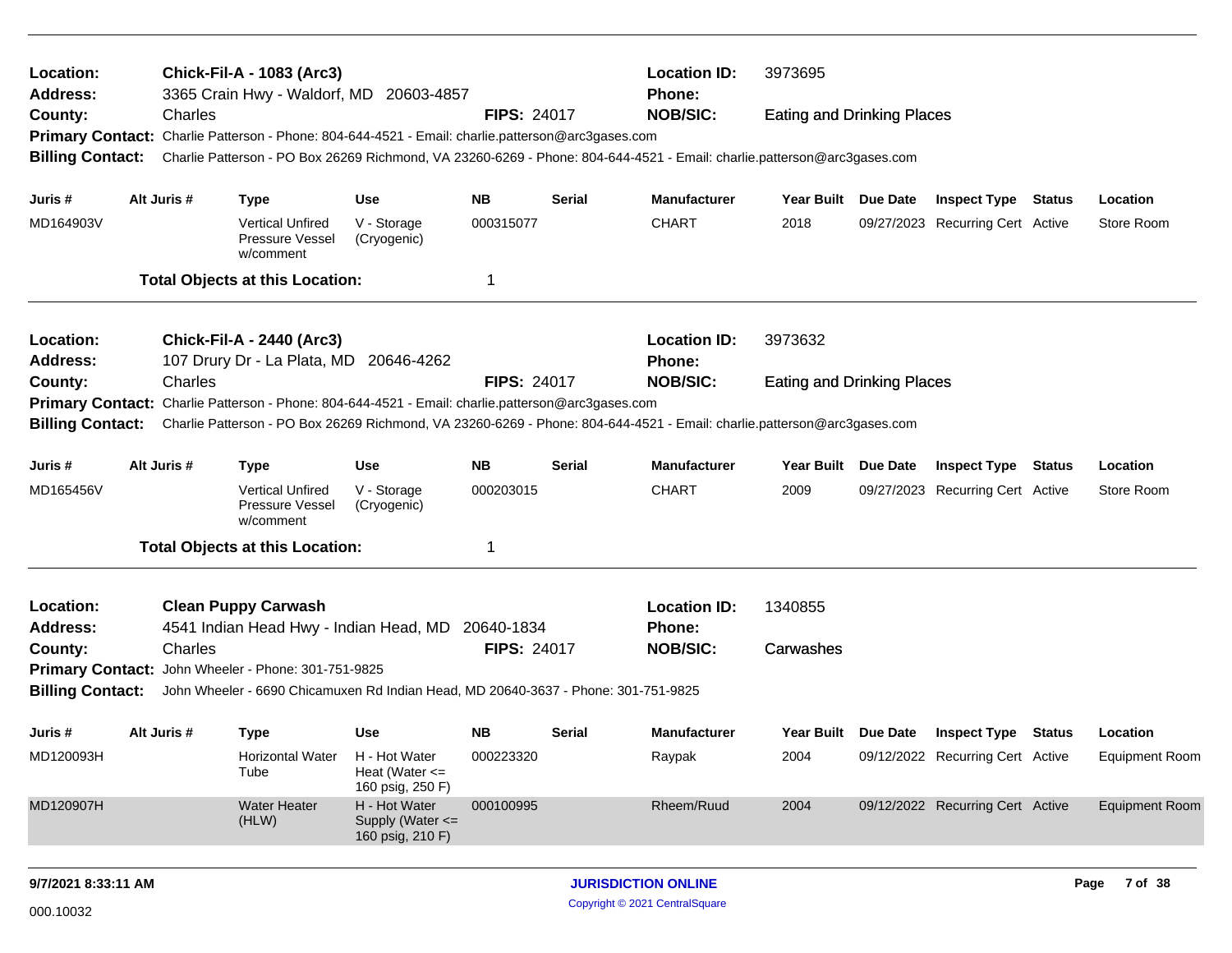| Juris #                 | Alt Juris #                                  | <b>Type</b>                                             | <b>Use</b>                                                | <b>NB</b>          | <b>Serial</b> | <b>Manufacturer</b> | Year Built          | <b>Due Date</b> | <b>Inspect Type</b>                              | <b>Status</b> | Location               |
|-------------------------|----------------------------------------------|---------------------------------------------------------|-----------------------------------------------------------|--------------------|---------------|---------------------|---------------------|-----------------|--------------------------------------------------|---------------|------------------------|
| MD144285V               |                                              | <b>Vertical Unfired</b><br>Pressure Vessel<br>w/comment | V - Storage (NOT<br>Cryogenic)                            | 000323491          |               | Manchester          | 2004                |                 | 09/12/2022 Recurring Cert Active                 |               | <b>Equipment Rm</b>    |
|                         |                                              | <b>Total Objects at this Location:</b>                  |                                                           | 3                  |               |                     |                     |                 |                                                  |               |                        |
| Location:               |                                              | <b>Clinton Transmission</b>                             |                                                           |                    |               | <b>Location ID:</b> | 724574              |                 |                                                  |               |                        |
| Address:                |                                              | 2756 Old Washington Rd Ste B - Waldorf, MD              |                                                           | 20601-3126         |               | Phone:              |                     |                 |                                                  |               |                        |
| County:                 | Charles                                      |                                                         |                                                           | <b>FIPS: 24017</b> |               | <b>NOB/SIC:</b>     |                     |                 | Automotive dealers and gasoline service stations |               |                        |
|                         | <b>Primary Contact: Clinton Transmission</b> |                                                         |                                                           |                    |               |                     |                     |                 |                                                  |               |                        |
| <b>Billing Contact:</b> |                                              | - 2756 Old Washington Rd Ste B Waldorf, MD 20601-3126   |                                                           |                    |               |                     |                     |                 |                                                  |               |                        |
| Juris #                 | Alt Juris #                                  | <b>Type</b>                                             | Use                                                       | <b>NB</b>          | <b>Serial</b> | <b>Manufacturer</b> | Year Built          | <b>Due Date</b> | <b>Inspect Type</b>                              | <b>Status</b> | Location               |
| MD168811V               |                                              | <b>Vertical Unfired</b><br>Pressure Vessel<br>w/comment | V - Storage (NOT<br>Cryogenic)                            | 000939810          | M1 026876     | Morganton           | 2021                |                 | 03/18/2023 Recurring Cert Active                 |               | Parts / Storage<br>Bay |
|                         |                                              | <b>Total Objects at this Location:</b>                  |                                                           | 1                  |               |                     |                     |                 |                                                  |               |                        |
| Location:               |                                              | <b>Comfort Suites</b>                                   |                                                           |                    |               | <b>Location ID:</b> | 2109281             |                 |                                                  |               |                        |
| <b>Address:</b>         |                                              | 11765 Business Park Dr - Waldorf, MD                    |                                                           | 20601-2955         |               | Phone:              |                     |                 |                                                  |               |                        |
| County:                 | Charles                                      |                                                         |                                                           | <b>FIPS: 24017</b> |               | <b>NOB/SIC:</b>     |                     |                 | <b>Operators of Nonresidential Buildings</b>     |               |                        |
|                         | <b>Primary Contact: Comfort Suites</b>       |                                                         |                                                           |                    |               |                     |                     |                 |                                                  |               |                        |
| <b>Billing Contact:</b> |                                              | - 11765 Business Park Dr Waldorf, MD 20601-2955         |                                                           |                    |               |                     |                     |                 |                                                  |               |                        |
| Juris #                 | Alt Juris #                                  | <b>Type</b>                                             | Use                                                       | <b>NB</b>          | <b>Serial</b> | <b>Manufacturer</b> | Year Built Due Date |                 | <b>Inspect Type</b>                              | Status        | Location               |
| MD127065H               |                                              | <b>Water Heater</b><br>(HLW)                            | H - Hot Water<br>Supply (Water $\leq$<br>160 psig, 210 F) | 000082573          |               | <b>RHEEM</b>        | 1999                |                 | 08/06/2021 Recurring Cert Active                 |               | <b>BLRM</b>            |
| MD158201H               |                                              | <b>Water Heater</b><br>(HLW)                            | H - Hot Water<br>Supply (Water <=<br>160 psig, 210 F)     | 000224605          |               | A O Smith           | 2016                |                 | 08/18/2021 Recurring Cert Active                 |               | <b>BLRM</b>            |
|                         |                                              | <b>Total Objects at this Location:</b>                  |                                                           | 2                  |               |                     |                     |                 |                                                  |               |                        |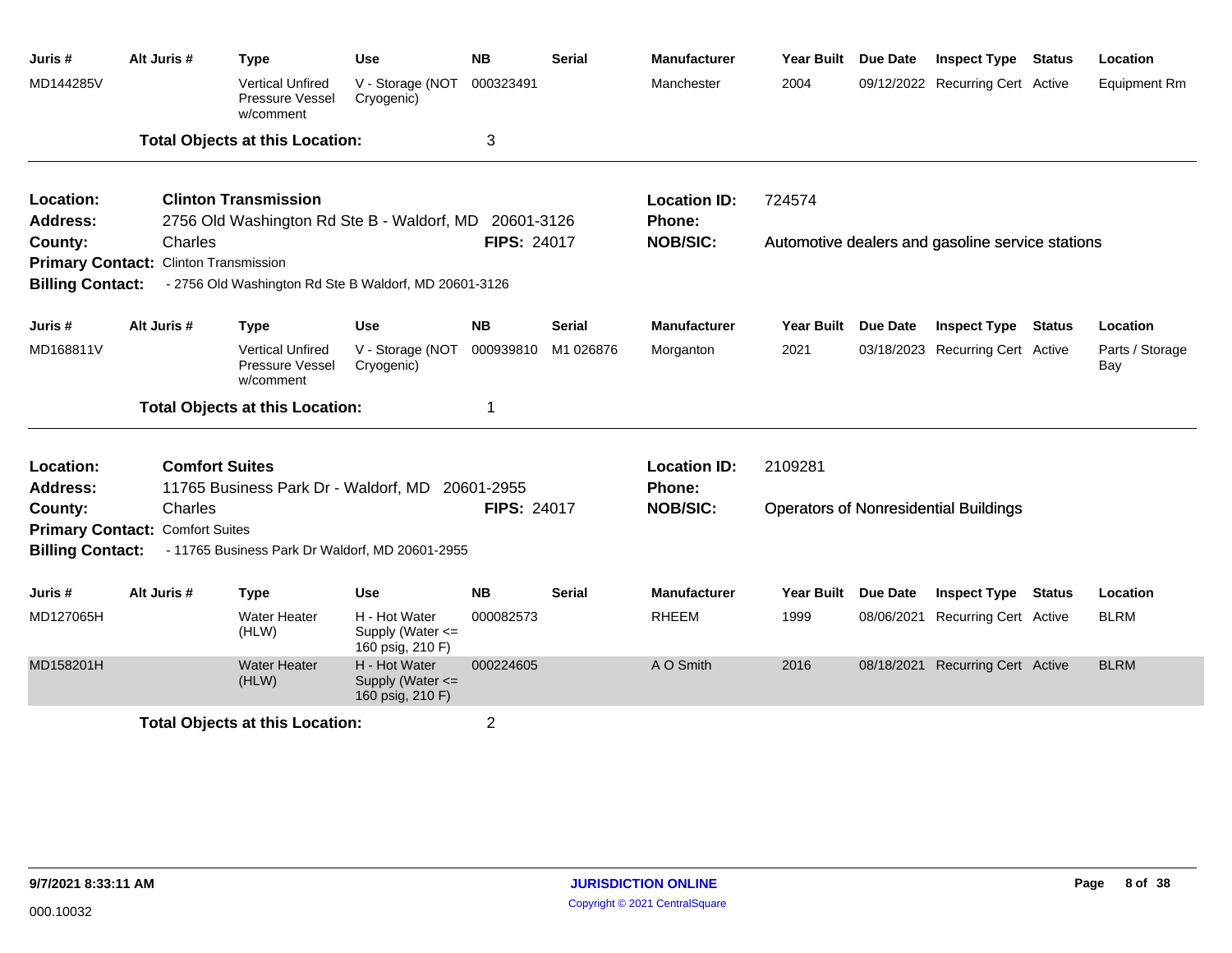| <b>Complete Auto Body and Service Center</b><br>Location:<br>2360 Crain Hwy - Waldorf, MD 20601-3144<br>Address:<br><b>FIPS: 24017</b><br>County:<br>Charles<br>Primary Contact: Cliff Barnes - Phone: 301-638-1600<br>Cliff Barnes - 2360 Crain Hwy Waldorf, MD 20601-3144 - Phone: 301-638-1600<br><b>Billing Contact:</b> |                                                                                                                                                    |                                                                                                                                                                                                                                                                                  |                                                           |                    |               | <b>Location ID:</b><br><b>Phone:</b><br><b>NOB/SIC:</b> | 2240008<br>301-638-1600<br><b>General Automotive Repair Shops</b> |                                  |        |                     |
|------------------------------------------------------------------------------------------------------------------------------------------------------------------------------------------------------------------------------------------------------------------------------------------------------------------------------|----------------------------------------------------------------------------------------------------------------------------------------------------|----------------------------------------------------------------------------------------------------------------------------------------------------------------------------------------------------------------------------------------------------------------------------------|-----------------------------------------------------------|--------------------|---------------|---------------------------------------------------------|-------------------------------------------------------------------|----------------------------------|--------|---------------------|
| Juris #                                                                                                                                                                                                                                                                                                                      | Alt Juris #                                                                                                                                        | Type                                                                                                                                                                                                                                                                             | <b>Use</b>                                                | <b>NB</b>          | <b>Serial</b> | Manufacturer                                            | Year Built Due Date                                               | <b>Inspect Type Status</b>       |        | Location            |
| MD154009V                                                                                                                                                                                                                                                                                                                    |                                                                                                                                                    | <b>Vertical Unfired</b><br><b>Pressure Vessel</b><br>w/comment                                                                                                                                                                                                                   | V - Storage (NOT<br>Cryogenic)                            | 000745808          |               | <b>Steel Fab</b>                                        | 2014                                                              | 02/16/2022 Recurring Cert Active |        | Spray Booth<br>Area |
|                                                                                                                                                                                                                                                                                                                              |                                                                                                                                                    | <b>Total Objects at this Location:</b>                                                                                                                                                                                                                                           |                                                           | $\mathbf 1$        |               |                                                         |                                                                   |                                  |        |                     |
| <b>Location:</b><br><b>Address:</b>                                                                                                                                                                                                                                                                                          |                                                                                                                                                    | <b>Country Inn &amp; Suites</b><br>2555 Business Park Court - Waldorf, MD 20601-2904                                                                                                                                                                                             |                                                           |                    |               | <b>Location ID:</b><br><b>Phone:</b>                    | 1903306                                                           |                                  |        |                     |
| County:                                                                                                                                                                                                                                                                                                                      | Charles                                                                                                                                            |                                                                                                                                                                                                                                                                                  |                                                           | <b>FIPS: 24017</b> |               | <b>NOB/SIC:</b>                                         | <b>Hotels and Motels</b>                                          |                                  |        |                     |
|                                                                                                                                                                                                                                                                                                                              |                                                                                                                                                    |                                                                                                                                                                                                                                                                                  |                                                           |                    |               |                                                         |                                                                   |                                  |        |                     |
|                                                                                                                                                                                                                                                                                                                              | Primary Contact: Misha Inc. - Phone: 301-645-6595<br>- 2555 Business Park Court Waldorf, MD 20601 - Phone: 301-645-6595<br><b>Billing Contact:</b> |                                                                                                                                                                                                                                                                                  |                                                           |                    |               |                                                         |                                                                   |                                  |        |                     |
| Juris #                                                                                                                                                                                                                                                                                                                      | Alt Juris #                                                                                                                                        | <b>Type</b>                                                                                                                                                                                                                                                                      | Use                                                       | <b>NB</b>          | <b>Serial</b> | <b>Manufacturer</b>                                     | Year Built Due Date                                               | <b>Inspect Type</b>              | Status | Location            |
| MD162789H                                                                                                                                                                                                                                                                                                                    |                                                                                                                                                    | <b>Water Heater</b><br>(HLW)                                                                                                                                                                                                                                                     | H - Hot Water<br>Supply (Water $\leq$<br>160 psig, 210 F) | 000223907          |               | A O Smith                                               | 2016                                                              | 11/27/2022 Recurring Cert Active |        | Mechanical<br>Room  |
|                                                                                                                                                                                                                                                                                                                              |                                                                                                                                                    | <b>Total Objects at this Location:</b>                                                                                                                                                                                                                                           |                                                           | -1                 |               |                                                         |                                                                   |                                  |        |                     |
| Location:<br><b>Address:</b>                                                                                                                                                                                                                                                                                                 |                                                                                                                                                    | Dash In (Roberts Oxygen)<br>11290 Billingsley Rd - Waldorf, MD                                                                                                                                                                                                                   | 20602-3494                                                |                    |               | <b>Location ID:</b><br><b>Phone:</b>                    | 3973671                                                           |                                  |        |                     |
| County:                                                                                                                                                                                                                                                                                                                      | Charles                                                                                                                                            |                                                                                                                                                                                                                                                                                  |                                                           | <b>FIPS: 24017</b> |               | <b>NOB/SIC:</b>                                         | <b>Gasoline Service Stations</b>                                  |                                  |        |                     |
| <b>Billing Contact:</b>                                                                                                                                                                                                                                                                                                      |                                                                                                                                                    | Primary Contact: Roberts Oxygen Company (MD) - Phone: 240-493-8405 - Cell: 301-252-0742 - Email: DFranovich@RobertsOxygen.com<br>Bulk Tank Service Dept. - PO Box 5507 Rockville, MD 20855-0507 - Phone: 240-493-8405 - Cell: 301-252-0742 - Email: DFranovich@RobertsOxygen.com |                                                           |                    |               |                                                         |                                                                   |                                  |        |                     |
| Juris #                                                                                                                                                                                                                                                                                                                      | Alt Juris #                                                                                                                                        | <b>Type</b>                                                                                                                                                                                                                                                                      | <b>Use</b>                                                | <b>NB</b>          | <b>Serial</b> | <b>Manufacturer</b>                                     | Year Built Due Date                                               | <b>Inspect Type Status</b>       |        | Location            |
| MD164911V                                                                                                                                                                                                                                                                                                                    |                                                                                                                                                    | <b>Vertical Unfired</b><br><b>Pressure Vessel</b><br>w/comment                                                                                                                                                                                                                   | V - Storage<br>(Cryogenic)                                | 000005505          |               | Taylor-Wharton                                          | 1989                                                              | 09/27/2023 Recurring Cert Active |        | Outside             |
|                                                                                                                                                                                                                                                                                                                              |                                                                                                                                                    | <b>Total Objects at this Location:</b>                                                                                                                                                                                                                                           |                                                           | -1                 |               |                                                         |                                                                   |                                  |        |                     |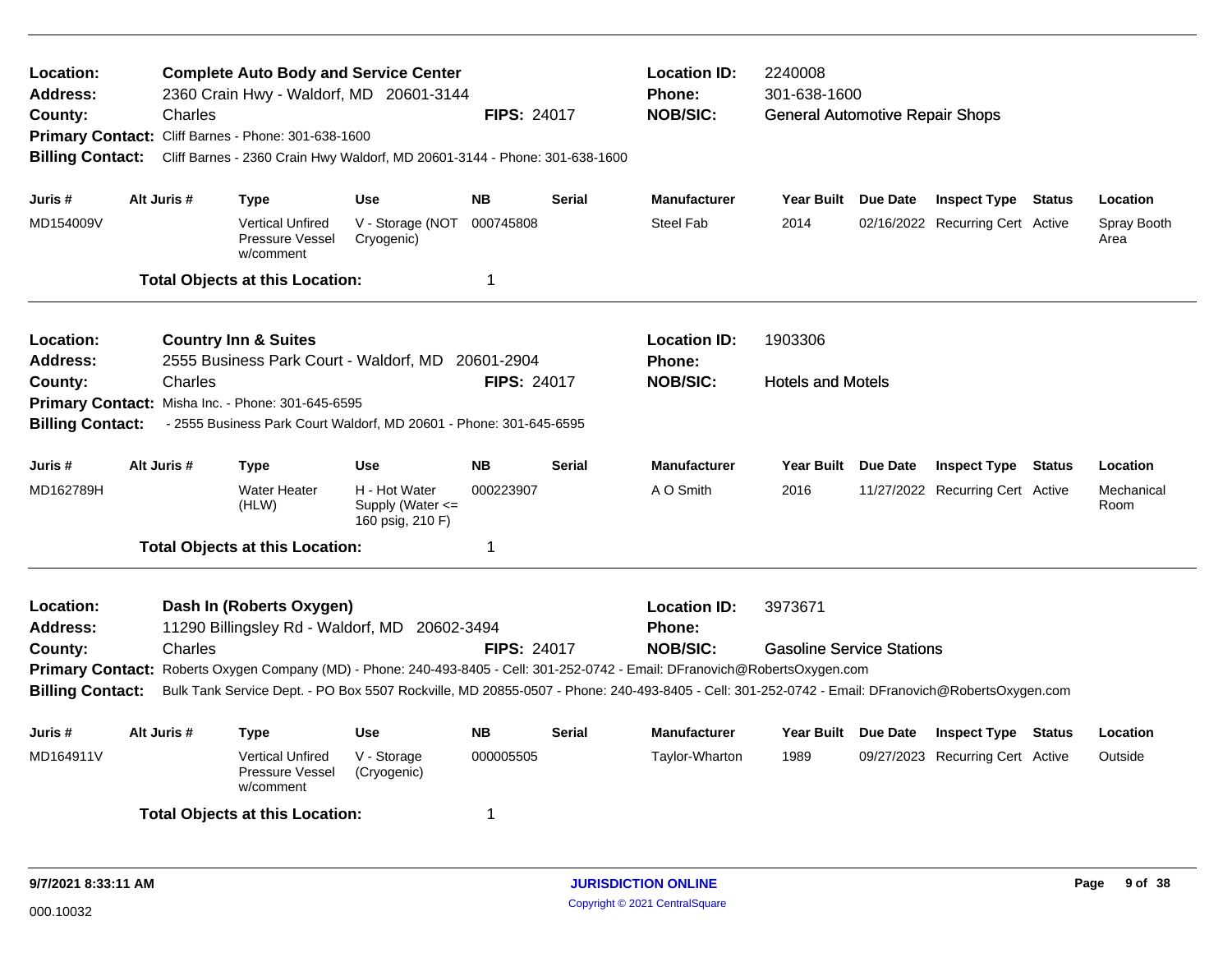| Location:<br><b>Address:</b><br>County:<br><b>Billing Contact:</b>                     | Charles     | Dash In (Roberts Oxygen)<br>2007 Smallwood Dr W - Waldorf, MD 20603-4761         |                            | <b>FIPS: 24017</b> |               | <b>Location ID:</b><br><b>Phone:</b><br><b>NOB/SIC:</b><br>Primary Contact: Roberts Oxygen Company (MD) - Phone: 240-493-8405 - Cell: 301-252-0742 - Email: DFranovich@RobertsOxygen.com<br>Bulk Tank Service Dept. - PO Box 5507 Rockville, MD 20855-0507 - Phone: 240-493-8405 - Cell: 301-252-0742 - Email: DFranovich@RobertsOxygen.com | 3973690<br><b>Gasoline Service Stations</b> |                                  |          |
|----------------------------------------------------------------------------------------|-------------|----------------------------------------------------------------------------------|----------------------------|--------------------|---------------|---------------------------------------------------------------------------------------------------------------------------------------------------------------------------------------------------------------------------------------------------------------------------------------------------------------------------------------------|---------------------------------------------|----------------------------------|----------|
| Juris #                                                                                | Alt Juris # | <b>Type</b>                                                                      | <b>Use</b>                 | <b>NB</b>          | <b>Serial</b> | <b>Manufacturer</b>                                                                                                                                                                                                                                                                                                                         | Year Built Due Date                         | <b>Inspect Type Status</b>       | Location |
| MD170549V                                                                              |             | <b>Vertical Unfired</b><br>Pressure Vessel<br>w/comment                          | V - Storage<br>(Cryogenic) | 000004077          |               | Taylor-Wharton                                                                                                                                                                                                                                                                                                                              | 1990                                        | 08/18/2023 Recurring Cert Active | Outside  |
|                                                                                        |             | <b>Total Objects at this Location:</b>                                           |                            | $\mathbf 1$        |               |                                                                                                                                                                                                                                                                                                                                             |                                             |                                  |          |
| Location:<br>Address:<br>County:<br><b>Primary Contact:</b><br><b>Billing Contact:</b> | Charles     | Dash In (Roberts Oxygen)<br>3620 Mattawoman Beantown Rd - Waldorf, MD 20601-2030 |                            | <b>FIPS: 24017</b> |               | <b>Location ID:</b><br>Phone:<br><b>NOB/SIC:</b><br>Roberts Oxygen Company (MD) - Phone: 240-493-8405 - Cell: 301-252-0742 - Email: DFranovich@RobertsOxygen.com<br>Bulk Tank Service Dept. - PO Box 5507 Rockville, MD 20855-0507 - Phone: 240-493-8405 - Cell: 301-252-0742 - Email: DFranovich@RobertsOxygen.com                         | 3973693<br><b>Gasoline Service Stations</b> |                                  |          |
| Juris #                                                                                | Alt Juris # | <b>Type</b>                                                                      | <b>Use</b>                 | <b>NB</b>          | <b>Serial</b> | <b>Manufacturer</b>                                                                                                                                                                                                                                                                                                                         | Year Built Due Date                         | <b>Inspect Type Status</b>       | Location |
| MD164914V                                                                              |             | <b>Vertical Unfired</b><br>Pressure Vessel<br>w/comment                          | V - Storage<br>(Cryogenic) | 000029377          |               | <b>CRYOGENIC</b><br><b>SERVICES</b>                                                                                                                                                                                                                                                                                                         | 1994                                        | 09/27/2023 Recurring Cert Active | Outside  |
|                                                                                        |             | <b>Total Objects at this Location:</b>                                           |                            | $\mathbf 1$        |               |                                                                                                                                                                                                                                                                                                                                             |                                             |                                  |          |
| Location:<br><b>Address:</b><br>County:<br><b>Billing Contact:</b>                     | Charles     | Dash In (Roberts Oxygen)<br>3690 Crain Hwy - Waldorf, MD 20603-4801              |                            | <b>FIPS: 24017</b> |               | <b>Location ID:</b><br>Phone:<br><b>NOB/SIC:</b><br>Primary Contact: Roberts Oxygen Company (MD) - Phone: 240-493-8405 - Cell: 301-252-0742 - Email: DFranovich@RobertsOxygen.com<br>Bulk Tank Service Dept. - PO Box 5507 Rockville, MD 20855-0507 - Phone: 240-493-8405 - Cell: 301-252-0742 - Email: DFranovich@RobertsOxygen.com        | 3973678<br><b>Gasoline Service Stations</b> |                                  |          |
| Juris #                                                                                | Alt Juris # | Type                                                                             | <b>Use</b>                 | <b>NB</b>          | <b>Serial</b> | <b>Manufacturer</b>                                                                                                                                                                                                                                                                                                                         | Year Built Due Date                         | <b>Inspect Type Status</b>       | Location |
| MD164912V                                                                              |             | <b>Vertical Unfired</b><br>Pressure Vessel<br>w/comment                          | V - Storage<br>(Cryogenic) | 000055879          |               | MVE Inc                                                                                                                                                                                                                                                                                                                                     | 1996                                        | 09/27/2023 Recurring Cert Active | Outside  |
|                                                                                        |             | <b>Total Objects at this Location:</b>                                           |                            | 1                  |               |                                                                                                                                                                                                                                                                                                                                             |                                             |                                  |          |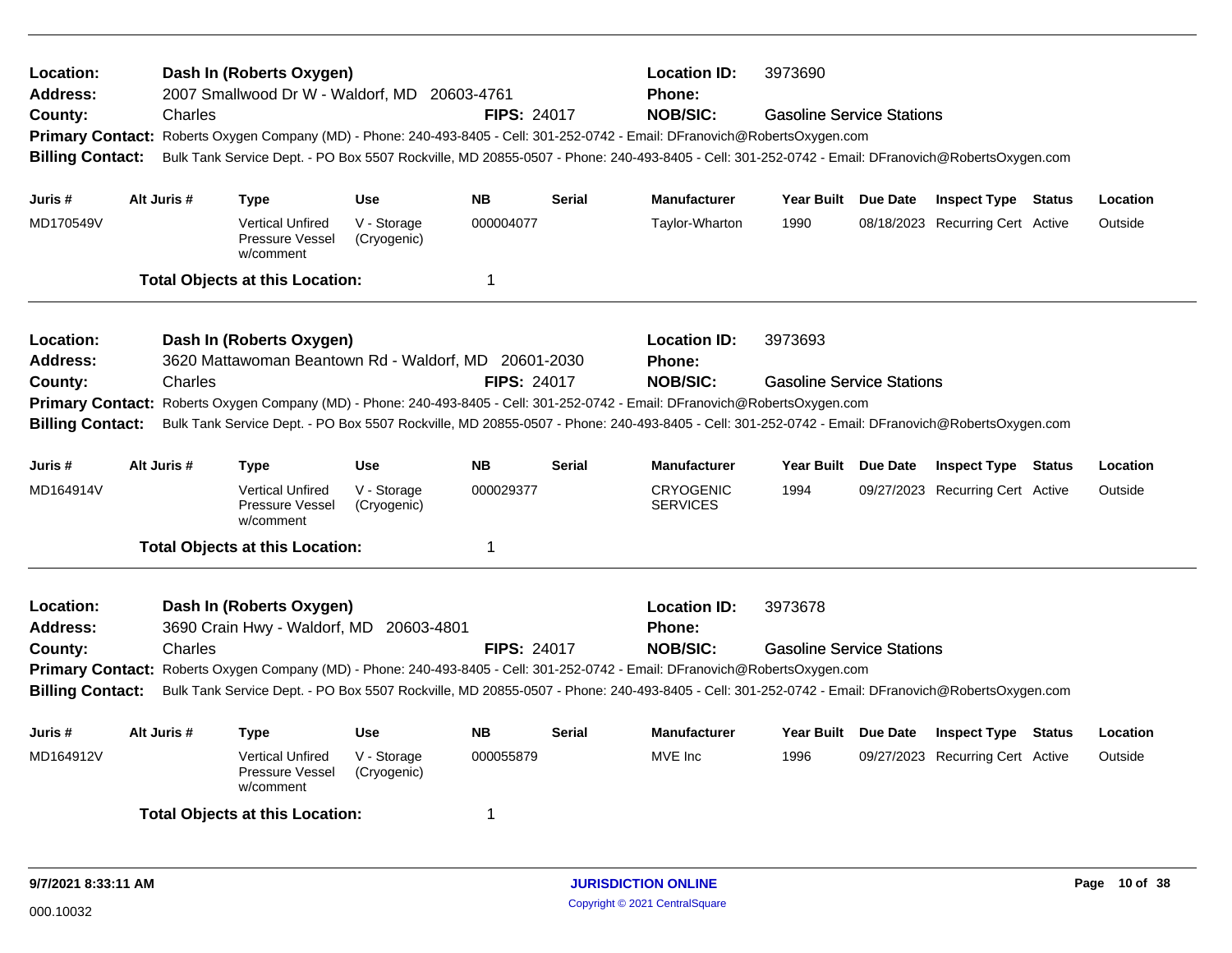| Location:<br>Address:<br>County:<br><b>Billing Contact:</b>        | Charles     | Dash In (Roberts Oxygen)<br>4705 Crain Hwy - White Plains, MD 20695-2813<br>Primary Contact: Roberts Oxygen Company (MD) - Phone: 240-493-8405 - Cell: 301-252-0742 - Email: DFranovich@RobertsOxygen.com<br>Bulk Tank Service Dept. - PO Box 5507 Rockville, MD 20855-0507 - Phone: 240-493-8405 - Cell: 301-252-0742 - Email: DFranovich@RobertsOxygen.com      |                            | <b>FIPS: 24017</b> |               | <b>Location ID:</b><br><b>Phone:</b><br><b>NOB/SIC:</b> | 3973676<br><b>Gasoline Service Stations</b> |                                  |          |
|--------------------------------------------------------------------|-------------|-------------------------------------------------------------------------------------------------------------------------------------------------------------------------------------------------------------------------------------------------------------------------------------------------------------------------------------------------------------------|----------------------------|--------------------|---------------|---------------------------------------------------------|---------------------------------------------|----------------------------------|----------|
| Juris #                                                            | Alt Juris # | <b>Type</b>                                                                                                                                                                                                                                                                                                                                                       | <b>Use</b>                 | <b>NB</b>          | <b>Serial</b> | <b>Manufacturer</b>                                     | Year Built Due Date                         | <b>Inspect Type Status</b>       | Location |
| MD165457V                                                          |             | <b>Vertical Unfired</b><br>Pressure Vessel<br>w/comment                                                                                                                                                                                                                                                                                                           | V - Storage<br>(Cryogenic) | 000021498          |               | Taylor-Wharton                                          | 1995                                        | 09/27/2023 Recurring Cert Active | Outside  |
|                                                                    |             | <b>Total Objects at this Location:</b>                                                                                                                                                                                                                                                                                                                            |                            | $\mathbf 1$        |               |                                                         |                                             |                                  |          |
| Location:<br><b>Address:</b><br>County:<br><b>Billing Contact:</b> | Charles     | Dash In (Roberts Oxygen)<br>5105 Indian Head Hwy - Indian Head, MD 20640-1152<br>Primary Contact: Roberts Oxygen Company (MD) - Phone: 240-493-8405 - Cell: 301-252-0742 - Email: DFranovich@RobertsOxygen.com<br>Bulk Tank Service Dept. - PO Box 5507 Rockville, MD 20855-0507 - Phone: 240-493-8405 - Cell: 301-252-0742 - Email: DFranovich@RobertsOxygen.com |                            | <b>FIPS: 24017</b> |               | <b>Location ID:</b><br><b>Phone:</b><br><b>NOB/SIC:</b> | 3988254<br><b>Gasoline Service Stations</b> |                                  |          |
| Juris #                                                            | Alt Juris # | <b>Type</b>                                                                                                                                                                                                                                                                                                                                                       | <b>Use</b>                 | <b>NB</b>          | <b>Serial</b> | <b>Manufacturer</b>                                     | Year Built Due Date                         | <b>Inspect Type Status</b>       | Location |
| <b>NEW</b>                                                         |             | <b>Vertical Unfired</b><br>Pressure Vessel<br>w/comment                                                                                                                                                                                                                                                                                                           | V - Storage<br>(Cryogenic) | 000110207          |               | MVE Inc                                                 | 1999                                        | 08/23/2023 Recurring Cert Active | Bathroom |
|                                                                    |             | <b>Total Objects at this Location:</b>                                                                                                                                                                                                                                                                                                                            |                            | 1                  |               |                                                         |                                             |                                  |          |
| Location:<br><b>Address:</b><br>County:<br><b>Billing Contact:</b> | Charles     | Dash In (Roberts Oxygen)<br>601 Charles St - La Plata, MD 20646-5973<br>Primary Contact: Roberts Oxygen Company (MD) - Phone: 240-493-8405 - Cell: 301-252-0742 - Email: DFranovich@RobertsOxygen.com<br>Bulk Tank Service Dept. - PO Box 5507 Rockville, MD 20855-0507 - Phone: 240-493-8405 - Cell: 301-252-0742 - Email: DFranovich@RobertsOxygen.com          |                            | <b>FIPS: 24017</b> |               | <b>Location ID:</b><br><b>Phone:</b><br><b>NOB/SIC:</b> | 3973666<br><b>Gasoline Service Stations</b> |                                  |          |
| Juris #                                                            | Alt Juris # | <b>Type</b>                                                                                                                                                                                                                                                                                                                                                       | <b>Use</b>                 | <b>NB</b>          | Serial        | <b>Manufacturer</b>                                     | Year Built Due Date                         | <b>Inspect Type Status</b>       | Location |
| MD170552V                                                          |             | <b>Vertical Unfired</b><br>Pressure Vessel<br>w/comment                                                                                                                                                                                                                                                                                                           | V - Storage<br>(Cryogenic) | 000055546          |               | MVE Inc                                                 | 1996                                        | 08/18/2023 Recurring Cert Active | Outside  |
|                                                                    |             | <b>Total Objects at this Location:</b>                                                                                                                                                                                                                                                                                                                            |                            | 1                  |               |                                                         |                                             |                                  |          |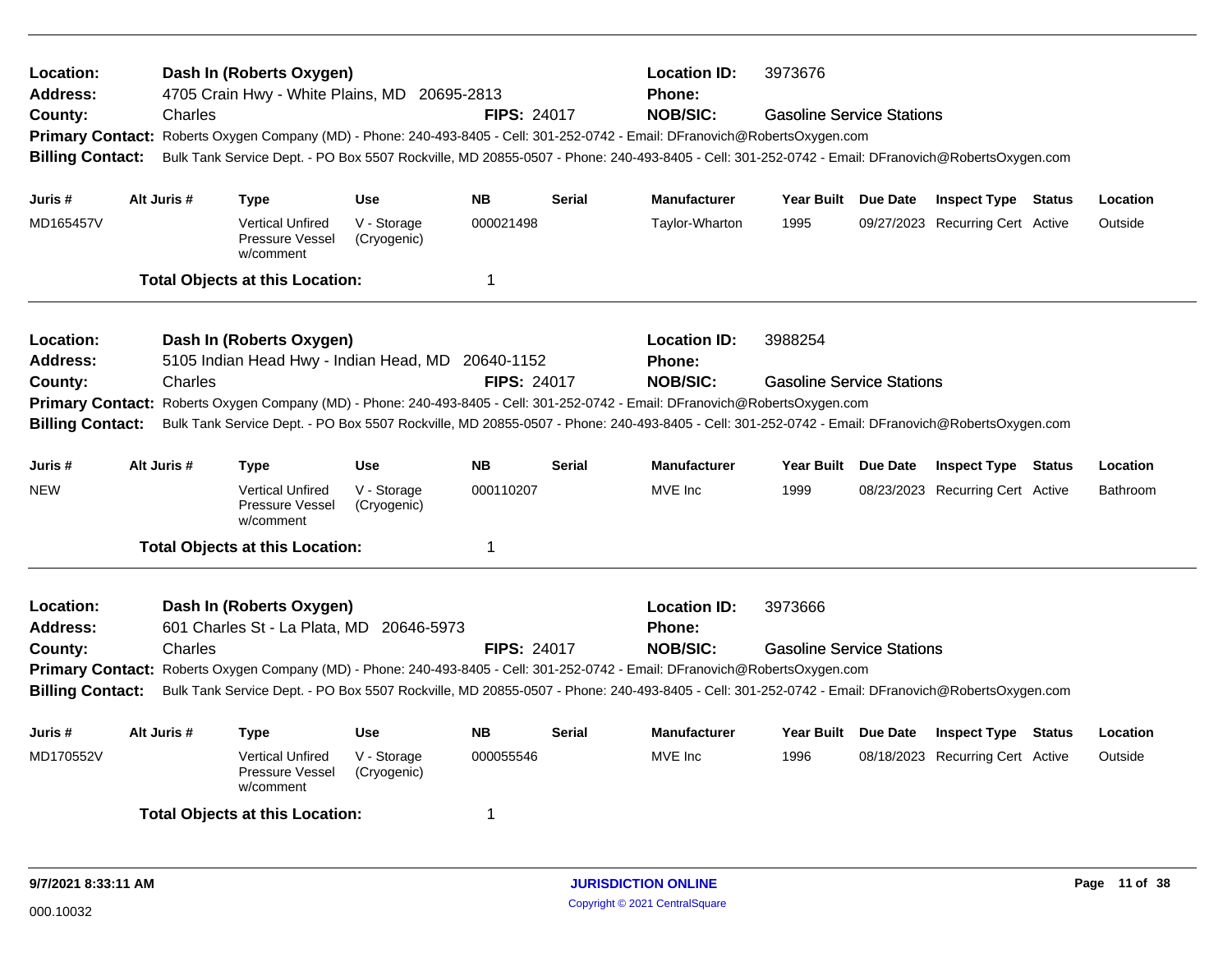| Location:<br>Address:<br>County:<br><b>Billing Contact:</b>                                                                                                                                                                                                                                                 | Charles     | Dash In (Roberts Oxygen)<br>6305 Crain Hwy - La Plata, MD 20646-4267          |                            | <b>FIPS: 24017</b> | <b>Location ID:</b><br><b>Phone:</b><br><b>NOB/SIC:</b><br>Primary Contact: Roberts Oxygen Company (MD) - Phone: 240-493-8405 - Cell: 301-252-0742 - Email: DFranovich@RobertsOxygen.com<br>Bulk Tank Service Dept. - PO Box 5507 Rockville, MD 20855-0507 - Phone: 240-493-8405 - Cell: 301-252-0742 - Email: DFranovich@RobertsOxygen.com | 3973624<br><b>Gasoline Service Stations</b>                                                                                                     |                                  |                                  |            |
|-------------------------------------------------------------------------------------------------------------------------------------------------------------------------------------------------------------------------------------------------------------------------------------------------------------|-------------|-------------------------------------------------------------------------------|----------------------------|--------------------|---------------------------------------------------------------------------------------------------------------------------------------------------------------------------------------------------------------------------------------------------------------------------------------------------------------------------------------------|-------------------------------------------------------------------------------------------------------------------------------------------------|----------------------------------|----------------------------------|------------|
| Juris #                                                                                                                                                                                                                                                                                                     | Alt Juris # | <b>Type</b>                                                                   | <b>Use</b>                 | <b>NB</b>          | <b>Serial</b>                                                                                                                                                                                                                                                                                                                               | <b>Manufacturer</b>                                                                                                                             | Year Built Due Date              | <b>Inspect Type Status</b>       | Location   |
| MD170551V                                                                                                                                                                                                                                                                                                   |             | <b>Vertical Unfired</b><br>Pressure Vessel<br>w/comment                       | V - Storage<br>(Cryogenic) | 000072303          |                                                                                                                                                                                                                                                                                                                                             | MVE Inc                                                                                                                                         | 1997                             | 08/18/2023 Recurring Cert Active | Outside    |
|                                                                                                                                                                                                                                                                                                             |             | <b>Total Objects at this Location:</b>                                        |                            | $\mathbf 1$        |                                                                                                                                                                                                                                                                                                                                             |                                                                                                                                                 |                                  |                                  |            |
| Location:<br><b>Address:</b>                                                                                                                                                                                                                                                                                |             | Dash In (Roberts Oxygen)<br>6670 Crain Hwy - La Plata, MD 20646-4235          |                            |                    |                                                                                                                                                                                                                                                                                                                                             | <b>Location ID:</b><br><b>Phone:</b>                                                                                                            | 3973668                          |                                  |            |
| County:                                                                                                                                                                                                                                                                                                     | Charles     |                                                                               |                            | <b>FIPS: 24017</b> |                                                                                                                                                                                                                                                                                                                                             | <b>NOB/SIC:</b>                                                                                                                                 | <b>Gasoline Service Stations</b> |                                  |            |
| Primary Contact: Roberts Oxygen Company (MD) - Phone: 240-493-8405 - Cell: 301-252-0742 - Email: DFranovich@RobertsOxygen.com<br>Bulk Tank Service Dept. - PO Box 5507 Rockville, MD 20855-0507 - Phone: 240-493-8405 - Cell: 301-252-0742 - Email: DFranovich@RobertsOxygen.com<br><b>Billing Contact:</b> |             |                                                                               |                            |                    |                                                                                                                                                                                                                                                                                                                                             |                                                                                                                                                 |                                  |                                  |            |
| Juris #                                                                                                                                                                                                                                                                                                     | Alt Juris # | <b>Type</b>                                                                   | <b>Use</b>                 | <b>NB</b>          | <b>Serial</b>                                                                                                                                                                                                                                                                                                                               | <b>Manufacturer</b>                                                                                                                             | Year Built Due Date              | <b>Inspect Type Status</b>       | Location   |
| MD165453V                                                                                                                                                                                                                                                                                                   |             | <b>Vertical Unfired</b><br>Pressure Vessel<br>w/comment                       | V - Storage<br>(Cryogenic) | 000055877          |                                                                                                                                                                                                                                                                                                                                             | MVE Inc                                                                                                                                         | 1996                             | 09/27/2023 Recurring Cert Active | Store Room |
|                                                                                                                                                                                                                                                                                                             |             | <b>Total Objects at this Location:</b>                                        |                            | $\overline{1}$     |                                                                                                                                                                                                                                                                                                                                             |                                                                                                                                                 |                                  |                                  |            |
| Location:<br><b>Address:</b>                                                                                                                                                                                                                                                                                |             | Dash In (Roberts Oxygen)<br>7100 Indian Head Hwy - Bryans Road, MD 20616-4236 |                            |                    |                                                                                                                                                                                                                                                                                                                                             | <b>Location ID:</b><br><b>Phone:</b>                                                                                                            | 3988256                          |                                  |            |
| County:                                                                                                                                                                                                                                                                                                     | Charles     |                                                                               |                            | <b>FIPS: 24017</b> |                                                                                                                                                                                                                                                                                                                                             | <b>NOB/SIC:</b>                                                                                                                                 | <b>Gasoline Service Stations</b> |                                  |            |
|                                                                                                                                                                                                                                                                                                             |             |                                                                               |                            |                    |                                                                                                                                                                                                                                                                                                                                             | Primary Contact: Roberts Oxygen Company (MD) - Phone: 240-493-8405 - Cell: 301-252-0742 - Email: DFranovich@RobertsOxygen.com                   |                                  |                                  |            |
| <b>Billing Contact:</b>                                                                                                                                                                                                                                                                                     |             |                                                                               |                            |                    |                                                                                                                                                                                                                                                                                                                                             | Bulk Tank Service Dept. - PO Box 5507 Rockville, MD 20855-0507 - Phone: 240-493-8405 - Cell: 301-252-0742 - Email: DFranovich@RobertsOxygen.com |                                  |                                  |            |
| Juris #                                                                                                                                                                                                                                                                                                     | Alt Juris # | <b>Type</b>                                                                   | <b>Use</b>                 | <b>NB</b>          | <b>Serial</b>                                                                                                                                                                                                                                                                                                                               | <b>Manufacturer</b>                                                                                                                             | Year Built Due Date              | <b>Inspect Type Status</b>       | Location   |
| <b>NEW</b>                                                                                                                                                                                                                                                                                                  |             | <b>Vertical Unfired</b><br>Pressure Vessel<br>w/comment                       | V - Storage<br>(Cryogenic) | 000036812          |                                                                                                                                                                                                                                                                                                                                             | <b>CRYOGENIC</b><br><b>SERVICES</b>                                                                                                             | 1995                             | 08/23/2023 Recurring Cert Active | Store Room |
|                                                                                                                                                                                                                                                                                                             |             | <b>Total Objects at this Location:</b>                                        |                            | 1                  |                                                                                                                                                                                                                                                                                                                                             |                                                                                                                                                 |                                  |                                  |            |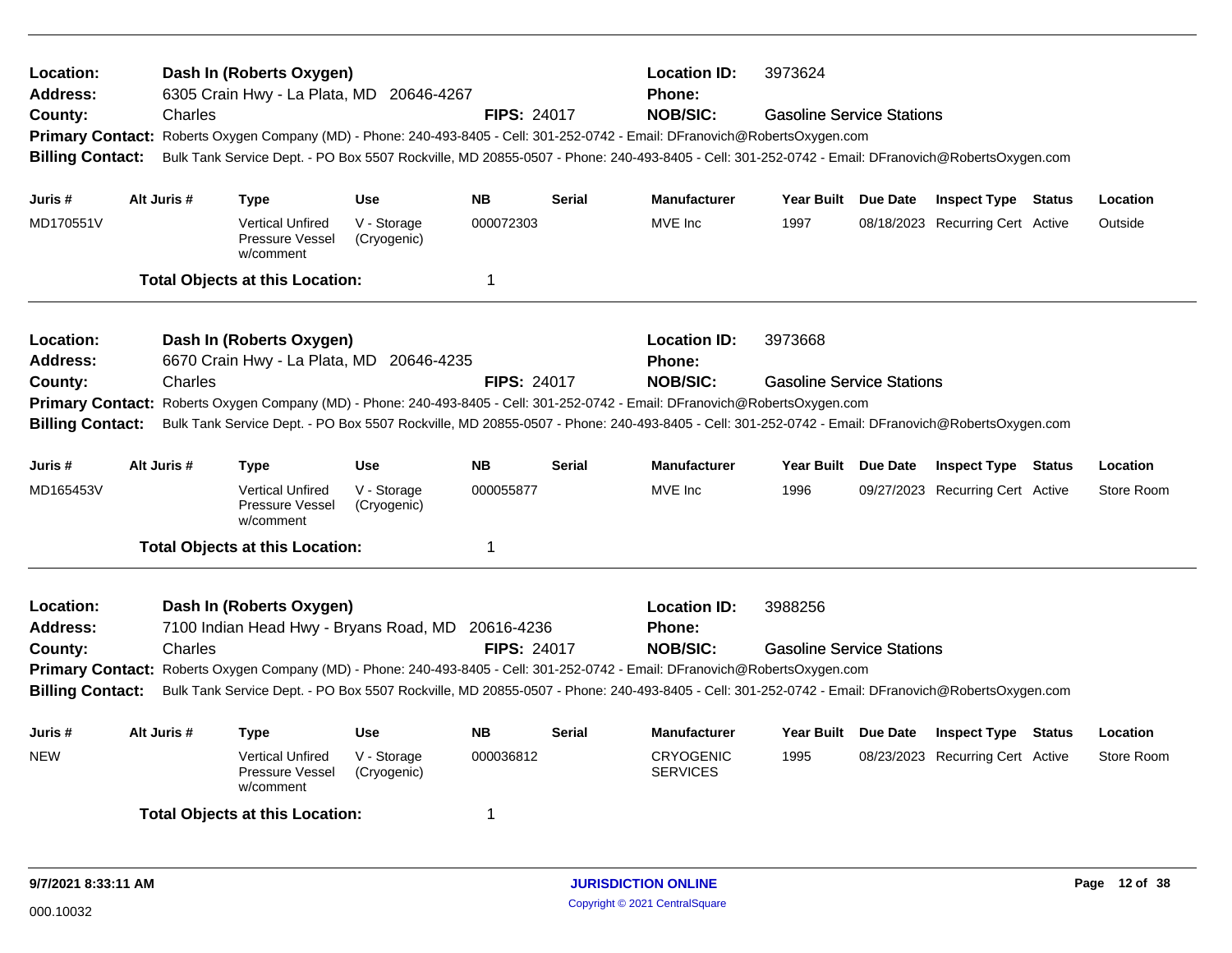| Location:<br><b>Address:</b> |                                                                                                                                                                                                                              | Deluxe Inn       |                                                                | 6705 Crain Hwy - La Plata, MD 20646-4952                                                                                               |                    |               | <b>Location ID:</b><br><b>Phone:</b> | 708793                            |                                                         |        |                   |
|------------------------------|------------------------------------------------------------------------------------------------------------------------------------------------------------------------------------------------------------------------------|------------------|----------------------------------------------------------------|----------------------------------------------------------------------------------------------------------------------------------------|--------------------|---------------|--------------------------------------|-----------------------------------|---------------------------------------------------------|--------|-------------------|
| County:                      |                                                                                                                                                                                                                              | Charles          |                                                                |                                                                                                                                        | <b>FIPS: 24017</b> |               | <b>NOB/SIC:</b>                      |                                   | Hotels, rooming houses, camps, and other lodging places |        |                   |
|                              |                                                                                                                                                                                                                              |                  |                                                                | Primary Contact: Bipin Patel - Phone: 301-934-1400 (Motel) - Cell: 301-266-9400 - Email: bipinhpatel@gmail.com                         |                    |               |                                      |                                   |                                                         |        |                   |
| <b>Billing Contact:</b>      |                                                                                                                                                                                                                              |                  |                                                                | Bipin Patel - 6705 Crain Hwy La Plata, MD 20646-4952 - Phone: 301-934-1400 (Motel) - Cell: 301-266-9400 - Email: bipinhpatel@gmail.com |                    |               |                                      |                                   |                                                         |        |                   |
| Juris #                      |                                                                                                                                                                                                                              | Alt Juris #      | <b>Type</b>                                                    | Use                                                                                                                                    | <b>NB</b>          | Serial        | <b>Manufacturer</b>                  | Year Built Due Date               | <b>Inspect Type Status</b>                              |        | Location          |
| MD120056H                    |                                                                                                                                                                                                                              |                  | Cast Iron                                                      | H - Hot Water                                                                                                                          | <b>CI</b>          | 202038085     | EKI                                  | 2002                              | 05/31/2022 Recurring Cert Active                        |        | BLDG 1            |
|                              |                                                                                                                                                                                                                              |                  |                                                                | Heat (Water $\leq$<br>160 psig, 250 F)                                                                                                 |                    |               |                                      |                                   |                                                         |        |                   |
| MD120057H                    |                                                                                                                                                                                                                              |                  | Cast Iron                                                      | H - Hot Water<br>Heat (Water $\leq$<br>160 psig, 250 F)                                                                                | CI                 | 202038086     | <b>EKI</b>                           | 2002                              | 05/31/2022 Recurring Cert Active                        |        | BLDG <sub>2</sub> |
|                              |                                                                                                                                                                                                                              |                  | <b>Total Objects at this Location:</b>                         |                                                                                                                                        | $\overline{2}$     |               |                                      |                                   |                                                         |        |                   |
| Location:                    |                                                                                                                                                                                                                              |                  | Firehouse Subs - 1930 (Arc3)                                   |                                                                                                                                        |                    |               | <b>Location ID:</b>                  | 4004024                           |                                                         |        |                   |
| <b>Address:</b>              |                                                                                                                                                                                                                              |                  |                                                                | 2875 Crain Hwy - Waldorf, MD 20601-2842                                                                                                |                    |               | <b>Phone:</b>                        |                                   |                                                         |        |                   |
| County:                      |                                                                                                                                                                                                                              | Charles          |                                                                |                                                                                                                                        | <b>FIPS: 24017</b> |               | <b>NOB/SIC:</b>                      | <b>Eating and Drinking Places</b> |                                                         |        |                   |
|                              |                                                                                                                                                                                                                              |                  |                                                                |                                                                                                                                        |                    |               |                                      |                                   |                                                         |        |                   |
| <b>Billing Contact:</b>      | Primary Contact: Charlie Patterson - Phone: 804-644-4521 - Email: charlie.patterson@arc3gases.com<br>Charlie Patterson - PO Box 26269 Richmond, VA 23260-6269 - Phone: 804-644-4521 - Email: charlie.patterson@arc3gases.com |                  |                                                                |                                                                                                                                        |                    |               |                                      |                                   |                                                         |        |                   |
| Juris #                      |                                                                                                                                                                                                                              | Alt Juris #      | <b>Type</b>                                                    | Use                                                                                                                                    | <b>NB</b>          | <b>Serial</b> | <b>Manufacturer</b>                  | Year Built Due Date               | <b>Inspect Type Status</b>                              |        | Location          |
| MD166062V                    |                                                                                                                                                                                                                              |                  | <b>Vertical Unfired</b><br><b>Pressure Vessel</b><br>w/comment | V - Storage<br>(Cryogenic)                                                                                                             | 000289009          |               | <b>CHART</b>                         | 2016                              | 01/14/2022 Recurring Cert Active                        |        | Store Room        |
|                              |                                                                                                                                                                                                                              |                  | <b>Total Objects at this Location:</b>                         |                                                                                                                                        | 1                  |               |                                      |                                   |                                                         |        |                   |
| Location:                    |                                                                                                                                                                                                                              | Firestone - 0471 |                                                                |                                                                                                                                        |                    |               | <b>Location ID:</b>                  | 710717                            |                                                         |        |                   |
| Address:                     |                                                                                                                                                                                                                              |                  |                                                                | 2565 Crain Highway - Waldorf, MD 20601-3169                                                                                            |                    |               | Phone:                               | 301-645-9224                      |                                                         |        |                   |
| County:                      |                                                                                                                                                                                                                              | Charles          |                                                                |                                                                                                                                        | <b>FIPS: 24017</b> |               | <b>NOB/SIC:</b>                      |                                   | Automotive repair, services, and parking                |        |                   |
|                              |                                                                                                                                                                                                                              |                  | Primary Contact: David Washington - Phone: 31 645 9224         |                                                                                                                                        |                    |               |                                      |                                   |                                                         |        |                   |
| <b>Billing Contact:</b>      |                                                                                                                                                                                                                              |                  |                                                                | David Washington - 2565 Crain Hwy Waldorf, MD 20601-3169 - Phone: 31 645 9224                                                          |                    |               |                                      |                                   |                                                         |        |                   |
| Juris #                      |                                                                                                                                                                                                                              | Alt Juris #      | <b>Type</b>                                                    | Use                                                                                                                                    | <b>NB</b>          | Serial        | <b>Manufacturer</b>                  | Year Built Due Date               | <b>Inspect Type</b>                                     | Status | Location          |
| MD042644V                    |                                                                                                                                                                                                                              |                  | <b>Vertical Unfired</b><br>Pressure Vessel<br>w/comment        | V - Storage (NOT<br>Cryogenic)                                                                                                         | 000093751          |               | Melben                               | 1978                              | 04/21/2023 Recurring Cert Active                        |        | Storage Room      |
| 9/7/2021 8:33:11 AM          |                                                                                                                                                                                                                              |                  |                                                                |                                                                                                                                        |                    |               | <b>JURISDICTION ONLINE</b>           |                                   |                                                         |        | Page 13 of 38     |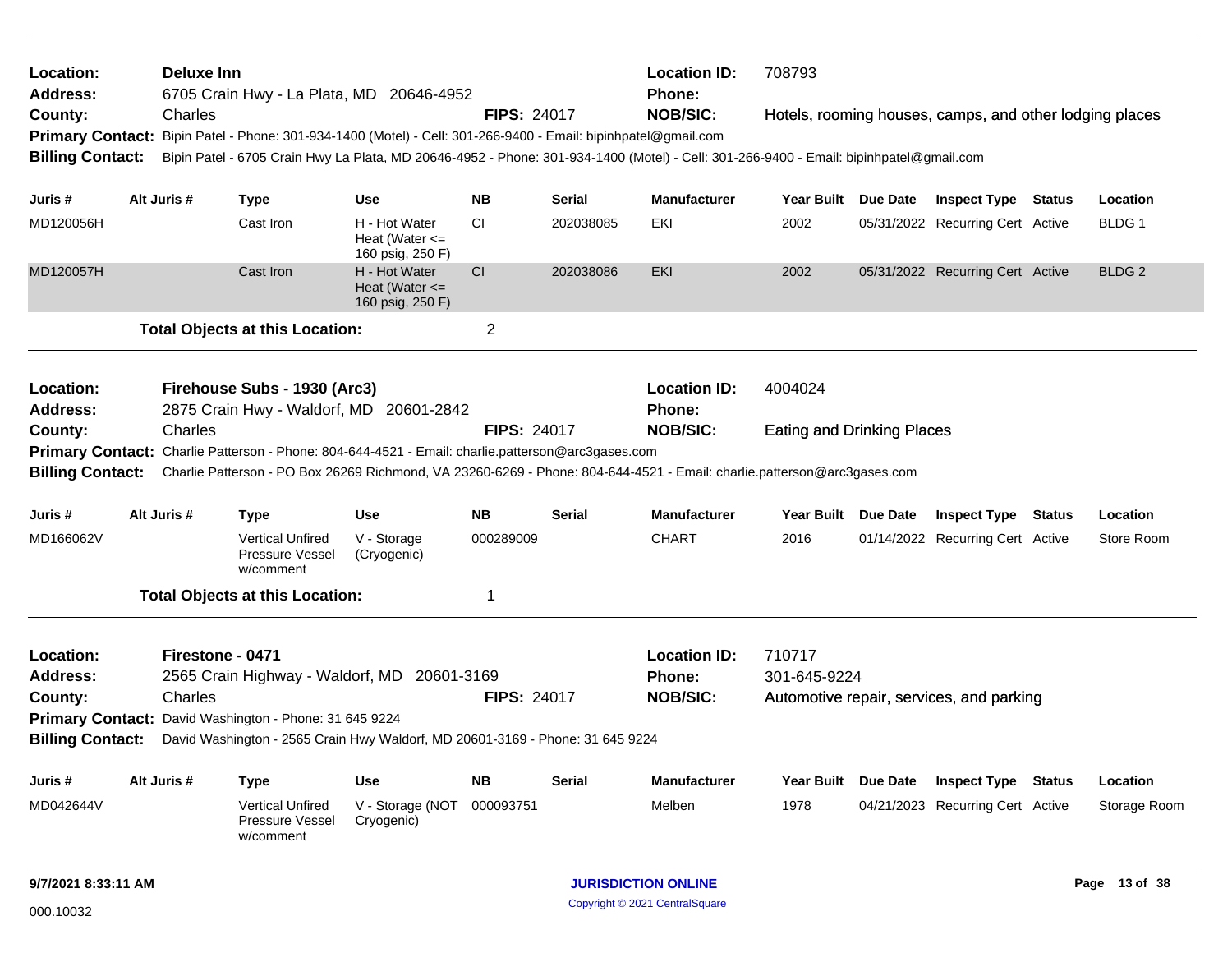| Juris#                  | Alt Juris # | <b>Type</b>                                                                                       | <b>Use</b>                     | <b>NB</b>          | <b>Serial</b> | <b>Manufacturer</b>                                                                                                                      | Year Built                        | <b>Due Date</b> | <b>Inspect Type</b>              | <b>Status</b> | Location |
|-------------------------|-------------|---------------------------------------------------------------------------------------------------|--------------------------------|--------------------|---------------|------------------------------------------------------------------------------------------------------------------------------------------|-----------------------------------|-----------------|----------------------------------|---------------|----------|
| MD160327V               |             | <b>Vertical Unfired</b><br><b>Pressure Vessel</b><br>w/comment                                    | V - Storage (NOT<br>Cryogenic) | 000696373          |               | Morganton                                                                                                                                | 2017                              |                 | 04/21/2023 Recurring Cert Active |               | storage  |
|                         |             | <b>Total Objects at this Location:</b>                                                            |                                | $\overline{2}$     |               |                                                                                                                                          |                                   |                 |                                  |               |          |
| Location:               |             | <b>Five Guys Brugers And Fries</b>                                                                |                                |                    |               | <b>Location ID:</b>                                                                                                                      | 3630831                           |                 |                                  |               |          |
| <b>Address:</b>         |             | 230 Rosewick Rd - La Plata, MD 20646-4217                                                         |                                |                    |               | Phone:                                                                                                                                   |                                   |                 |                                  |               |          |
| County:                 | Charles     |                                                                                                   |                                | <b>FIPS: 24017</b> |               | <b>NOB/SIC:</b>                                                                                                                          |                                   |                 |                                  |               |          |
| <b>Billing Contact:</b> |             | Primary Contact: Five Guys Brugers And Fries                                                      |                                |                    |               |                                                                                                                                          |                                   |                 |                                  |               |          |
| Juris #                 | Alt Juris # | <b>Type</b>                                                                                       | <b>Use</b>                     | <b>NB</b>          | <b>Serial</b> | <b>Manufacturer</b>                                                                                                                      | <b>Year Built</b>                 | <b>Due Date</b> | <b>Inspect Type</b>              | <b>Status</b> | Location |
| MD151945V               | A676019     | <b>Vertical Unfired</b><br>Pressure Vessel<br>w/comment                                           | V - Storage<br>(Cryogenic)     | 000055804          |               | Taylor-Wharton                                                                                                                           | 2001                              | 08/25/2021      | <b>Recurring Cert Active</b>     |               | Kitchen  |
|                         |             | <b>Total Objects at this Location:</b>                                                            |                                |                    |               |                                                                                                                                          |                                   |                 |                                  |               |          |
| Location:<br>Address:   |             | <b>Foster's Grille (Arc3)</b><br>2975 Shasho PI - Waldorf, MD 20603-4859                          |                                |                    |               | <b>Location ID:</b><br><b>Phone:</b>                                                                                                     | 3973684                           |                 |                                  |               |          |
| County:                 | Charles     |                                                                                                   |                                | <b>FIPS: 24017</b> |               | <b>NOB/SIC:</b>                                                                                                                          | <b>Eating and Drinking Places</b> |                 |                                  |               |          |
|                         |             | Primary Contact: Charlie Patterson - Phone: 804-644-4521 - Email: charlie.patterson@arc3gases.com |                                |                    |               |                                                                                                                                          |                                   |                 |                                  |               |          |
|                         |             |                                                                                                   |                                |                    |               | Billing Contact: Charlie Patterson - PO Box 26269 Richmond, VA 23260-6269 - Phone: 804-644-4521 - Email: charlie.patterson@arc3gases.com |                                   |                 |                                  |               |          |
| Juris #                 | Alt Juris # | <b>Type</b>                                                                                       | <b>Use</b>                     | <b>NB</b>          | <b>Serial</b> | <b>Manufacturer</b>                                                                                                                      | <b>Year Built</b>                 | <b>Due Date</b> | <b>Inspect Type</b>              | <b>Status</b> | Location |
| MD164900V               |             | <b>Vertical Unfired</b><br>Pressure Vessel<br>w/comment                                           | V - Storage<br>(Cryogenic)     | 000007365          |               | Taylor-Wharton                                                                                                                           | 1991                              |                 | 09/27/2023 Recurring Cert Active |               | Outside  |

**Total Objects at this Location:** 1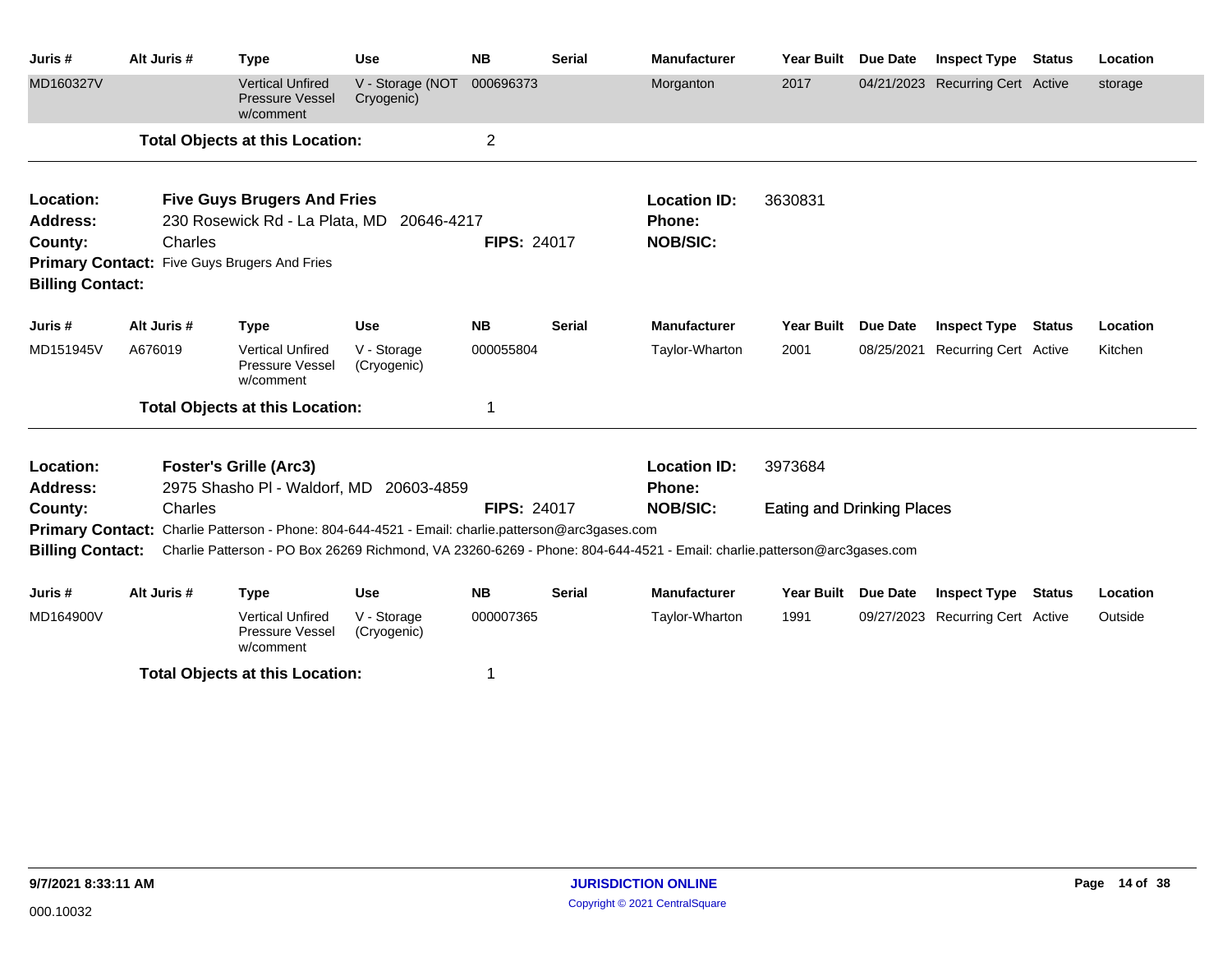| Location:<br><b>Foster's Grille (Arc3)</b><br><b>Location ID:</b><br>4011046<br>Address:<br>6390 Crain Hwy Ste 105 - La Plata, MD 20646-4244<br><b>Phone:</b><br><b>FIPS: 24017</b><br><b>NOB/SIC:</b><br>Charles<br><b>Eating and Drinking Places</b> |                                                                                                    |         |                                                                                                                         |                                                   |                    |               |                     |                                  |          |                                             |        |             |
|--------------------------------------------------------------------------------------------------------------------------------------------------------------------------------------------------------------------------------------------------------|----------------------------------------------------------------------------------------------------|---------|-------------------------------------------------------------------------------------------------------------------------|---------------------------------------------------|--------------------|---------------|---------------------|----------------------------------|----------|---------------------------------------------|--------|-------------|
| County:                                                                                                                                                                                                                                                |                                                                                                    |         |                                                                                                                         |                                                   |                    |               |                     |                                  |          |                                             |        |             |
| <b>Primary Contact:</b>                                                                                                                                                                                                                                |                                                                                                    |         | Charlie Patterson - Phone: 804-644-4521 - Email: charlie.patterson@arc3gases.com                                        |                                                   |                    |               |                     |                                  |          |                                             |        |             |
| <b>Billing Contact:</b>                                                                                                                                                                                                                                |                                                                                                    |         | Charlie Patterson - PO Box 26269 Richmond, VA 23260-6269 - Phone: 804-644-4521 - Email: charlie.patterson@arc3gases.com |                                                   |                    |               |                     |                                  |          |                                             |        |             |
| Juris #                                                                                                                                                                                                                                                | Alt Juris #                                                                                        |         | Type                                                                                                                    | <b>Use</b>                                        | <b>NB</b>          | <b>Serial</b> | <b>Manufacturer</b> | <b>Year Built</b>                | Due Date | <b>Inspect Type Status</b>                  |        | Location    |
| MD166929V                                                                                                                                                                                                                                              |                                                                                                    |         | <b>Vertical Unfired</b><br>Pressure Vessel<br>w/comment                                                                 | V - Storage<br>(Cryogenic)                        | 000189530          |               | <b>CHART</b>        | 2007                             |          | 03/05/2022 Recurring Cert Active            |        | Outside     |
|                                                                                                                                                                                                                                                        |                                                                                                    |         | <b>Total Objects at this Location:</b>                                                                                  |                                                   | $\mathbf 1$        |               |                     |                                  |          |                                             |        |             |
| Location:                                                                                                                                                                                                                                              |                                                                                                    |         | <b>Gayan Body Shop</b>                                                                                                  |                                                   |                    |               | <b>Location ID:</b> | 1739328                          |          |                                             |        |             |
| Address:                                                                                                                                                                                                                                               |                                                                                                    |         | 4638 Indian Head Hwy - Indian Head, MD 20640-1840                                                                       |                                                   |                    |               | <b>Phone:</b>       |                                  |          |                                             |        |             |
| County:                                                                                                                                                                                                                                                |                                                                                                    | Charles |                                                                                                                         |                                                   | <b>FIPS: 24017</b> |               | <b>NOB/SIC:</b>     |                                  |          | <b>Automotive Transmission Repair Shops</b> |        |             |
| Gayan's Body Shop, LLC - Phone: 301-743-7747<br><b>Primary Contact:</b>                                                                                                                                                                                |                                                                                                    |         |                                                                                                                         |                                                   |                    |               |                     |                                  |          |                                             |        |             |
|                                                                                                                                                                                                                                                        | <b>Billing Contact:</b><br>- 4683 Indian Head Hwy Indian Head, MD 20640-1838 - Phone: 301-743-7747 |         |                                                                                                                         |                                                   |                    |               |                     |                                  |          |                                             |        |             |
| Juris #                                                                                                                                                                                                                                                | Alt Juris #                                                                                        |         | Type                                                                                                                    | <b>Use</b>                                        | <b>NB</b>          | <b>Serial</b> | <b>Manufacturer</b> | Year Built Due Date              |          | <b>Inspect Type Status</b>                  |        | Location    |
| MD135395V                                                                                                                                                                                                                                              |                                                                                                    |         | Pressure Vessel<br>w/comment                                                                                            | Horizontal Unfired V - Storage (NOT<br>Cryogenic) | 0004659            |               | <b>BWB</b>          | 2007                             |          | 05/20/2022 Recurring Cert Active            |        | Comp. room  |
|                                                                                                                                                                                                                                                        |                                                                                                    |         | <b>Total Objects at this Location:</b>                                                                                  |                                                   | $\mathbf 1$        |               |                     |                                  |          |                                             |        |             |
| Location:                                                                                                                                                                                                                                              |                                                                                                    |         | <b>Goose Bay Marina Inc</b>                                                                                             |                                                   |                    |               | <b>Location ID:</b> | 1741086                          |          |                                             |        |             |
| <b>Address:</b>                                                                                                                                                                                                                                        |                                                                                                    |         | 9365 Goosebay Ln - Welcome, MD 20693                                                                                    |                                                   |                    |               | <b>Phone:</b>       |                                  |          |                                             |        |             |
| County:                                                                                                                                                                                                                                                |                                                                                                    | Charles |                                                                                                                         |                                                   | <b>FIPS: 24017</b> |               | <b>NOB/SIC:</b>     | <b>Gasoline Service Stations</b> |          |                                             |        |             |
| Primary Contact: Karen Coombs - Phone: 301-932-0885 - Email: goosebay@olg.com                                                                                                                                                                          |                                                                                                    |         |                                                                                                                         |                                                   |                    |               |                     |                                  |          |                                             |        |             |
| <b>Billing Contact:</b><br>Karen Coombs - PO Box 58 Welcome, MD 20693-0058 - Phone: 301-932-0885 - Email: goosebay@olg.com                                                                                                                             |                                                                                                    |         |                                                                                                                         |                                                   |                    |               |                     |                                  |          |                                             |        |             |
| Juris #                                                                                                                                                                                                                                                | Alt Juris #                                                                                        |         | <b>Type</b>                                                                                                             | <b>Use</b>                                        | <b>NB</b>          | <b>Serial</b> | <b>Manufacturer</b> | <b>Year Built</b>                | Due Date | <b>Inspect Type</b>                         | Status | Location    |
| MD127934V                                                                                                                                                                                                                                              |                                                                                                    |         | Horizontal Unfired O - Other (PV<br>Pressure Vessel<br>w/comment                                                        | Use) w/comment                                    | 000032641          |               | <b>Buckeye</b>      | 1987                             |          | 01/28/2023 Recurring Cert Active            |        | <b>SHOP</b> |
|                                                                                                                                                                                                                                                        |                                                                                                    |         | <b>Total Objects at this Location:</b>                                                                                  |                                                   | 1                  |               |                     |                                  |          |                                             |        |             |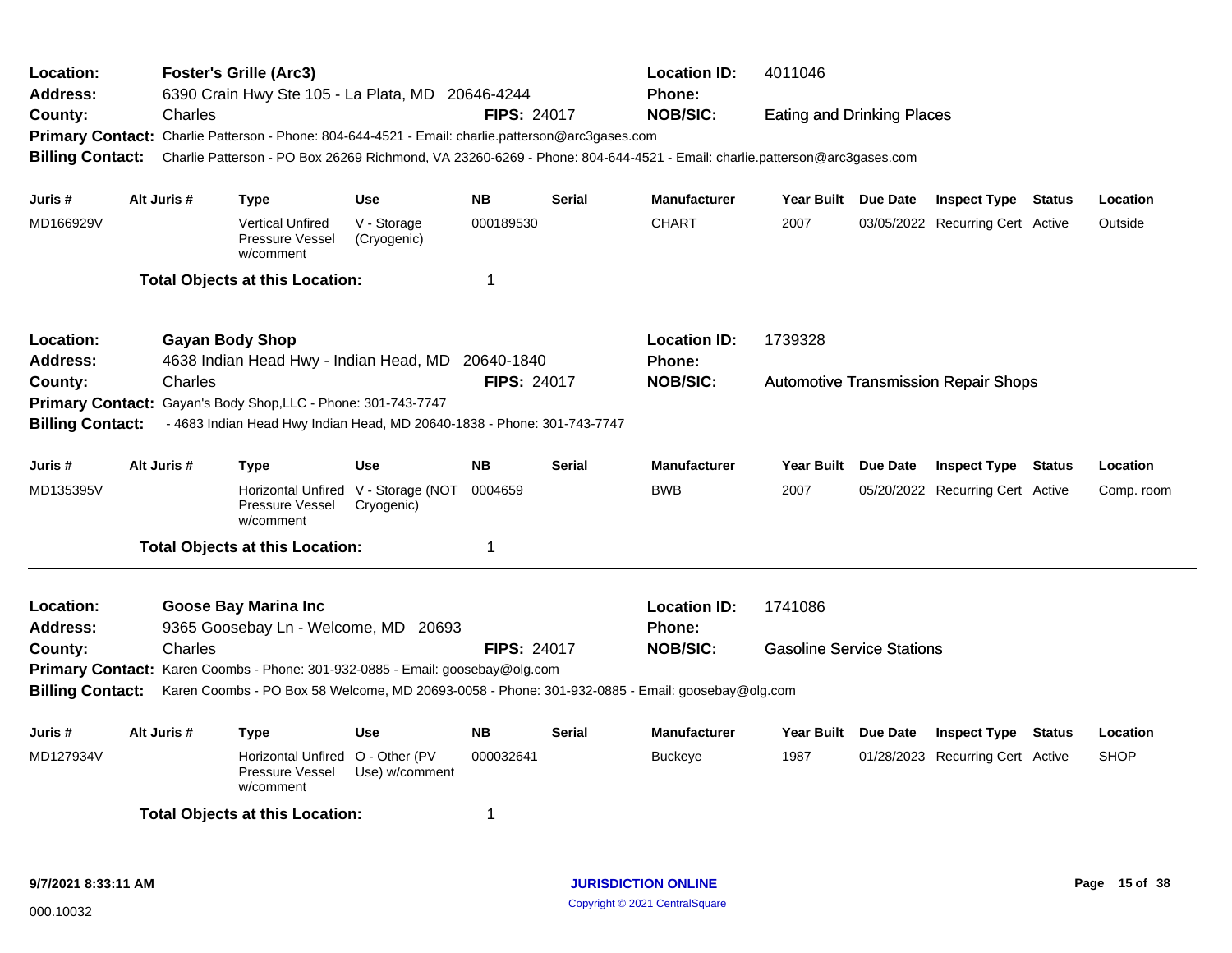| <b>Location:</b> | <b>Governor Harry W Nice Memorial Bridge</b>                                               |                    | <b>Location ID:</b> | 719643                            |
|------------------|--------------------------------------------------------------------------------------------|--------------------|---------------------|-----------------------------------|
| <b>Address:</b>  | 9665 Orland Park Rd (Rt 301 at Potomac River) - Newburg, MD                                |                    | <b>Phone:</b>       | 410-537-6818                      |
| County:          | Charles                                                                                    | <b>FIPS: 24017</b> | <b>NOB/SIC:</b>     | Justice, public order, and safety |
|                  | Primary Contact: Benjamin Gilmore - Phone: 410-537-6818 - Email: bgilmore@mdta.state.md.us |                    |                     |                                   |

**Billing Contact:** Benjamin Gilmore - PO Box 8 Newburg, MD 20664-0008 - Phone: 410-537-6818 - Email: bgilmore@mdta.state.md.us

| Juris #   | Alt Juris # | Type                                                           | <b>Use</b>                                              | <b>NB</b> | <b>Serial</b> | <b>Manufacturer</b> | <b>Year Built</b> | Due Date   | <b>Inspect Type</b>              | <b>Status</b> | <b>Location</b>       |
|-----------|-------------|----------------------------------------------------------------|---------------------------------------------------------|-----------|---------------|---------------------|-------------------|------------|----------------------------------|---------------|-----------------------|
| MD126624V |             | <b>Vertical Unfired</b><br><b>Pressure Vessel</b><br>w/comment | V - Storage (NOT<br>Cryogenic)                          | 000456590 |               | Trinity             | 2004              |            | 06/09/2022 Recurring Cert Active |               | Mechanics<br>Garage   |
| MD136539V |             | <b>Vertical Unfired</b><br><b>Pressure Vessel</b><br>w/comment | V - Storage (NOT<br>Cryogenic)                          | 001570019 |               | <b>CAMPBELL</b>     | 2009              | 06/09/2022 | Recurring Cert Active            |               | Maint. shop           |
| MD143232H |             | Cast Iron                                                      | H - Hot Water<br>Heat (Water $\leq$<br>160 psig, 250 F) | <b>CI</b> | 090200138     | <b>Dunkirk</b>      | 1999              |            | 06/09/2022 Recurring Cert Active |               | <b>Maint Basement</b> |
| MD143233H |             | Cast Iron                                                      | H - Hot Water<br>Heat (Water $\leq$<br>160 psig, 250 F) | <b>CI</b> | 101841        | <b>SMITH</b>        | 2010              | 06/09/2022 | <b>Recurring Cert Active</b>     |               | <b>Admin Basement</b> |
|           |             | <b>Total Objects at this Location:</b>                         |                                                         | 4         |               |                     |                   |            |                                  |               |                       |

| Location:<br><b>Address:</b><br>County:<br><b>Billing Contact:</b> | <b>Holiday Inn Express</b><br>6860 Crain Hwy - La Plata, MD 20646-5932<br>Charles<br><b>FIPS: 24017</b><br>Primary Contact: Donna Taylor - Phone: 301-392-0065 |                              |                                                           |           |               | <b>Location ID:</b><br><b>Phone:</b><br><b>NOB/SIC:</b> | 2977162<br>301-392-0065<br><b>Hotels and Motels</b> |          |                                  |        |                                    |
|--------------------------------------------------------------------|----------------------------------------------------------------------------------------------------------------------------------------------------------------|------------------------------|-----------------------------------------------------------|-----------|---------------|---------------------------------------------------------|-----------------------------------------------------|----------|----------------------------------|--------|------------------------------------|
| Juris #                                                            | Alt Juris #                                                                                                                                                    | Type                         | <b>Use</b>                                                | <b>NB</b> | <b>Serial</b> | <b>Manufacturer</b>                                     | <b>Year Built</b>                                   | Due Date | <b>Inspect Type</b>              | Status | <b>Location</b>                    |
| MD139721H                                                          |                                                                                                                                                                | Water Heater<br>(HLW)        | H - Hot Water<br>Supply (Water $\leq$<br>160 psig, 210 F) | 000100912 |               | <b>RHEEM</b>                                            | 2004                                                |          | 08/06/2021 Recurring Cert Active |        | Laundry                            |
| MD139722H                                                          |                                                                                                                                                                | <b>Water Heater</b><br>(HLW) | H - Hot Water<br>Supply (Water $\leq$<br>160 psig, 210 F) | 000100922 |               | <b>RHEEM</b>                                            | 2004                                                |          | 08/06/2021 Recurring Cert Active |        | <b>Laundry Boiler</b><br><b>Rm</b> |

**Total Objects at this Location:** 2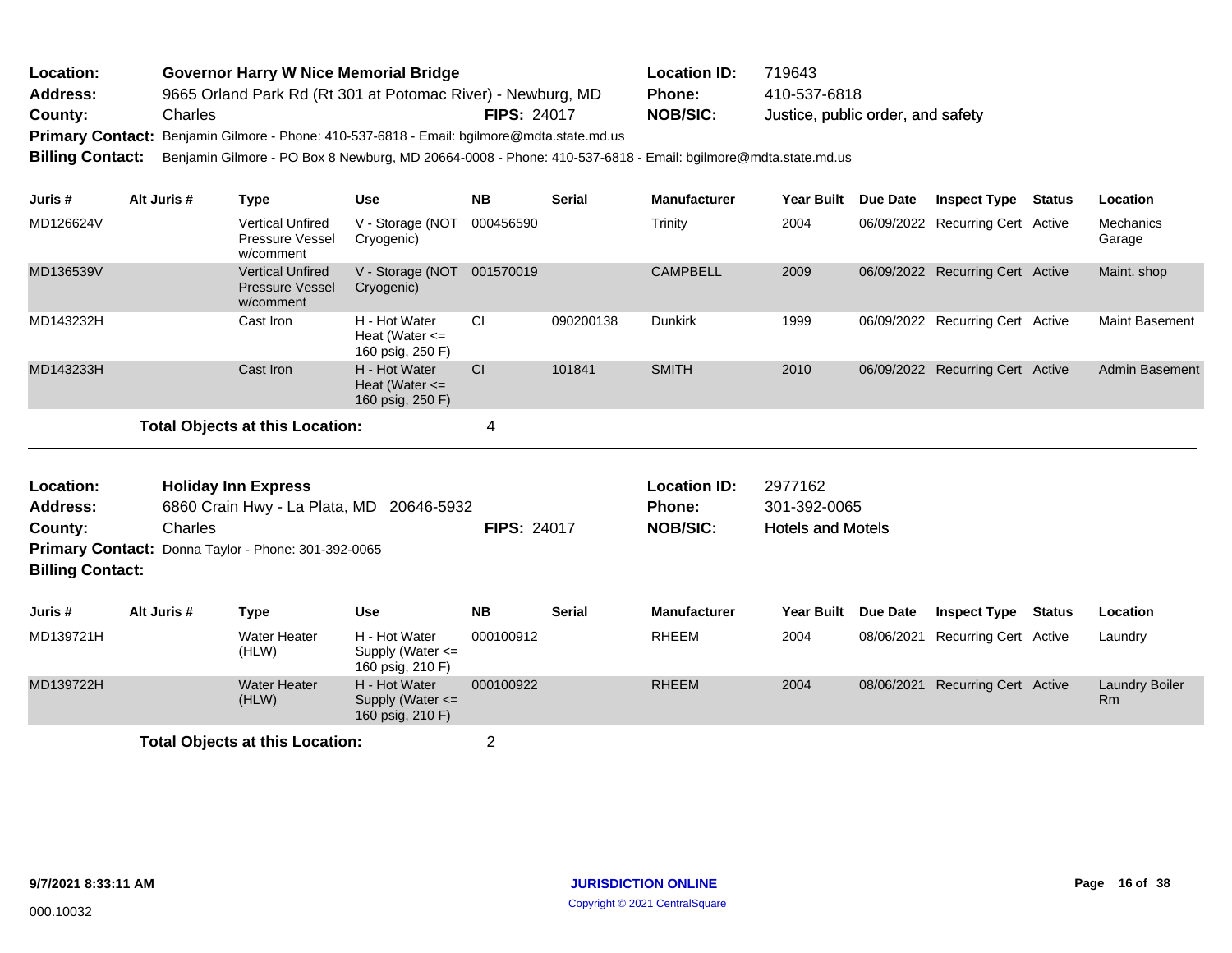| Location:<br>Address:        |                   | Hugh C. Gardiner, Inc.<br>10030 Crain Hwy - Faulkner, MD 20632-2100                               |                                                         |                    |               | <b>Location ID:</b><br>Phone:                                                                                           | 714249                                 |          |                                      |                     |
|------------------------------|-------------------|---------------------------------------------------------------------------------------------------|---------------------------------------------------------|--------------------|---------------|-------------------------------------------------------------------------------------------------------------------------|----------------------------------------|----------|--------------------------------------|---------------------|
| County:                      | Charles           |                                                                                                   |                                                         | <b>FIPS: 24017</b> |               | <b>NOB/SIC:</b>                                                                                                         | <b>General Automotive Repair Shops</b> |          |                                      |                     |
|                              |                   | Primary Contact: Mark Gardner - Phone: 301 934 2841                                               |                                                         |                    |               |                                                                                                                         |                                        |          |                                      |                     |
| <b>Billing Contact:</b>      |                   | Mark Gardner - PO Box 127 Faulkner, MD 20632-0127 - Phone: 301 934 2841                           |                                                         |                    |               |                                                                                                                         |                                        |          |                                      |                     |
| Juris #                      | Alt Juris #       | Type                                                                                              | <b>Use</b>                                              | <b>NB</b>          | <b>Serial</b> | <b>Manufacturer</b>                                                                                                     | Year Built Due Date                    |          | <b>Inspect Type Status</b>           | Location            |
| MD116794H                    |                   | Cast Iron                                                                                         | H - Hot Water<br>Heat (Water $\leq$<br>160 psig, 250 F) | СI                 |               | Columbia Boiler Co                                                                                                      | 2001                                   |          | 01/07/2022 Recurring Cert Active     | <b>SHOP</b>         |
| MD160969V                    |                   | <b>Vertical Unfired</b><br><b>Pressure Vessel</b><br>w/comment                                    | V - Storage (NOT 001666238<br>Cryogenic)                |                    |               | Manchester                                                                                                              | 2017                                   |          | 03/27/2022 Recurring Cert Active     | Shop                |
|                              |                   | <b>Total Objects at this Location:</b>                                                            |                                                         | $\overline{c}$     |               |                                                                                                                         |                                        |          |                                      |                     |
| Location:<br><b>Address:</b> | Hunan Star (Arc3) | 6277 Crain Hwy - La Plata, MD 20646-4266                                                          |                                                         |                    |               | <b>Location ID:</b><br>Phone:                                                                                           | 3973627                                |          |                                      |                     |
| County:                      | Charles           |                                                                                                   |                                                         | <b>FIPS: 24017</b> |               | <b>NOB/SIC:</b>                                                                                                         | <b>Eating and Drinking Places</b>      |          |                                      |                     |
|                              |                   | Primary Contact: Charlie Patterson - Phone: 804-644-4521 - Email: charlie.patterson@arc3gases.com |                                                         |                    |               |                                                                                                                         |                                        |          |                                      |                     |
| <b>Billing Contact:</b>      |                   |                                                                                                   |                                                         |                    |               | Charlie Patterson - PO Box 26269 Richmond, VA 23260-6269 - Phone: 804-644-4521 - Email: charlie.patterson@arc3gases.com |                                        |          |                                      |                     |
| Juris #                      | Alt Juris #       | <b>Type</b>                                                                                       | <b>Use</b>                                              | <b>NB</b>          | <b>Serial</b> | <b>Manufacturer</b>                                                                                                     | Year Built Due Date                    |          | <b>Inspect Type Status</b>           | Location            |
|                              |                   |                                                                                                   |                                                         |                    |               |                                                                                                                         |                                        |          |                                      |                     |
| MD164908V                    |                   | <b>Vertical Unfired</b><br>Pressure Vessel<br>w/comment                                           | V - Storage<br>(Cryogenic)                              | 000280019          |               | <b>CHART</b>                                                                                                            | 2015                                   |          | 09/27/2023 Recurring Cert Active     | Outside             |
|                              |                   | <b>Total Objects at this Location:</b>                                                            |                                                         | 1                  |               |                                                                                                                         |                                        |          |                                      |                     |
| Location:                    | J & J Autos       |                                                                                                   |                                                         |                    |               | <b>Location ID:</b>                                                                                                     | 715088                                 |          |                                      |                     |
| <b>Address:</b>              |                   | 2 Irongate Dr - Waldorf, MD 20602-2705                                                            |                                                         |                    |               | <b>Phone:</b>                                                                                                           |                                        |          |                                      |                     |
| County:                      | Charles           |                                                                                                   |                                                         | <b>FIPS: 24017</b> |               | <b>NOB/SIC:</b>                                                                                                         |                                        |          | Motor Vehicle Dealers (New and Used) |                     |
| <b>Primary Contact:</b>      |                   | Jeffery Mont - Phone: 301-374 8995                                                                |                                                         |                    |               |                                                                                                                         |                                        |          |                                      |                     |
| <b>Billing Contact:</b>      |                   |                                                                                                   |                                                         |                    |               |                                                                                                                         |                                        |          |                                      |                     |
| Juris #                      | Alt Juris #       | <b>Type</b>                                                                                       | <b>Use</b>                                              | <b>NB</b>          | <b>Serial</b> | <b>Manufacturer</b>                                                                                                     | <b>Year Built</b>                      | Due Date | <b>Inspect Type Status</b>           | Location            |
| MD151229V                    |                   | <b>Horizontal Unfired</b><br><b>Pressure Vessel</b><br>w/comment                                  | V - Storage (NOT<br>Cryogenic)                          | 000479651          |               | Morganton                                                                                                               | 2015                                   |          | 05/20/2023 Recurring Cert Active     | <b>Outside Shed</b> |
|                              |                   |                                                                                                   |                                                         |                    |               |                                                                                                                         |                                        |          |                                      |                     |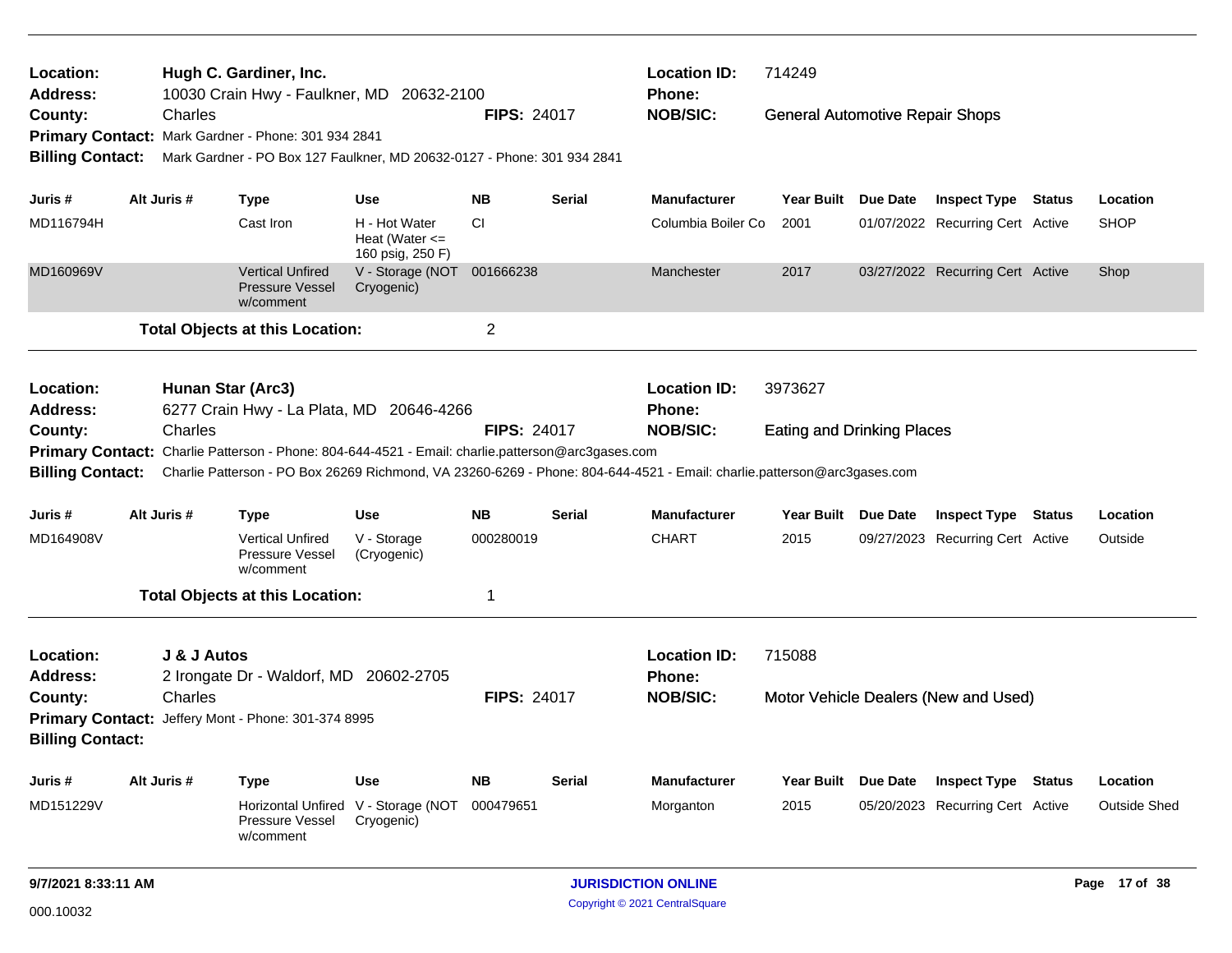| <b>Location:</b> | Jiffy Lube #153                                                                     |                    | Location ID:    | 715016                                           |
|------------------|-------------------------------------------------------------------------------------|--------------------|-----------------|--------------------------------------------------|
| <b>Address:</b>  | 3160 Crain Highway - Waldorf, MD 20603-4846                                         |                    | Phone:          | $301 - 645$                                      |
| <b>County:</b>   | Charles                                                                             | <b>FIPS: 24017</b> | <b>NOB/SIC:</b> | Automotive dealers and gasoline service stations |
|                  | Primary Contact: Chris Burns - Phone: 703-491-1108 - Email: cburns@stcjiffylube.com |                    |                 |                                                  |
|                  |                                                                                     |                    |                 |                                                  |

**Billing Contact:** Chris Burns - 1330 Minnieville Rd Woodbridge, VA 22192 - Phone: 703-491-1108 - Email: cburns@stcjiffylube.com

| Juris #   | Alt Juris # | Type                                                                       | <b>Use</b>                     | <b>NB</b> | <b>Serial</b> | <b>Manufacturer</b> | Year Built | <b>Due Date</b> | <b>Inspect Type</b>              | <b>Status</b> | Location         |
|-----------|-------------|----------------------------------------------------------------------------|--------------------------------|-----------|---------------|---------------------|------------|-----------------|----------------------------------|---------------|------------------|
| MD095026V |             | Horizontal Unfired V - Storage (NOT<br>Pressure Vessel<br>w/comment        | Cryogenic)                     | 000456911 |               | Manchester          | 1996       |                 | 06/22/2022 Recurring Cert Active |               | Comp Rm          |
| MD111134V |             | Horizontal Unfired V - Storage (NOT<br><b>Pressure Vessel</b><br>w/comment | Cryogenic)                     | 001072853 |               | Manchester          | 2000       |                 | 06/22/2022 Recurring Cert Active |               | <b>COMP ROOM</b> |
| MD167477V |             | <b>Vertical Unfired</b><br>Pressure Vessel<br>w/comment                    | V - Storage (NOT<br>Cryogenic) | 001814874 |               | Morganton           | 2019       |                 | 08/19/2022 Recurring Cert Active |               | comp.shed.       |
|           |             | <b>Total Objects at this Location:</b>                                     |                                | 3         |               |                     |            |                 |                                  |               |                  |

| <b>Location:</b> | Jimmy John's - 1850 (Arc3)                                                                               |                    | <b>Location ID:</b> | 3973708                           |
|------------------|----------------------------------------------------------------------------------------------------------|--------------------|---------------------|-----------------------------------|
| Address:         | 2481 Crain Hwy - Waldorf, MD 20601-3168                                                                  |                    | Phone:              |                                   |
| County:          | Charles                                                                                                  | <b>FIPS: 24017</b> | NOB/SIC:            | <b>Eating and Drinking Places</b> |
|                  | <b>Primary Contact:</b> Charlie Patterson - Phone: 804-644-4521 - Email: charlie.patterson@arc3gases.com |                    |                     |                                   |

**Billing Contact:** Charlie Patterson - PO Box 26269 Richmond, VA 23260-6269 - Phone: 804-644-4521 - Email: charlie.patterson@arc3gases.com

| Juris #   | Alt Juris # | Type                                             | Use                        | NΒ        | Serial | <b>Manufacturer</b> | Year Built | <b>Due Date</b> | <b>Inspect Type</b>              | Status | Location   |
|-----------|-------------|--------------------------------------------------|----------------------------|-----------|--------|---------------------|------------|-----------------|----------------------------------|--------|------------|
| MD164896V |             | Vertical Unfired<br>Pressure Vessel<br>w/comment | V - Storage<br>(Cryogenic) | 000023056 |        | Tavlor-Wharton      | 1995       |                 | 09/30/2023 Recurring Cert Active |        | Store Room |
|           |             | <b>Total Objects at this Location:</b>           |                            |           |        |                     |            |                 |                                  |        |            |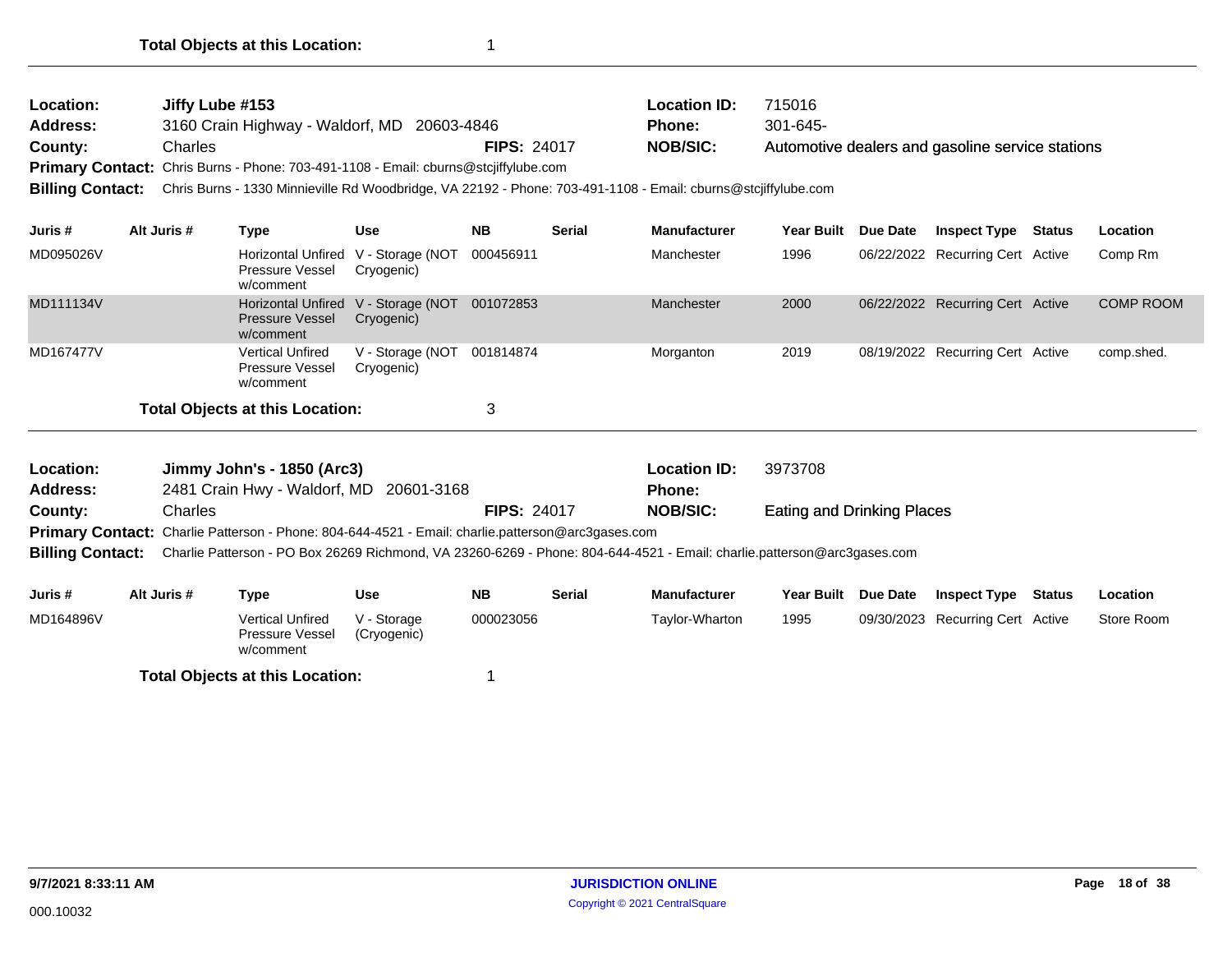| Location:<br>Address:                                                                                                                                                                                               |  |             | Kentucky Fried Chicken - KFC 020 Laplata<br>6665 Crain Hwy - La Plata, MD 20646-4287          |                                                             |                    |            | <b>Location ID:</b><br><b>Phone:</b>             | 3631847                           |                                  |                                                  |               |                  |
|---------------------------------------------------------------------------------------------------------------------------------------------------------------------------------------------------------------------|--|-------------|-----------------------------------------------------------------------------------------------|-------------------------------------------------------------|--------------------|------------|--------------------------------------------------|-----------------------------------|----------------------------------|--------------------------------------------------|---------------|------------------|
| County:                                                                                                                                                                                                             |  | Charles     |                                                                                               |                                                             | <b>FIPS: 24017</b> |            | <b>NOB/SIC:</b>                                  | <b>Eating and Drinking Places</b> |                                  |                                                  |               |                  |
| <b>Primary Contact:</b>                                                                                                                                                                                             |  |             | Kentucky Fried Chicken - KFC 020 Laplata                                                      |                                                             |                    |            |                                                  |                                   |                                  |                                                  |               |                  |
| <b>Billing Contact:</b>                                                                                                                                                                                             |  |             | - 2800 SE Market PI Stuart, FL 34997-4965 - Phone: 800-472-2855 - Email: regulatory@nuco2.com |                                                             |                    |            |                                                  |                                   |                                  |                                                  |               |                  |
| Juris #                                                                                                                                                                                                             |  | Alt Juris # | <b>Type</b>                                                                                   | <b>Use</b>                                                  | <b>NB</b>          | Serial     | <b>Manufacturer</b>                              | Year Built Due Date               |                                  | <b>Inspect Type Status</b>                       |               | Location         |
| MD152490V                                                                                                                                                                                                           |  |             | <b>Vertical Unfired</b><br>Pressure Vessel<br>w/comment                                       | V - Storage<br>(Cryogenic)                                  | 000151448          | CCAP04A124 | <b>CHART</b>                                     | 2004                              | 08/24/2021                       | Recurring Cert Active                            |               | Inside rear door |
| <b>Total Objects at this Location:</b><br>1                                                                                                                                                                         |  |             |                                                                                               |                                                             |                    |            |                                                  |                                   |                                  |                                                  |               |                  |
| KFC 057 Bryans Rd<br>Location:<br>3025 Canberra PI - Bryans Road, MD 20616-3227<br>Address:<br><b>FIPS: 24017</b>                                                                                                   |  |             |                                                                                               |                                                             |                    |            | <b>Location ID:</b><br><b>Phone:</b>             | 3631865                           |                                  |                                                  |               |                  |
| County:                                                                                                                                                                                                             |  | Charles     |                                                                                               |                                                             |                    |            | <b>NOB/SIC:</b>                                  |                                   |                                  |                                                  |               |                  |
| Primary Contact: KFC 057 Bryans Rd<br><b>Billing Contact:</b>                                                                                                                                                       |  |             |                                                                                               |                                                             |                    |            |                                                  |                                   |                                  |                                                  |               |                  |
| Juris #                                                                                                                                                                                                             |  | Alt Juris # | <b>Type</b>                                                                                   | <b>Use</b>                                                  | <b>NB</b>          | Serial     | <b>Manufacturer</b>                              | <b>Year Built</b>                 | Due Date                         | <b>Inspect Type</b>                              | <b>Status</b> | Location         |
| MD152894V                                                                                                                                                                                                           |  |             | <b>Vertical Unfired</b><br>Pressure Vessel<br>w/comment                                       | V - Storage<br>(Cryogenic)                                  | 000205263          |            | <b>CHART</b>                                     | 2009                              |                                  | 05/02/2023 Recurring Cert Active                 |               | kitchen          |
|                                                                                                                                                                                                                     |  |             | <b>Total Objects at this Location:</b>                                                        |                                                             | 1                  |            |                                                  |                                   |                                  |                                                  |               |                  |
| Location:<br><b>Address:</b>                                                                                                                                                                                        |  |             | <b>Kody Holdings LLC</b><br>2440 Crain Hwy - Waldorf, MD                                      | 20601-3143                                                  |                    |            | <b>Location ID:</b><br>Phone:<br><b>NOB/SIC:</b> | 728239<br>301-843-2400            |                                  |                                                  |               |                  |
| Charles<br><b>FIPS: 24017</b><br>County:<br>Primary Contact: Scott Strickler - Phone: 301-843-2400 - Cell: 240-427-1357<br><b>Billing Contact:</b><br>- 2440 Crain Hwy Waldorf, MD 20601-3143 - Phone: 301 843-2400 |  |             |                                                                                               |                                                             |                    |            |                                                  |                                   |                                  | Automotive dealers and gasoline service stations |               |                  |
| Juris #                                                                                                                                                                                                             |  | Alt Juris # | Type                                                                                          | <b>Use</b>                                                  | <b>NB</b>          | Serial     | <b>Manufacturer</b>                              | Year Built Due Date               |                                  | <b>Inspect Type Status</b>                       |               | Location         |
| MD130439V                                                                                                                                                                                                           |  |             | Pressure Vessel<br>w/comment                                                                  | Horizontal Unfired V - Storage (NOT 000692674<br>Cryogenic) |                    |            | Manchester                                       | 2006                              |                                  | 06/08/2022 Recurring Cert Active                 |               | outside shed     |
| Horizontal Unfired V - Storage (NOT 000974371<br>MD130440V<br>Pressure Vessel<br>Cryogenic)<br>w/comment                                                                                                            |  |             |                                                                                               |                                                             |                    | Manchester | 2008                                             |                                   | 06/08/2022 Recurring Cert Active |                                                  | outside shed  |                  |
|                                                                                                                                                                                                                     |  |             |                                                                                               |                                                             |                    |            |                                                  |                                   |                                  |                                                  |               |                  |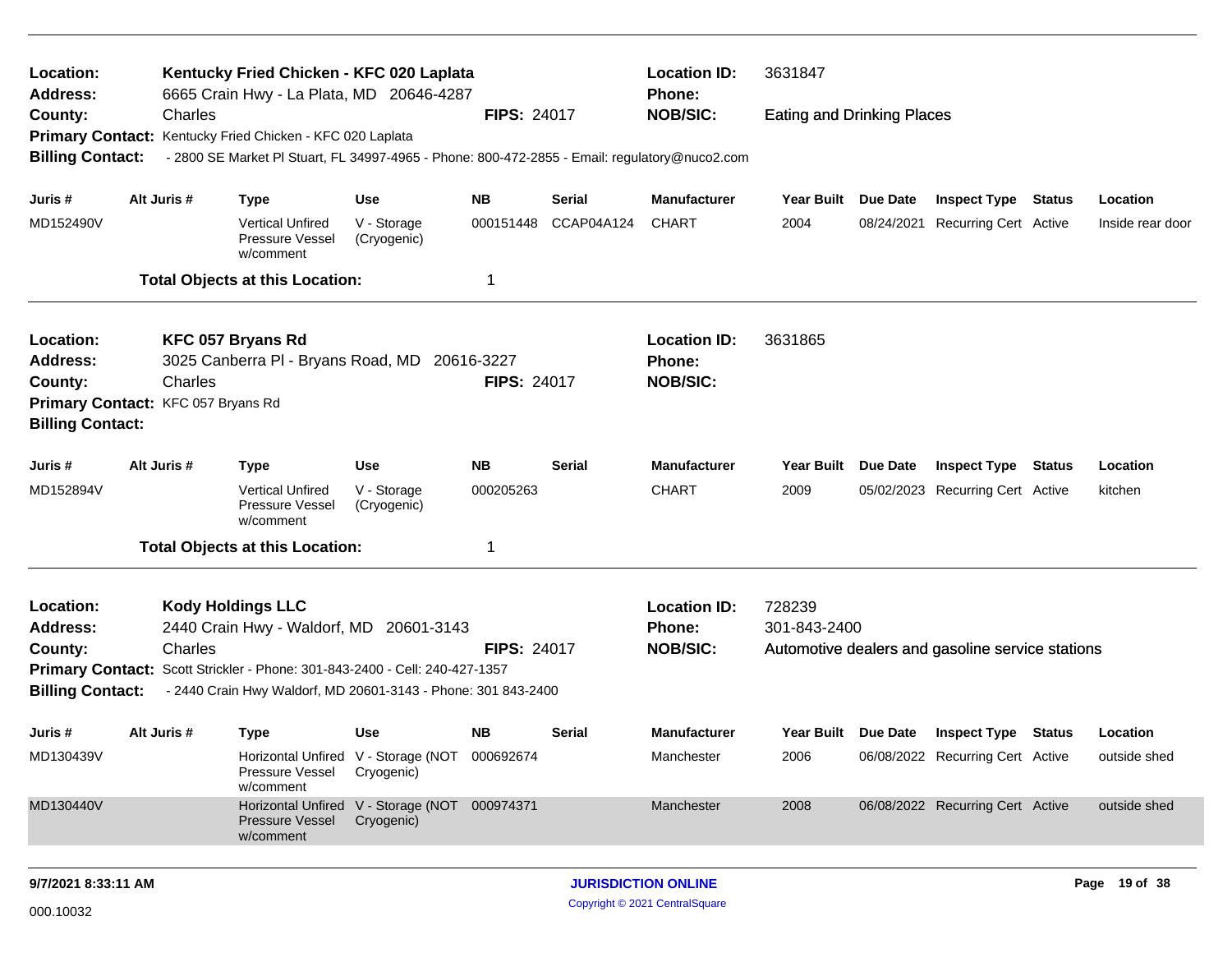| Location:                                                                       |                                                                                                                                          | Laplata Car Wash                                        |                                                                                                                                                 |                    |                    | <b>Location ID:</b> | 716169                            |                 |                                                      |               |                       |
|---------------------------------------------------------------------------------|------------------------------------------------------------------------------------------------------------------------------------------|---------------------------------------------------------|-------------------------------------------------------------------------------------------------------------------------------------------------|--------------------|--------------------|---------------------|-----------------------------------|-----------------|------------------------------------------------------|---------------|-----------------------|
| <b>Address:</b>                                                                 |                                                                                                                                          |                                                         | 6485 S Crain Hwy - La Plata, MD 20646-3111                                                                                                      |                    |                    | Phone:              |                                   |                 |                                                      |               |                       |
| County:                                                                         | Charles                                                                                                                                  |                                                         |                                                                                                                                                 | <b>FIPS: 24017</b> |                    | <b>NOB/SIC:</b>     |                                   |                 | Automotive dealers and gasoline service stations     |               |                       |
| Primary Contact: John Sprague - Phone: 301-934-6010                             |                                                                                                                                          |                                                         |                                                                                                                                                 |                    |                    |                     |                                   |                 |                                                      |               |                       |
| <b>Billing Contact:</b>                                                         |                                                                                                                                          |                                                         | John Sprague - PO Box 2788 La Plata, MD 20646-2788 - Phone: 301-934-6010                                                                        |                    |                    |                     |                                   |                 |                                                      |               |                       |
| Juris #                                                                         | Alt Juris #                                                                                                                              | <b>Type</b>                                             | Use                                                                                                                                             | <b>NB</b>          | Serial             | <b>Manufacturer</b> | <b>Year Built</b>                 | Due Date        | <b>Inspect Type</b>                                  | <b>Status</b> | Location              |
| MD118537V                                                                       |                                                                                                                                          | <b>Vertical Unfired</b><br>Pressure Vessel<br>w/comment | V - Storage (NOT<br>Cryogenic)                                                                                                                  | 000639875          |                    | <b>Brunner</b>      | 2002                              |                 | 02/10/2022 Recurring Cert Active                     |               | Equip Rm              |
| MD148191H                                                                       |                                                                                                                                          | Cast Iron                                               | H - Hot Water<br>Heat (Water $\leq$<br>160 psig, 250 F)                                                                                         | <b>CI</b>          | 8142965R3          | <b>Burnham</b>      | 2014                              |                 | 02/10/2022 Recurring Cert Active                     |               | <b>Equipment Room</b> |
|                                                                                 |                                                                                                                                          | <b>Total Objects at this Location:</b>                  |                                                                                                                                                 | $\overline{2}$     |                    |                     |                                   |                 |                                                      |               |                       |
| Location:                                                                       |                                                                                                                                          | Ledo Pizza (Roberts Oxygen)                             |                                                                                                                                                 |                    |                    | <b>Location ID:</b> | 4085009                           |                 |                                                      |               |                       |
| <b>Address:</b>                                                                 |                                                                                                                                          |                                                         | 11664 Billingsley Rd - Waldorf, MD 20602-3497                                                                                                   |                    |                    | <b>Phone:</b>       |                                   |                 |                                                      |               |                       |
| County:                                                                         | Charles<br>Primary Contact: Roberts Oxygen Company (MD) - Phone: 240-493-8405 - Cell: 301-252-0742 - Email: DFranovich@RobertsOxygen.com |                                                         |                                                                                                                                                 |                    | <b>FIPS: 24017</b> | <b>NOB/SIC:</b>     | <b>Eating and Drinking Places</b> |                 |                                                      |               |                       |
|                                                                                 |                                                                                                                                          |                                                         |                                                                                                                                                 |                    |                    |                     |                                   |                 |                                                      |               |                       |
| <b>Billing Contact:</b>                                                         |                                                                                                                                          |                                                         | Bulk Tank Service Dept. - PO Box 5507 Rockville, MD 20855-0507 - Phone: 240-493-8405 - Cell: 301-252-0742 - Email: DFranovich@RobertsOxygen.com |                    |                    |                     |                                   |                 |                                                      |               |                       |
| Juris #                                                                         | Alt Juris #                                                                                                                              | <b>Type</b>                                             | <b>Use</b>                                                                                                                                      | <b>NB</b>          | Serial             | <b>Manufacturer</b> | <b>Year Built</b>                 | <b>Due Date</b> | <b>Inspect Type</b>                                  | <b>Status</b> | Location              |
|                                                                                 |                                                                                                                                          | <b>Vertical Unfired</b><br>Pressure Vessel<br>w/comment | V - Storage<br>(Cryogenic)                                                                                                                      | 000061811          |                    | Taylor-Wharton      | 2002                              |                 | 08/18/2023 Recurring Cert Active                     |               | Outside               |
| MD170559V                                                                       |                                                                                                                                          | <b>Total Objects at this Location:</b>                  |                                                                                                                                                 | 1                  |                    |                     |                                   |                 |                                                      |               |                       |
|                                                                                 |                                                                                                                                          | <b>LGIT - Charles Co/La Plata Town/WWTP</b>             |                                                                                                                                                 |                    |                    | <b>Location ID:</b> | 724703                            |                 |                                                      |               |                       |
|                                                                                 |                                                                                                                                          | 200 Curley Hall Rd - La Plata, MD 20646                 |                                                                                                                                                 |                    |                    | Phone:              |                                   |                 |                                                      |               |                       |
|                                                                                 | Charles                                                                                                                                  |                                                         |                                                                                                                                                 | <b>FIPS: 24017</b> |                    | <b>NOB/SIC:</b>     |                                   |                 | <b>Public Finance, Taxation, and Monetary Policy</b> |               |                       |
| Primary Contact: Don Garner - Cell: 301-752-8804 - Email: dgarner6343@yahoo.com |                                                                                                                                          |                                                         |                                                                                                                                                 |                    |                    |                     |                                   |                 |                                                      |               |                       |
| <b>Billing Contact:</b>                                                         |                                                                                                                                          |                                                         | Don Garner - PO Box 2268 La Plata, MD 20646-2268 - Cell: 301-752-8804 - Email: dgarner6343@yahoo.com                                            |                    |                    |                     |                                   |                 |                                                      |               |                       |
| Location:<br><b>Address:</b><br>County:<br>Juris #                              | Alt Juris #                                                                                                                              | <b>Type</b>                                             | <b>Use</b>                                                                                                                                      | <b>NB</b>          | <b>Serial</b>      | <b>Manufacturer</b> | <b>Year Built</b>                 | Due Date        | <b>Inspect Type Status</b>                           |               | Location              |

**Total Objects at this Location:** 2

Copyright © 2021 CentralSquare 000.10032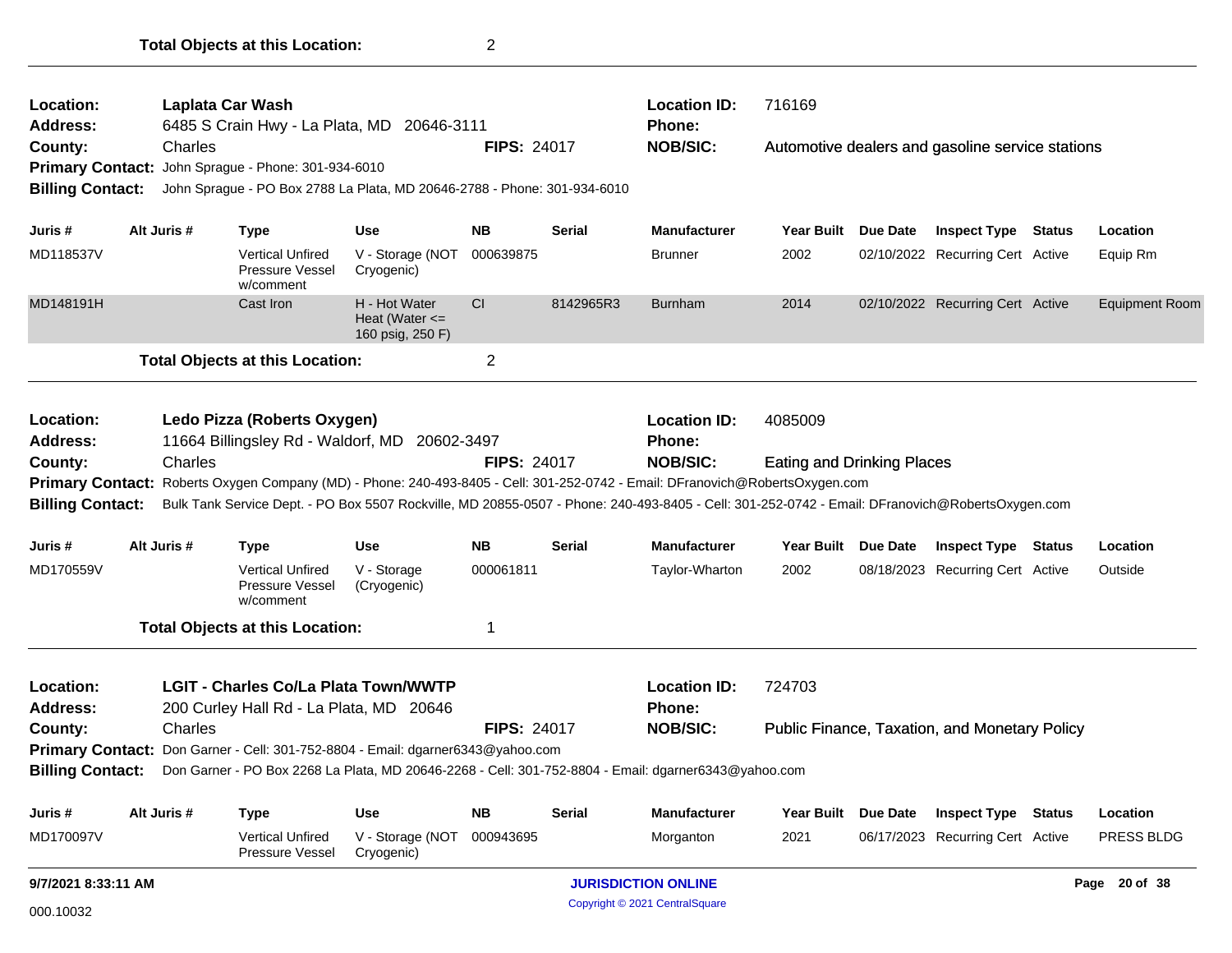| Juris #                 |                                                                                                                                                                              | Alt Juris # | <b>Type</b><br>w/comment                                     | <b>Use</b>                                              | <b>NB</b>          | <b>Serial</b> | <b>Manufacturer</b>                                                                               | Year Built Due Date                    |  | <b>Inspect Type Status</b>       |  | Location               |
|-------------------------|------------------------------------------------------------------------------------------------------------------------------------------------------------------------------|-------------|--------------------------------------------------------------|---------------------------------------------------------|--------------------|---------------|---------------------------------------------------------------------------------------------------|----------------------------------------|--|----------------------------------|--|------------------------|
|                         |                                                                                                                                                                              |             | <b>Total Objects at this Location:</b>                       |                                                         | 1                  |               |                                                                                                   |                                        |  |                                  |  |                        |
| Location:               |                                                                                                                                                                              |             | <b>LGIT - Charles Co/Mattawoman/Water Treatment Plant</b>    |                                                         |                    |               | <b>Location ID:</b>                                                                               | 717981                                 |  |                                  |  |                        |
| <b>Address:</b>         |                                                                                                                                                                              |             | 5310 Hawthorne Rd. - La Plata, MD 20646-5745                 |                                                         |                    |               | Phone:                                                                                            | 301-609-5602                           |  |                                  |  |                        |
| County:                 |                                                                                                                                                                              | Charles     |                                                              |                                                         | <b>FIPS: 24017</b> |               | <b>NOB/SIC:</b>                                                                                   | Finance, taxation, and monetary policy |  |                                  |  |                        |
|                         | Primary Contact: Robin Byrd - Phone: 301-609-5602 - Cell: 301-609-5623<br><b>Billing Contact:</b><br>Terry Lantz - PO Box 2150 La Plata, MD 20646-2150 - Phone: 301-609-6201 |             |                                                              |                                                         |                    |               |                                                                                                   |                                        |  |                                  |  |                        |
|                         |                                                                                                                                                                              |             |                                                              |                                                         |                    |               |                                                                                                   |                                        |  |                                  |  |                        |
| Juris #                 |                                                                                                                                                                              | Alt Juris # | <b>Type</b>                                                  | <b>Use</b>                                              | <b>NB</b>          | <b>Serial</b> | <b>Manufacturer</b>                                                                               | Year Built Due Date                    |  | <b>Inspect Type Status</b>       |  | Location               |
| MD120065V               |                                                                                                                                                                              |             | Pressure Vessel<br>w/comment                                 | Horizontal Unfired V - Storage (NOT<br>Cryogenic)       | 000716270          |               | Manchester                                                                                        | 1998                                   |  | 02/23/2023 Recurring Cert Active |  | air comp rm bldg<br>#9 |
|                         |                                                                                                                                                                              |             | <b>Total Objects at this Location:</b>                       |                                                         | 1                  |               |                                                                                                   |                                        |  |                                  |  |                        |
| Location:               |                                                                                                                                                                              |             | <b>Marbury Church Of God</b>                                 |                                                         |                    |               | <b>Location ID:</b>                                                                               | 717346                                 |  |                                  |  |                        |
| <b>Address:</b>         |                                                                                                                                                                              |             | 4825 Bicknell Rd - Marbury, MD                               | 20658-2206                                              |                    |               | <b>Phone:</b>                                                                                     | 301-743-5110                           |  |                                  |  |                        |
| County:                 |                                                                                                                                                                              | Charles     |                                                              |                                                         | <b>FIPS: 24017</b> |               | <b>NOB/SIC:</b>                                                                                   | Membership organizations               |  |                                  |  |                        |
|                         |                                                                                                                                                                              |             | Primary Contact: Marbury Church Of God - Phone: 301-743-5110 |                                                         |                    |               |                                                                                                   |                                        |  |                                  |  |                        |
| <b>Billing Contact:</b> |                                                                                                                                                                              |             |                                                              |                                                         |                    |               | Jerry Seaman - 4825 Bicknell Rd Marbury, MD 20658-2206 - Phone: 301-743-5110 - Cell: 770 715 7122 |                                        |  |                                  |  |                        |
| Juris #                 |                                                                                                                                                                              | Alt Juris # | <b>Type</b>                                                  | <b>Use</b>                                              | <b>NB</b>          | <b>Serial</b> | <b>Manufacturer</b>                                                                               | Year Built Due Date                    |  | <b>Inspect Type Status</b>       |  | Location               |
| MD169496H               |                                                                                                                                                                              |             | Cast Iron                                                    | H - Hot Water<br>Heat (Water $\leq$<br>160 psig, 250 F) | <b>CI</b>          |               | Burnham                                                                                           | 2020                                   |  | 12/30/2022 Recurring Cert Active |  | <b>BLRM</b>            |
|                         |                                                                                                                                                                              |             | <b>Total Objects at this Location:</b>                       |                                                         | 1                  |               |                                                                                                   |                                        |  |                                  |  |                        |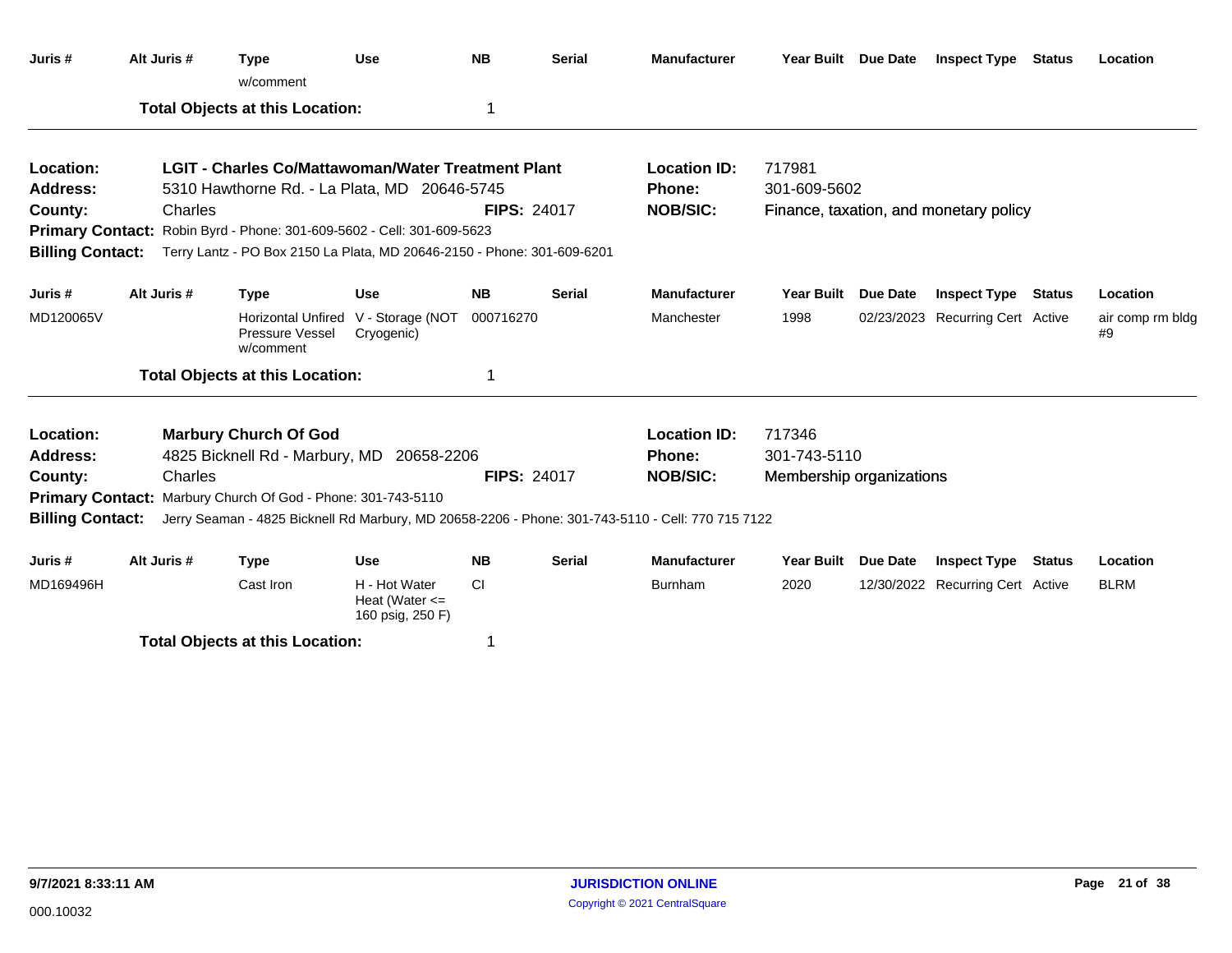| Location:<br>Address:                                                                                                                  |                                                                                                     |                  | <b>Marie's Diner (Arc3)</b><br>6325 Crain Hwy - La Plata, MD 20646-4267                                                 |                                                   | <b>Location ID:</b><br><b>Phone:</b> | 3973621       |                     |                                   |            |                                  |        |             |
|----------------------------------------------------------------------------------------------------------------------------------------|-----------------------------------------------------------------------------------------------------|------------------|-------------------------------------------------------------------------------------------------------------------------|---------------------------------------------------|--------------------------------------|---------------|---------------------|-----------------------------------|------------|----------------------------------|--------|-------------|
| County:                                                                                                                                |                                                                                                     | Charles          |                                                                                                                         |                                                   | <b>FIPS: 24017</b>                   |               | <b>NOB/SIC:</b>     | <b>Eating and Drinking Places</b> |            |                                  |        |             |
|                                                                                                                                        |                                                                                                     |                  | Primary Contact: Charlie Patterson - Phone: 804-644-4521 - Email: charlie.patterson@arc3gases.com                       |                                                   |                                      |               |                     |                                   |            |                                  |        |             |
| <b>Billing Contact:</b>                                                                                                                |                                                                                                     |                  | Charlie Patterson - PO Box 26269 Richmond, VA 23260-6269 - Phone: 804-644-4521 - Email: charlie.patterson@arc3gases.com |                                                   |                                      |               |                     |                                   |            |                                  |        |             |
| Juris #                                                                                                                                |                                                                                                     | Alt Juris #      | <b>Type</b>                                                                                                             | <b>Use</b>                                        | <b>NB</b>                            | Serial        | <b>Manufacturer</b> | Year Built Due Date               |            | <b>Inspect Type Status</b>       |        | Location    |
| MD164910V                                                                                                                              |                                                                                                     |                  | <b>Vertical Unfired</b><br>Pressure Vessel<br>w/comment                                                                 | V - Storage<br>(Cryogenic)                        | 000298811                            |               | <b>CHART</b>        | 2017                              |            | 09/27/2023 Recurring Cert Active |        | Outside     |
|                                                                                                                                        |                                                                                                     |                  | <b>Total Objects at this Location:</b>                                                                                  |                                                   | 1                                    |               |                     |                                   |            |                                  |        |             |
| Location:<br><b>McCarthy Tire and Automotive</b>                                                                                       |                                                                                                     |                  |                                                                                                                         |                                                   |                                      |               | <b>Location ID:</b> | 711393                            |            |                                  |        |             |
| 6530 Hughesville Industrial Park Rd - Hughesville, MD 20637-2500<br><b>Address:</b>                                                    |                                                                                                     |                  |                                                                                                                         |                                                   |                                      | <b>Phone:</b> |                     |                                   |            |                                  |        |             |
| County:                                                                                                                                | Charles<br><b>FIPS: 24017</b>                                                                       |                  |                                                                                                                         |                                                   |                                      |               | <b>NOB/SIC:</b>     | Tire Retreading and Repair Shops  |            |                                  |        |             |
|                                                                                                                                        | Gary Paddy - Phone: 3012740373                                                                      |                  |                                                                                                                         |                                                   |                                      |               |                     |                                   |            |                                  |        |             |
| <b>Primary Contact:</b><br><b>Billing Contact:</b><br>Gary Paddy - 6530 Hughesville Ind Parl Hughesville, MD 20637 - Phone: 3012740373 |                                                                                                     |                  |                                                                                                                         |                                                   |                                      |               |                     |                                   |            |                                  |        |             |
| Juris #                                                                                                                                | Alt Juris #<br><b>NB</b><br>Use<br>Type                                                             |                  |                                                                                                                         |                                                   |                                      | Serial        | <b>Manufacturer</b> | Year Built Due Date               |            | <b>Inspect Type</b>              | Status | Location    |
| MD103585V                                                                                                                              |                                                                                                     |                  | Pressure Vessel<br>w/comment                                                                                            | Horizontal Unfired V - Storage (NOT<br>Cryogenic) | 000745920                            |               | <b>Buckeye</b>      | 1986                              | 08/04/2021 | <b>Recurring Cert Active</b>     |        | <b>SHOP</b> |
|                                                                                                                                        |                                                                                                     |                  | <b>Total Objects at this Location:</b>                                                                                  |                                                   | -1                                   |               |                     |                                   |            |                                  |        |             |
| Location:                                                                                                                              |                                                                                                     | McDonald's #7180 |                                                                                                                         |                                                   |                                      |               | <b>Location ID:</b> | 3322821                           |            |                                  |        |             |
| <b>Address:</b>                                                                                                                        |                                                                                                     |                  | 2065 Crain Hwy - Waldorf, MD                                                                                            | 20601-3150                                        |                                      |               | Phone:              | 240-585-5352                      |            |                                  |        |             |
| County:                                                                                                                                |                                                                                                     | Charles          |                                                                                                                         |                                                   | <b>FIPS: 24017</b>                   |               | <b>NOB/SIC:</b>     | <b>Eating and Drinking Places</b> |            |                                  |        |             |
|                                                                                                                                        |                                                                                                     |                  | Primary Contact: FEC Management - Phone: 301-392-3035                                                                   |                                                   |                                      |               |                     |                                   |            |                                  |        |             |
| <b>Billing Contact:</b>                                                                                                                |                                                                                                     |                  | - 4016 Williamsburg Ct Fairfax, VA 22032-1139 - Phone: 301-392-3035                                                     |                                                   |                                      |               |                     |                                   |            |                                  |        |             |
| Juris #                                                                                                                                |                                                                                                     | Alt Juris #      | <b>Type</b>                                                                                                             | Use                                               | <b>NB</b>                            | Serial        | <b>Manufacturer</b> | Year Built Due Date               |            | <b>Inspect Type Status</b>       |        | Location    |
| MD146713V                                                                                                                              |                                                                                                     |                  | <b>Vertical Unfired</b><br>Pressure Vessel<br>w/comment                                                                 | V - Storage (NOT 000016504<br>Cryogenic)          |                                      |               | Cryogenic           | 1982                              |            | 08/22/2021 Recurring Cert Active |        | kitchen     |
| MD146714V                                                                                                                              | V - Storage (NOT 000013175<br><b>Vertical Unfired</b><br>Pressure Vessel<br>Cryogenic)<br>w/comment |                  |                                                                                                                         |                                                   | MVE Inc                              | 1987          |                     | 08/22/2021 Recurring Cert Active  |            | kitchen                          |        |             |
|                                                                                                                                        |                                                                                                     |                  |                                                                                                                         |                                                   |                                      |               |                     |                                   |            |                                  |        |             |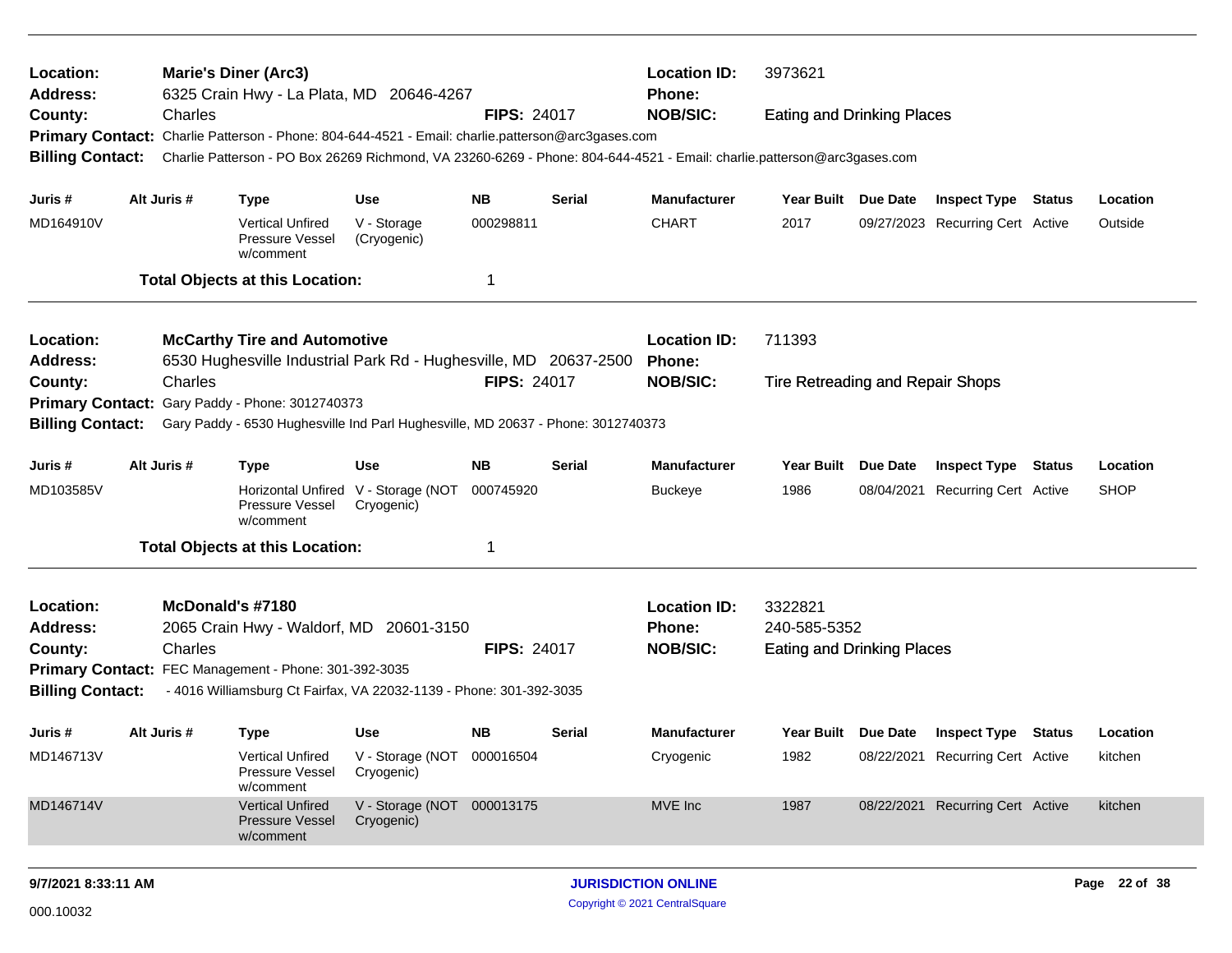| Juris #                 | Alt Juris #                      | <b>Type</b>                                                             | <b>Use</b>                 | <b>NB</b>          | <b>Serial</b> | <b>Manufacturer</b> | <b>Year Built</b>                 | <b>Due Date</b> | <b>Inspect Type</b>              | <b>Status</b> | Location |
|-------------------------|----------------------------------|-------------------------------------------------------------------------|----------------------------|--------------------|---------------|---------------------|-----------------------------------|-----------------|----------------------------------|---------------|----------|
| MD151227V               |                                  | <b>Vertical Unfired</b><br>Pressure Vessel<br>w/comment                 | V - Storage<br>(Cryogenic) | 000254143          |               | <b>CHART</b>        | 2014                              | 08/22/2021      | <b>Recurring Cert Active</b>     |               | Kitchen  |
|                         |                                  | <b>Total Objects at this Location:</b>                                  |                            | 3                  |               |                     |                                   |                 |                                  |               |          |
| Location:               | <b>McDonalds</b>                 |                                                                         |                            |                    |               | <b>Location ID:</b> | 3632275                           |                 |                                  |               |          |
| <b>Address:</b>         |                                  | 109 Drury Dr - La Plata, MD 20646-4262                                  |                            |                    |               | <b>Phone:</b>       |                                   |                 |                                  |               |          |
| County:                 | Charles                          |                                                                         |                            | <b>FIPS: 24017</b> |               | <b>NOB/SIC:</b>     | <b>Eating and Drinking Places</b> |                 |                                  |               |          |
|                         | Primary Contact: Manager on Duty |                                                                         |                            |                    |               |                     |                                   |                 |                                  |               |          |
|                         |                                  | Billing Contact: Manager on Duty - 109 Drury Dr La Plata, MD 20646-4262 |                            |                    |               |                     |                                   |                 |                                  |               |          |
| Juris#                  | Alt Juris #                      | <b>Type</b>                                                             | <b>Use</b>                 | <b>NB</b>          | <b>Serial</b> | <b>Manufacturer</b> | Year Built Due Date               |                 | <b>Inspect Type</b>              | <b>Status</b> | Location |
| MD146760V               |                                  | <b>Vertical Unfired</b><br><b>Pressure Vessel</b><br>w/comment          | V - Storage<br>(Cryogenic) | 000238029          | 31300704      | <b>CHART</b>        | 2013                              | 08/12/2021      | <b>Recurring Cert Active</b>     |               | kitchen  |
|                         |                                  | <b>Total Objects at this Location:</b>                                  |                            | 1                  |               |                     |                                   |                 |                                  |               |          |
| Location:               | <b>McDonalds</b>                 |                                                                         |                            |                    |               | <b>Location ID:</b> | 3632273                           |                 |                                  |               |          |
| <b>Address:</b>         |                                  | 3000 Crain Hwy - Waldorf, MD 20601-2800                                 |                            |                    |               | Phone:              | 301-645-7950                      |                 |                                  |               |          |
| County:                 | Charles                          |                                                                         |                            | <b>FIPS: 24017</b> |               | <b>NOB/SIC:</b>     | <b>Eating and Drinking Places</b> |                 |                                  |               |          |
| <b>Billing Contact:</b> |                                  | Primary Contact: McDonalds (NuCo2) #558037 - Phone: 301-645-7950        |                            |                    |               |                     |                                   |                 |                                  |               |          |
| Juris #                 | Alt Juris #                      | <b>Type</b>                                                             | <b>Use</b>                 | <b>NB</b>          | <b>Serial</b> | <b>Manufacturer</b> | <b>Year Built</b>                 | <b>Due Date</b> | <b>Inspect Type</b>              | <b>Status</b> | Location |
| MD151900V               |                                  | <b>Vertical Unfired</b><br>Pressure Vessel<br>w/comment                 | V - Storage<br>(Cryogenic) | 000255031          | 31404255      | <b>CHART</b>        | 2014                              |                 | 08/12/2021 Recurring Cert Active |               | Kitchen  |
|                         |                                  | <b>Total Objects at this Location:</b>                                  |                            | 1                  |               |                     |                                   |                 |                                  |               |          |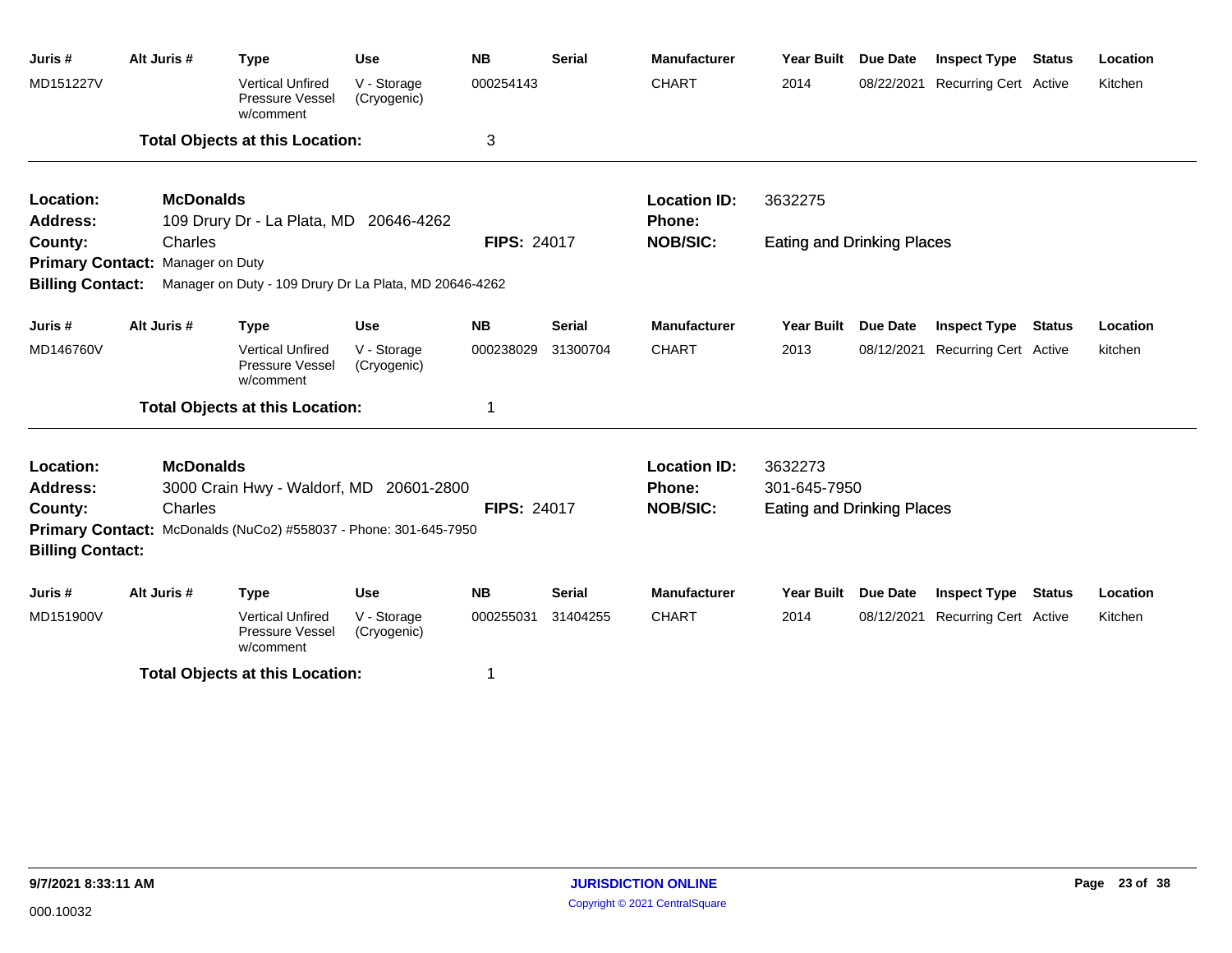| Location:<br>Address:<br>County:                                                                        | <b>McDonalds</b><br>6385 Crain Hwy - La Plata, MD 20646-4267<br>Charles<br><b>FIPS: 24017</b><br>Primary Contact: Store Manager - Phone: 301-934-2166<br><b>Billing Contact:</b> |                                                                                                                         |                                                         |                    |                                      |                                      | 3632274<br>301-934-2166<br><b>Eating and Drinking Places</b> |                     |                                                   |          |                    |
|---------------------------------------------------------------------------------------------------------|----------------------------------------------------------------------------------------------------------------------------------------------------------------------------------|-------------------------------------------------------------------------------------------------------------------------|---------------------------------------------------------|--------------------|--------------------------------------|--------------------------------------|--------------------------------------------------------------|---------------------|---------------------------------------------------|----------|--------------------|
| Juris #                                                                                                 | Alt Juris #                                                                                                                                                                      | <b>Type</b>                                                                                                             | Use                                                     | <b>NB</b>          | <b>Serial</b>                        | <b>Manufacturer</b>                  | <b>Year Built</b>                                            | Due Date            | <b>Inspect Type Status</b>                        |          | Location           |
| MD146729V                                                                                               |                                                                                                                                                                                  | <b>Vertical Unfired</b><br>Pressure Vessel<br>w/comment                                                                 | V - Storage<br>(Cryogenic)                              | 000238041          | 31300716                             | <b>CHART</b>                         | 2013                                                         |                     | 08/12/2021 Recurring Cert Active                  |          | Kitchen            |
|                                                                                                         |                                                                                                                                                                                  | <b>Total Objects at this Location:</b>                                                                                  |                                                         | -1                 |                                      |                                      |                                                              |                     |                                                   |          |                    |
| Location:<br>Address:                                                                                   |                                                                                                                                                                                  | <b>Mon-Ros Medical Building</b><br>118 Lagrange Ave - La Plata, MD 20646-9591                                           |                                                         |                    | <b>Location ID:</b><br><b>Phone:</b> | 709218                               |                                                              |                     |                                                   |          |                    |
| Charles<br><b>FIPS: 24017</b><br>County:<br>Primary Contact: Arturo Monteiro, MD. - Phone: 301 934 4864 |                                                                                                                                                                                  |                                                                                                                         |                                                         |                    |                                      | <b>NOB/SIC:</b>                      |                                                              |                     | <b>Offices and Clinics of Doctors of Medicine</b> |          |                    |
| <b>Billing Contact:</b>                                                                                 |                                                                                                                                                                                  | Arturo Monteiro, MD. - PO Box 807 La Plata, MD 20646-0807 - Phone: 301 934 4864                                         |                                                         |                    |                                      |                                      |                                                              |                     |                                                   |          |                    |
| Juris #                                                                                                 | Alt Juris #                                                                                                                                                                      | <b>Type</b>                                                                                                             | <b>Use</b>                                              | <b>Serial</b>      | <b>Manufacturer</b>                  | <b>Year Built</b>                    | Due Date                                                     | <b>Inspect Type</b> | Status                                            | Location |                    |
| MD066246H                                                                                               |                                                                                                                                                                                  | Cast Iron                                                                                                               | H - Hot Water<br>Heat (Water $\leq$<br>160 psig, 250 F) | CI.                |                                      | Weil-McLain                          | 1980                                                         |                     | 03/23/2022 Recurring Cert Active                  |          | <b>Basement</b>    |
|                                                                                                         |                                                                                                                                                                                  | <b>Total Objects at this Location:</b>                                                                                  |                                                         | -1                 |                                      |                                      |                                                              |                     |                                                   |          |                    |
| Location:<br><b>Address:</b>                                                                            |                                                                                                                                                                                  | <b>MPM Communications</b><br>3480 Catterton PI - Waldorf, MD 20602                                                      |                                                         |                    |                                      | <b>Location ID:</b><br><b>Phone:</b> | 706287<br>301-568-7600                                       |                     |                                                   |          |                    |
| County:                                                                                                 | Charles                                                                                                                                                                          |                                                                                                                         |                                                         | <b>FIPS: 24017</b> |                                      | <b>NOB/SIC:</b>                      |                                                              |                     | Miscellaneous manufacturing industries            |          |                    |
|                                                                                                         |                                                                                                                                                                                  | Primary Contact: Duke Catterton - Phone: 301-399-4511 - Email: dukecatterton@gmail.com                                  |                                                         |                    |                                      |                                      |                                                              |                     |                                                   |          |                    |
| <b>Billing Contact:</b>                                                                                 |                                                                                                                                                                                  | Duke Catterton - 5023 Weatherford Ct White Plains, MD 20695-3199 - Phone: 301-399-4511 - Email: dukecatterton@gmail.com |                                                         |                    |                                      |                                      |                                                              |                     |                                                   |          |                    |
| Juris #                                                                                                 | Alt Juris #                                                                                                                                                                      | <b>Type</b>                                                                                                             | Use                                                     | <b>NB</b>          | <b>Serial</b>                        | <b>Manufacturer</b>                  | Year Built Due Date                                          |                     | <b>Inspect Type Status</b>                        |          | Location           |
| MD099296V                                                                                               |                                                                                                                                                                                  | <b>Vertical Unfired</b><br>Pressure Vessel<br>w/comment                                                                 | V - Storage (NOT 005298711<br>Cryogenic)                |                    |                                      | <b>Brunner</b>                       | 1994                                                         |                     | 03/19/2023 Recurring Cert Active                  |          | <b>Boiler Room</b> |
| MD103582H                                                                                               |                                                                                                                                                                                  | Cast Iron                                                                                                               | H - Hot Water<br>Heat (Water $\leq$<br>160 psig, 250 F) | CI                 | LC-011763-<br>1298                   | Eafco Inc                            | 1998                                                         |                     | 03/19/2023 Recurring Cert Active                  |          | <b>Boiler Room</b> |
| 9/7/2021 8:33:11 AM                                                                                     |                                                                                                                                                                                  |                                                                                                                         |                                                         |                    |                                      | <b>JURISDICTION ONLINE</b>           |                                                              |                     |                                                   |          | Page 24 of 38      |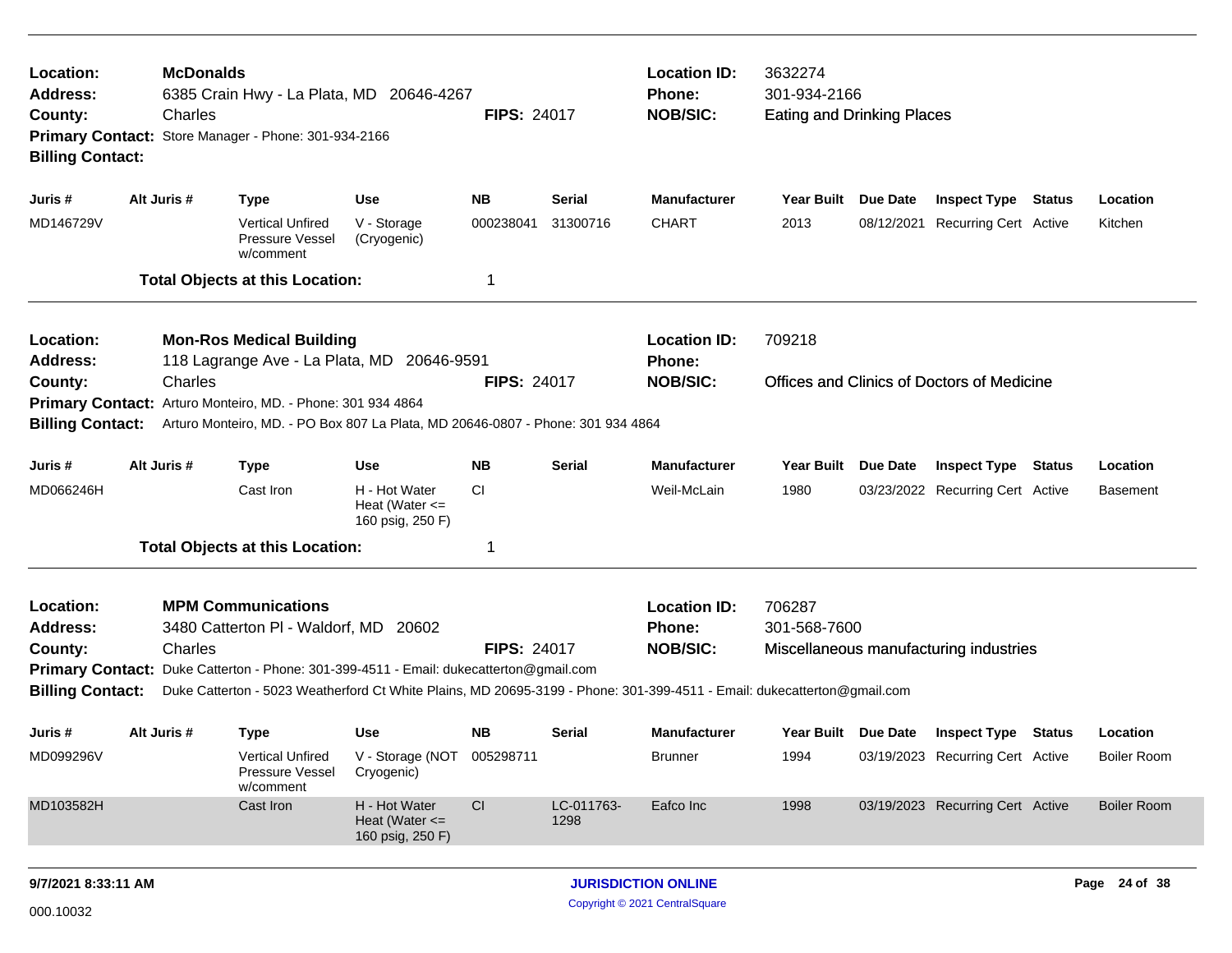| Juris #                                     | Alt Juris #                                                                                                                                                                      | <b>Type</b>                                                                                                         | <b>Use</b>                                        | <b>NB</b>          | <b>Serial</b> | <b>Manufacturer</b>                  | <b>Year Built</b>                | Due Date        | <b>Inspect Type</b>              | <b>Status</b> | Location           |
|---------------------------------------------|----------------------------------------------------------------------------------------------------------------------------------------------------------------------------------|---------------------------------------------------------------------------------------------------------------------|---------------------------------------------------|--------------------|---------------|--------------------------------------|----------------------------------|-----------------|----------------------------------|---------------|--------------------|
| MD157494V                                   |                                                                                                                                                                                  | Pressure Vessel<br>w/comment                                                                                        | Horizontal Unfired V - Storage (NOT<br>Cryogenic) | 000934323          |               | Manchester                           | 1999                             |                 | 05/08/2023 Recurring Cert Active |               | Compressor<br>Room |
| MD157495V                                   |                                                                                                                                                                                  | Pressure Vessel<br>w/comment                                                                                        | Horizontal Unfired V - Storage (NOT<br>Cryogenic) | 000985429          |               | <b>Buckeye</b>                       | 1990                             |                 | 05/08/2023 Recurring Cert Active |               | Compressor<br>Room |
|                                             |                                                                                                                                                                                  | <b>Total Objects at this Location:</b>                                                                              |                                                   | 4                  |               |                                      |                                  |                 |                                  |               |                    |
| Location:<br><b>Address:</b>                |                                                                                                                                                                                  | <b>Old Potomac Ridge Golf</b><br>15800 Sharpersville Rd - Waldorf, MD 20601-3752                                    |                                                   |                    |               | <b>Location ID:</b><br>Phone:        | 721749                           |                 |                                  |               |                    |
| County:                                     | Charles                                                                                                                                                                          |                                                                                                                     |                                                   | <b>FIPS: 24017</b> |               | <b>NOB/SIC:</b>                      | Membership organizations         |                 |                                  |               |                    |
|                                             |                                                                                                                                                                                  | Primary Contact: Micheal Cigger - Phone: 301-567-0210 - Cell: 540-216-0856 - Email: mcrigger@denisonlandscaping.com |                                                   |                    |               |                                      |                                  |                 |                                  |               |                    |
|                                             | <b>Billing Contact:</b><br>Micheal Cigger - 8911 Oxon Hill Rd Fort Washington, MD 20744-4704 - Phone: 301-567-0210 - Cell: 540-216-0856 - Email: mcrigger@denisonlandscaping.com |                                                                                                                     |                                                   |                    |               |                                      |                                  |                 |                                  |               |                    |
| Juris #                                     | Alt Juris #                                                                                                                                                                      | <b>Type</b>                                                                                                         | <b>Use</b>                                        | <b>NB</b>          | <b>Serial</b> | <b>Manufacturer</b>                  | <b>Year Built</b>                | <b>Due Date</b> | <b>Inspect Type Status</b>       |               | Location           |
| MD110678V                                   |                                                                                                                                                                                  | <b>Horizontal Unfired</b><br>Pressure Vessel<br>w/comment                                                           | O - Other (PV<br>Use) w/comment                   | 000254083          |               | Manchester                           | 1995                             |                 | 04/28/2022 Recurring Cert Active |               | <b>MAINT, SHOP</b> |
|                                             |                                                                                                                                                                                  | <b>Total Objects at this Location:</b>                                                                              |                                                   | 1                  |               |                                      |                                  |                 |                                  |               |                    |
| Location:<br><b>Address:</b>                |                                                                                                                                                                                  | <b>One Stop Travel Plaza</b><br>12615 Crain Hwy - Newburg, MD 20664-2303                                            |                                                   |                    |               | <b>Location ID:</b><br><b>Phone:</b> | 1740944                          |                 |                                  |               |                    |
| County:                                     | Charles                                                                                                                                                                          |                                                                                                                     |                                                   | <b>FIPS: 24017</b> |               | <b>NOB/SIC:</b>                      | <b>Gasoline Service Stations</b> |                 |                                  |               |                    |
|                                             |                                                                                                                                                                                  | Primary Contact: Bill or Regina Mundi - Phone: 301-259-2693 - Email: beingdrivenmad@aol.com                         |                                                   |                    |               |                                      |                                  |                 |                                  |               |                    |
| <b>Billing Contact:</b>                     |                                                                                                                                                                                  | Bill or Regina Mundi - 12615 Crain Hwy Newburg, MD 20664-2303 - Phone: 301-259-2693 - Email: beingdrivenmad@aol.com |                                                   |                    |               |                                      |                                  |                 |                                  |               |                    |
| Juris #                                     | Alt Juris #                                                                                                                                                                      | <b>Type</b>                                                                                                         | <b>Use</b>                                        | <b>NB</b>          | <b>Serial</b> | <b>Manufacturer</b>                  | <b>Year Built</b>                | <b>Due Date</b> | <b>Inspect Type Status</b>       |               | Location           |
| MD136540V                                   |                                                                                                                                                                                  | <b>Vertical Unfired</b><br>Pressure Vessel<br>w/comment                                                             | V - Storage (NOT<br>Cryogenic)                    | 000050823          |               | <b>Western Tank</b>                  | 1965                             |                 | 11/16/2022 Recurring Cert Active |               | Back room          |
| <b>Total Objects at this Location:</b><br>1 |                                                                                                                                                                                  |                                                                                                                     |                                                   |                    |               |                                      |                                  |                 |                                  |               |                    |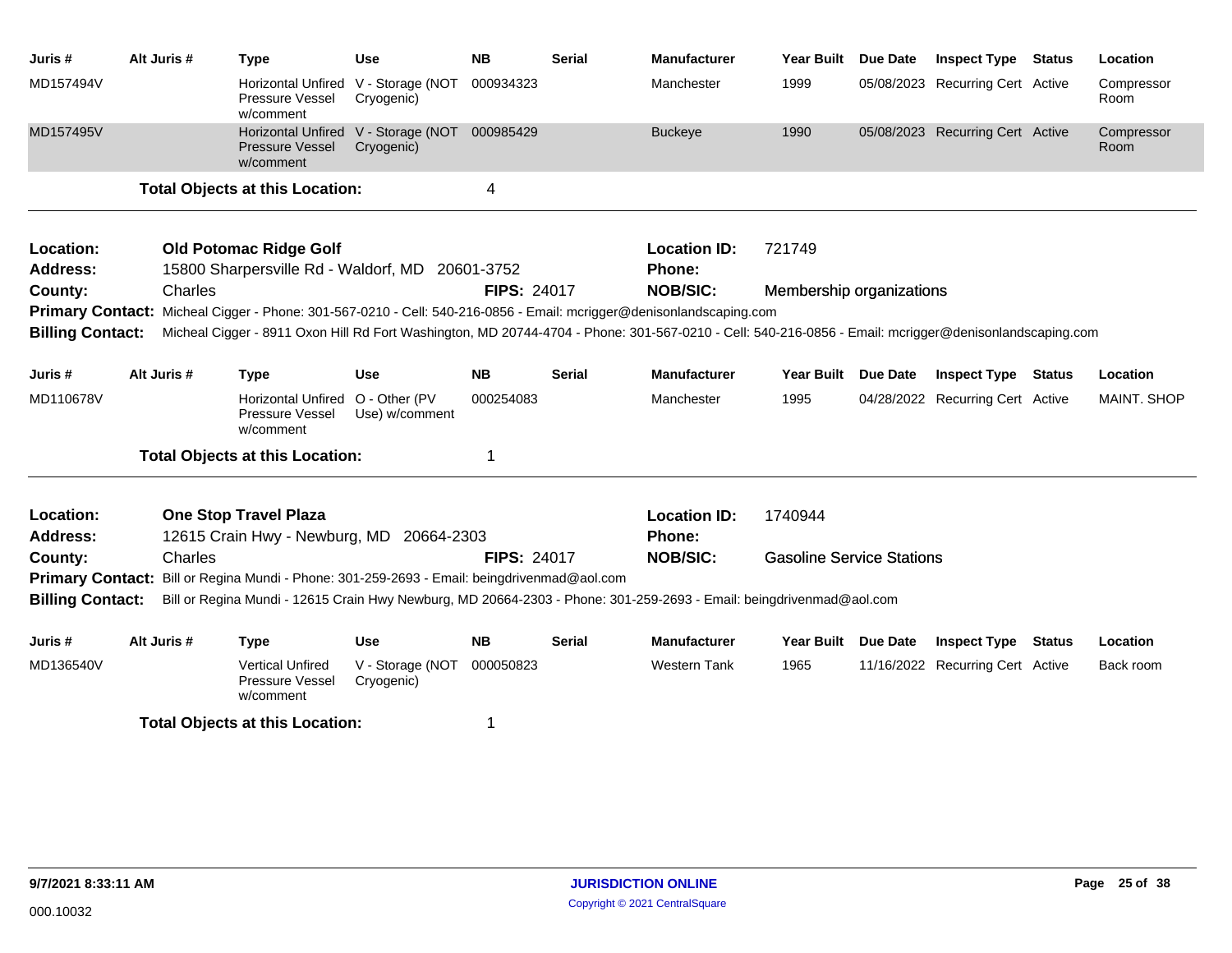| Location:<br><b>Address:</b><br>County:<br><b>Billing Contact:</b>                                                     | Charles                                                         | Panda Express - 2237 (Arc3)<br>1100 Smallwood Dr W - Waldorf, MD<br>Primary Contact: Charlie Patterson - Phone: 804-644-4521 - Email: charlie.patterson@arc3gases.com | 20603-4759                 | <b>FIPS: 24017</b> | <b>Location ID:</b><br>Phone:<br><b>NOB/SIC:</b> | 3632797<br>Charlie Patterson - PO Box 26269 Richmond, VA 23260-6269 - Phone: 804-644-4521 - Email: charlie.patterson@arc3gases.com         |                                   |                                  |                                  |         |          |
|------------------------------------------------------------------------------------------------------------------------|-----------------------------------------------------------------|-----------------------------------------------------------------------------------------------------------------------------------------------------------------------|----------------------------|--------------------|--------------------------------------------------|--------------------------------------------------------------------------------------------------------------------------------------------|-----------------------------------|----------------------------------|----------------------------------|---------|----------|
| Juris #                                                                                                                | Alt Juris #                                                     | <b>Type</b>                                                                                                                                                           | Use                        | <b>NB</b>          | <b>Serial</b>                                    | <b>Manufacturer</b>                                                                                                                        | Year Built Due Date               |                                  | <b>Inspect Type Status</b>       |         | Location |
| MD165094V                                                                                                              |                                                                 | <b>Vertical Unfired</b><br>Pressure Vessel<br>w/comment                                                                                                               | V - Storage<br>(Cryogenic) | 000209939          |                                                  | <b>CHART</b>                                                                                                                               | 2010                              |                                  | 06/13/2023 Recurring Cert Active |         | Kitchen  |
|                                                                                                                        |                                                                 | <b>Total Objects at this Location:</b>                                                                                                                                |                            | $\mathbf 1$        |                                                  |                                                                                                                                            |                                   |                                  |                                  |         |          |
| Location:<br><b>Address:</b>                                                                                           |                                                                 | <b>Port Tobacco Marina (Arc3)</b><br>7536 Shirley Blvd - Port Tobacco, MD 20677-3165                                                                                  |                            |                    |                                                  | <b>Location ID:</b><br><b>Phone:</b>                                                                                                       | 3973617                           |                                  |                                  |         |          |
| County:<br><b>Billing Contact:</b>                                                                                     | Charles                                                         | Primary Contact: Charlie Patterson - Phone: 804-644-4521 - Email: charlie.patterson@arc3gases.com                                                                     |                            | <b>FIPS: 24017</b> |                                                  | <b>NOB/SIC:</b><br>Charlie Patterson - PO Box 26269 Richmond, VA 23260-6269 - Phone: 804-644-4521 - Email: charlie.patterson@arc3gases.com | <b>Eating and Drinking Places</b> |                                  |                                  |         |          |
| Juris #                                                                                                                | Alt Juris #                                                     | <b>Type</b>                                                                                                                                                           | <b>Use</b>                 | <b>NB</b>          | <b>Serial</b>                                    | <b>Manufacturer</b>                                                                                                                        | Year Built Due Date               |                                  | <b>Inspect Type Status</b>       |         | Location |
| MD166008V                                                                                                              |                                                                 | <b>Vertical Unfired</b><br>Pressure Vessel<br>w/comment                                                                                                               | V - Storage<br>(Cryogenic) | 000121452          |                                                  | MVE Inc                                                                                                                                    | 2000                              |                                  | 09/27/2023 Recurring Cert Active |         | Outside  |
|                                                                                                                        |                                                                 | <b>Total Objects at this Location:</b>                                                                                                                                |                            | $\mathbf 1$        |                                                  |                                                                                                                                            |                                   |                                  |                                  |         |          |
| Location:<br><b>Address:</b>                                                                                           |                                                                 | <b>Prime Street Grill (Arc3)</b><br>4680 Crain Hwy - White Plains, MD 20695-3003                                                                                      |                            |                    |                                                  | <b>Location ID:</b><br><b>Phone:</b>                                                                                                       | 3973675                           |                                  |                                  |         |          |
| County:                                                                                                                | Charles                                                         |                                                                                                                                                                       |                            | <b>FIPS: 24017</b> |                                                  | <b>NOB/SIC:</b>                                                                                                                            | <b>Eating and Drinking Places</b> |                                  |                                  |         |          |
| <b>Billing Contact:</b>                                                                                                |                                                                 | Primary Contact: Charlie Patterson - Phone: 804-644-4521 - Email: charlie.patterson@arc3gases.com                                                                     |                            |                    |                                                  | Charlie Patterson - PO Box 26269 Richmond, VA 23260-6269 - Phone: 804-644-4521 - Email: charlie.patterson@arc3gases.com                    |                                   |                                  |                                  |         |          |
| Juris #                                                                                                                | Alt Juris #<br><b>NB</b><br><b>Use</b><br><b>Serial</b><br>Type |                                                                                                                                                                       |                            |                    |                                                  |                                                                                                                                            | Year Built Due Date               |                                  | <b>Inspect Type</b>              | Status  | Location |
| MD165458V<br><b>Vertical Unfired</b><br>V - Storage<br>000003636<br><b>Pressure Vessel</b><br>(Cryogenic)<br>w/comment |                                                                 |                                                                                                                                                                       |                            |                    | Taylor-Wharton                                   | 1988                                                                                                                                       |                                   | 09/27/2023 Recurring Cert Active |                                  | Outside |          |
|                                                                                                                        |                                                                 | <b>Total Objects at this Location:</b>                                                                                                                                |                            | -1                 |                                                  |                                                                                                                                            |                                   |                                  |                                  |         |          |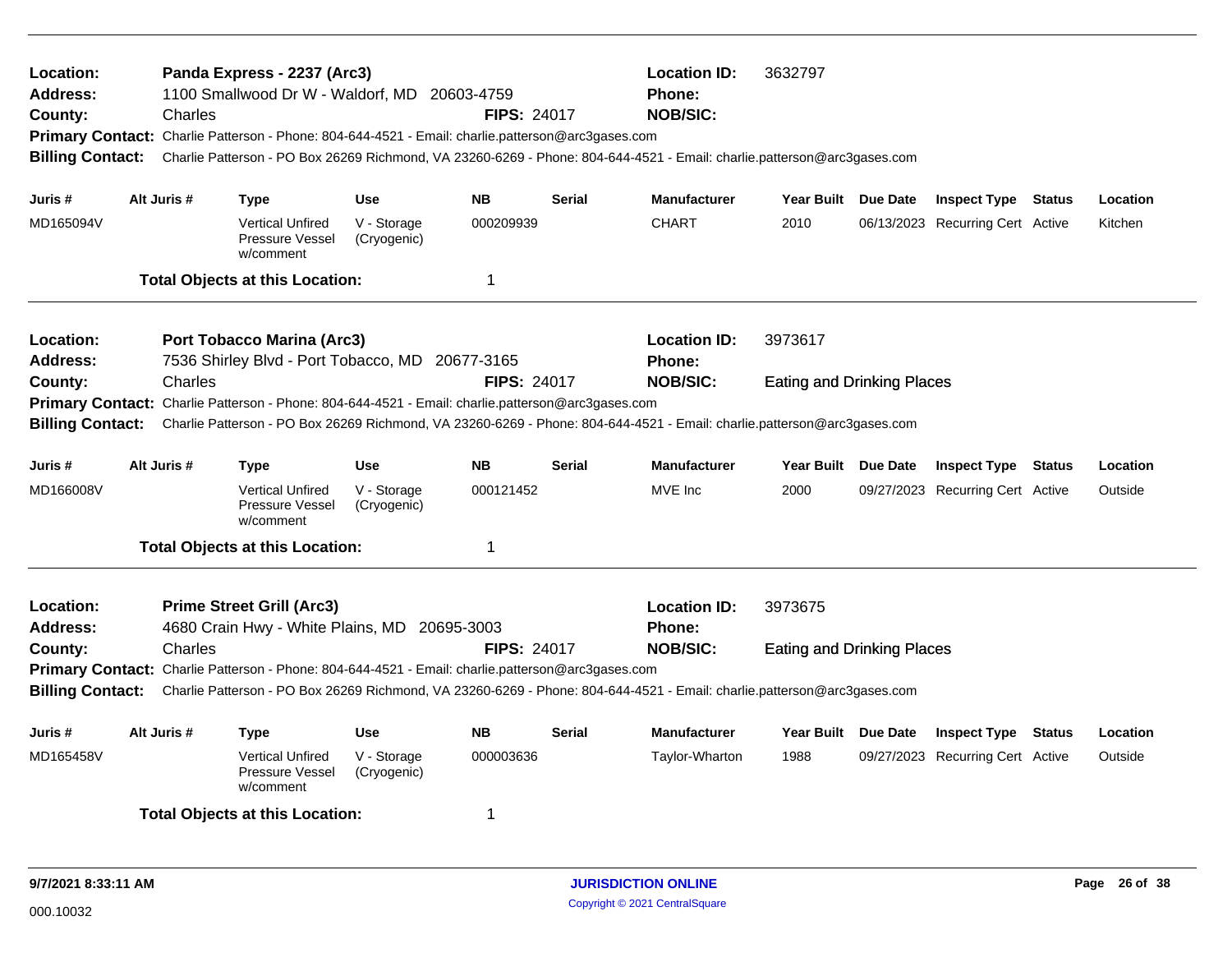| Location:<br><b>Address:</b>                 |                                                      |                        | <b>RDC Investments LLC.</b><br>4310 Indian Head Hwy - Indian Head, MD |                                                                                                                         | 20640-1843         |                    | <b>Location ID:</b><br><b>Phone:</b> | 727959                            |          |                                              |               |                    |
|----------------------------------------------|------------------------------------------------------|------------------------|-----------------------------------------------------------------------|-------------------------------------------------------------------------------------------------------------------------|--------------------|--------------------|--------------------------------------|-----------------------------------|----------|----------------------------------------------|---------------|--------------------|
| County:                                      |                                                      | Charles                |                                                                       |                                                                                                                         | <b>FIPS: 24017</b> |                    | <b>NOB/SIC:</b>                      |                                   |          | <b>Operators of Nonresidential Buildings</b> |               |                    |
|                                              |                                                      |                        | Primary Contact: Elvin Grinder - Phone: (301) 743-3003                |                                                                                                                         |                    |                    |                                      |                                   |          |                                              |               |                    |
| <b>Billing Contact:</b>                      |                                                      |                        | - PO Box. 1450 Marbury, MD 20658                                      |                                                                                                                         |                    |                    |                                      |                                   |          |                                              |               |                    |
| Juris #                                      | Alt Juris #                                          |                        | Type                                                                  | Use                                                                                                                     | <b>NB</b>          | Serial             | <b>Manufacturer</b>                  | Year Built Due Date               |          | <b>Inspect Type Status</b>                   |               | Location           |
| MD118567H                                    |                                                      |                        | Cast Iron                                                             | H - Hot Water<br>Heat (Water $\leq$<br>160 psig, 250 F)                                                                 | <b>CI</b>          |                    | <b>Burnham</b>                       | 2003                              |          | 03/04/2022 Recurring Cert Active             |               | <b>Boiler Room</b> |
| <b>Total Objects at this Location:</b><br>-1 |                                                      |                        |                                                                       |                                                                                                                         |                    |                    |                                      |                                   |          |                                              |               |                    |
| Location:                                    |                                                      |                        | <b>Red Lobster (BPV)</b>                                              |                                                                                                                         |                    |                    | <b>Location ID:</b>                  | 2609211                           |          |                                              |               |                    |
| <b>Address:</b>                              | 11035 Mall Cir - Waldorf, MD 20603-4863              |                        |                                                                       |                                                                                                                         |                    | <b>Phone:</b>      |                                      |                                   |          |                                              |               |                    |
| County:                                      | Charles                                              |                        |                                                                       |                                                                                                                         |                    | <b>FIPS: 24017</b> | <b>NOB/SIC:</b>                      | <b>Eating and Drinking Places</b> |          |                                              |               |                    |
|                                              | Primary Contact: Trequan Brown - Phone: 301-705-7440 |                        |                                                                       |                                                                                                                         |                    |                    |                                      |                                   |          |                                              |               |                    |
| <b>Billing Contact:</b>                      |                                                      |                        |                                                                       | Trequan Brown - 11035 Mall Cir Waldorf, MD 20603-4863 - Phone: 301-705-7440                                             |                    |                    |                                      |                                   |          |                                              |               |                    |
| Juris #                                      | Alt Juris #                                          |                        | Type                                                                  | Use                                                                                                                     | <b>NB</b>          | Serial             | <b>Manufacturer</b>                  | <b>Year Built</b>                 | Due Date | <b>Inspect Type Status</b>                   |               | Location           |
| MD161176H                                    |                                                      |                        | <b>Water Heater</b><br>(HLW)                                          | H - Hot Water<br>Supply (Water $\leq$<br>160 psig, 210 F)                                                               | 000240275          |                    | A O Smith                            | 2018                              |          | 06/20/2022 Recurring Cert Active             |               | <b>Heater Room</b> |
|                                              |                                                      |                        | <b>Total Objects at this Location:</b>                                |                                                                                                                         | -1                 |                    |                                      |                                   |          |                                              |               |                    |
| Location:                                    |                                                      | <b>Red Tail (Arc3)</b> |                                                                       |                                                                                                                         |                    |                    | <b>Location ID:</b>                  | 3973681                           |          |                                              |               |                    |
| <b>Address:</b>                              |                                                      |                        |                                                                       | 173 Saint Patricks Dr - Waldorf, MD 20603-5529                                                                          |                    |                    | <b>Phone:</b>                        |                                   |          |                                              |               |                    |
| County:                                      |                                                      | Charles                |                                                                       |                                                                                                                         | <b>FIPS: 24017</b> |                    | <b>NOB/SIC:</b>                      | <b>Eating and Drinking Places</b> |          |                                              |               |                    |
|                                              |                                                      |                        |                                                                       | Primary Contact: Charlie Patterson - Phone: 804-644-4521 - Email: charlie.patterson@arc3gases.com                       |                    |                    |                                      |                                   |          |                                              |               |                    |
| <b>Billing Contact:</b>                      |                                                      |                        |                                                                       | Charlie Patterson - PO Box 26269 Richmond, VA 23260-6269 - Phone: 804-644-4521 - Email: charlie.patterson@arc3gases.com |                    |                    |                                      |                                   |          |                                              |               |                    |
| Juris #                                      | Alt Juris #                                          |                        | Type                                                                  | Use                                                                                                                     | <b>NB</b>          | Serial             | <b>Manufacturer</b>                  | Year Built Due Date               |          | <b>Inspect Type</b>                          | <b>Status</b> | Location           |
| MD164905V                                    |                                                      |                        | <b>Vertical Unfired</b><br>Pressure Vessel<br>w/comment               | V - Storage<br>(Cryogenic)                                                                                              | 000088969          |                    | Taylor-Wharton                       | 2007                              |          | 09/27/2023 Recurring Cert Active             |               | Outside            |
|                                              |                                                      |                        | <b>Total Objects at this Location:</b>                                |                                                                                                                         | -1                 |                    |                                      |                                   |          |                                              |               |                    |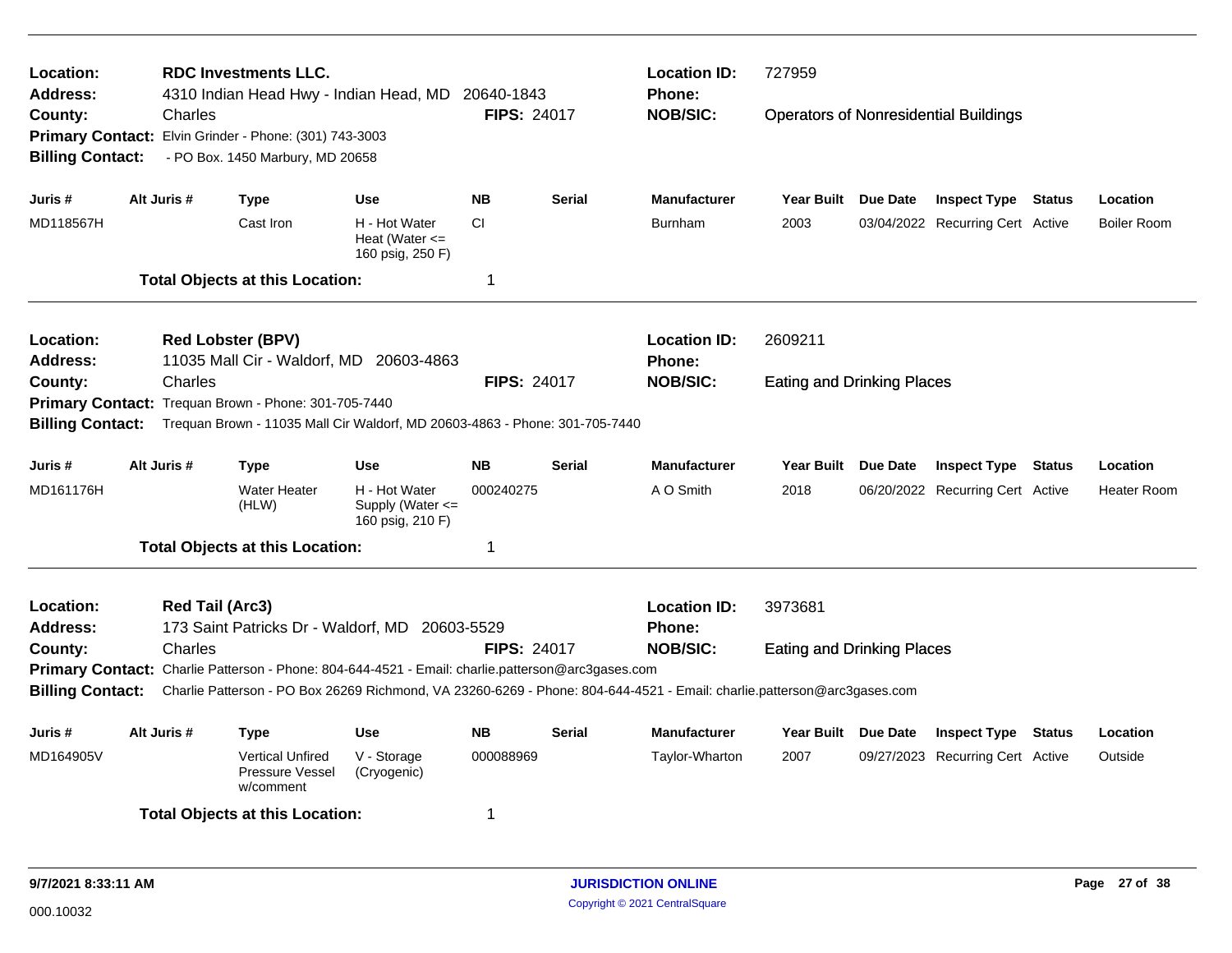| Location:<br>Sakura Japanese Steak & Seafood (Arc3)<br><b>Address:</b><br>3205 Plaza Way - Waldorf, MD 20603-4861 |                              |                                                                                                                                                                                                                              |                                |                    |                       | <b>Location ID:</b><br>Phone:                    | 3973686                            |                 |                                  |               |                              |
|-------------------------------------------------------------------------------------------------------------------|------------------------------|------------------------------------------------------------------------------------------------------------------------------------------------------------------------------------------------------------------------------|--------------------------------|--------------------|-----------------------|--------------------------------------------------|------------------------------------|-----------------|----------------------------------|---------------|------------------------------|
| County:<br><b>Billing Contact:</b>                                                                                | Charles                      | Primary Contact: Charlie Patterson - Phone: 804-644-4521 - Email: charlie.patterson@arc3gases.com<br>Charlie Patterson - PO Box 26269 Richmond, VA 23260-6269 - Phone: 804-644-4521 - Email: charlie.patterson@arc3gases.com |                                | <b>FIPS: 24017</b> |                       | <b>NOB/SIC:</b>                                  | <b>Eating and Drinking Places</b>  |                 |                                  |               |                              |
| Juris #                                                                                                           | Alt Juris #                  | <b>Type</b>                                                                                                                                                                                                                  | <b>Use</b>                     | <b>NB</b>          | Serial                | <b>Manufacturer</b>                              | <b>Year Built</b>                  | <b>Due Date</b> | <b>Inspect Type</b>              | <b>Status</b> | Location                     |
| MD164899V                                                                                                         |                              | <b>Vertical Unfired</b><br>Pressure Vessel<br>w/comment                                                                                                                                                                      | V - Storage<br>(Cryogenic)     | 000127852          |                       | MVE Inc                                          | 2001                               |                 | 09/27/2023 Recurring Cert Active |               | Outside                      |
| <b>Total Objects at this Location:</b>                                                                            |                              |                                                                                                                                                                                                                              |                                |                    |                       |                                                  |                                    |                 |                                  |               |                              |
| Location:<br><b>Address:</b><br>County:<br><b>Primary Contact:</b>                                                | Charles<br>Sam's Club - 6655 | <b>Sam's Club - 6655</b><br>2365 Crain Hwy - Waldorf, MD                                                                                                                                                                     | 20601-3167                     | <b>FIPS: 24017</b> |                       | <b>Location ID:</b><br>Phone:<br><b>NOB/SIC:</b> | 724304<br><b>Department Stores</b> |                 |                                  |               |                              |
| <b>Billing Contact:</b>                                                                                           |                              | Licensing Department - 8725 Rosehill Rd Ste 450 Lenexa, KS 66215-4611 - Phone: 877-829-5505 - Email: walmartepmsupport@aptim.com                                                                                             |                                |                    |                       |                                                  |                                    |                 |                                  |               |                              |
| Juris #                                                                                                           | Alt Juris #                  | <b>Type</b>                                                                                                                                                                                                                  | <b>Use</b>                     | <b>NB</b>          | <b>Serial</b>         | <b>Manufacturer</b>                              | <b>Year Built</b>                  | Due Date        | <b>Inspect Type</b>              | <b>Status</b> | Location                     |
| MD121804V                                                                                                         |                              | <b>Vertical Unfired</b><br>Pressure Vessel<br>w/comment                                                                                                                                                                      | V - Storage (NOT<br>Cryogenic) | 000215906          |                       | Manchester                                       | 2003                               |                 | 11/01/2022 Recurring Cert Active |               | Auto Shop                    |
| MD139610V                                                                                                         |                              | <b>Vertical Unfired</b><br><b>Pressure Vessel</b><br>w/comment                                                                                                                                                               | V - Storage<br>(Cryogenic)     | 000048149          |                       | Standard                                         | 2003                               |                 | 11/01/2022 Recurring Cert Active |               | Motor Room 1                 |
| MD139611V                                                                                                         |                              | <b>Vertical Unfired</b><br>Pressure Vessel<br>w/comment                                                                                                                                                                      | V - Storage<br>(Cryogenic)     | 000048501          |                       | Standard                                         | 2003                               |                 | 11/01/2022 Recurring Cert Active |               | Motor Room                   |
| MD162890V                                                                                                         |                              | <b>Horizontal Unfired</b><br><b>Pressure Vessel</b><br>w/comment                                                                                                                                                             | V - Storage (NOT<br>Cryogenic) |                    | 000008893 761-0192-01 | <b>Bitzer</b>                                    | 2018                               |                 | 01/04/2023 Recurring Cert Active |               | <b>Outside Motor</b><br>Room |
|                                                                                                                   |                              | <b>Total Objects at this Location:</b>                                                                                                                                                                                       |                                | 4                  |                       |                                                  |                                    |                 |                                  |               |                              |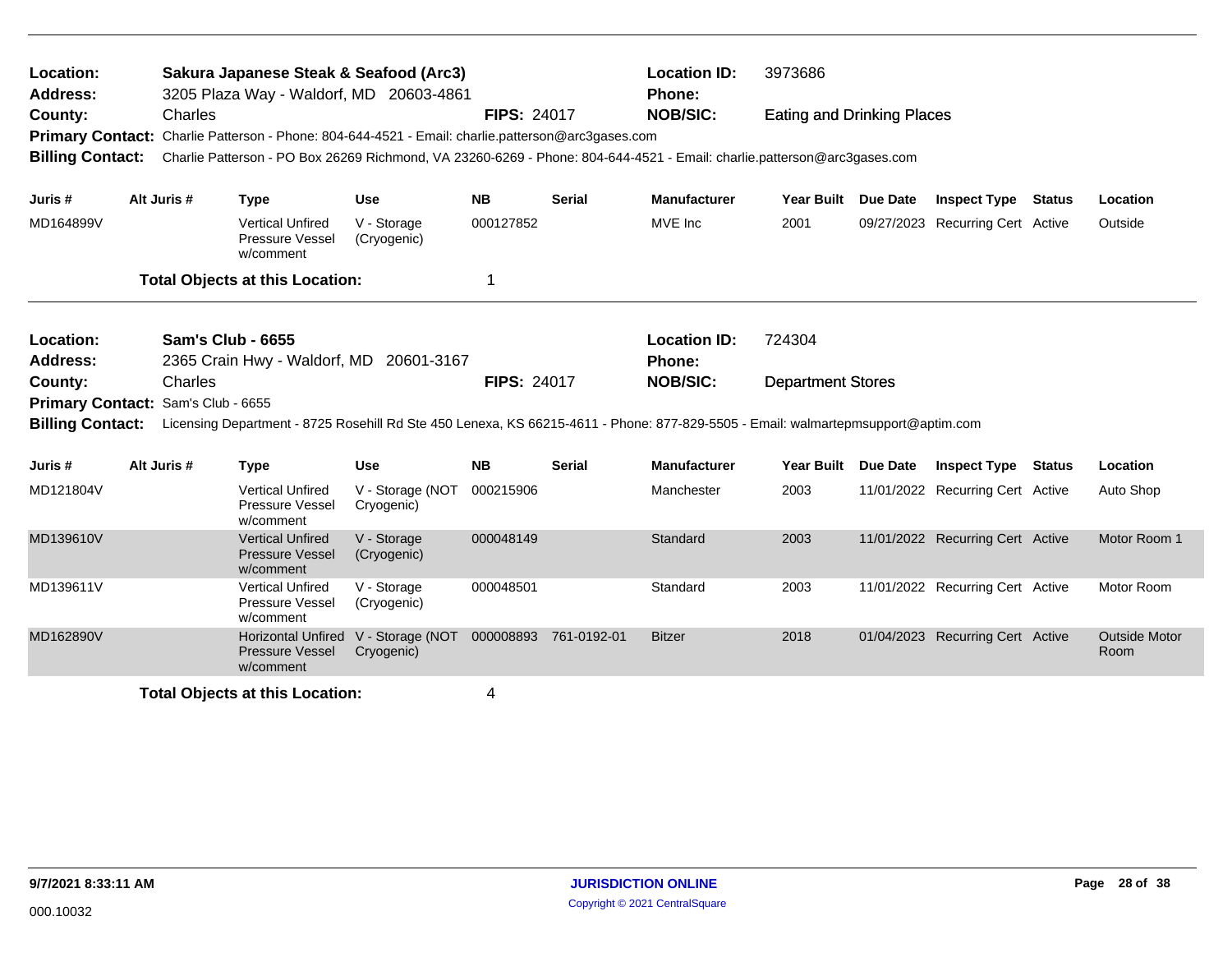| <b>Sams Club</b><br>Location:<br><b>Address:</b><br>2365 Crain Hwy - Waldorf, MD 20601-3167 |      |             |                                                         |                                                                                                                                  |                    | <b>Location ID:</b><br><b>Phone:</b> | 3316742             |                                    |                 |                                          |               |                       |
|---------------------------------------------------------------------------------------------|------|-------------|---------------------------------------------------------|----------------------------------------------------------------------------------------------------------------------------------|--------------------|--------------------------------------|---------------------|------------------------------------|-----------------|------------------------------------------|---------------|-----------------------|
| County:                                                                                     |      | Charles     |                                                         |                                                                                                                                  | <b>FIPS: 24017</b> |                                      | <b>NOB/SIC:</b>     |                                    |                 | Miscellaneous General Merchandise Stores |               |                       |
|                                                                                             |      |             |                                                         | Primary Contact: APTIM (MD) - Phone: 877-829-5505 - Email: walmartepmsupport@aptim.com                                           |                    |                                      |                     |                                    |                 |                                          |               |                       |
| <b>Billing Contact:</b>                                                                     |      |             |                                                         | Licensing Department - 8725 Rosehill Rd Ste 450 Lenexa, KS 66215-4611 - Phone: 877-829-5505 - Email: walmartepmsupport@aptim.com |                    |                                      |                     |                                    |                 |                                          |               |                       |
| Juris #                                                                                     |      | Alt Juris # | <b>Type</b>                                             | <b>Use</b>                                                                                                                       | <b>NB</b>          | <b>Serial</b>                        | <b>Manufacturer</b> | Year Built Due Date                |                 | <b>Inspect Type Status</b>               |               | Location              |
| MD168044V                                                                                   |      |             | <b>Vertical Unfired</b><br>Pressure Vessel<br>w/comment | V - Storage<br>(Cryogenic)                                                                                                       | 000263620          |                                      | <b>CHART</b>        | 2014                               |                 | 09/29/2022 Recurring Cert Active         |               | Outside               |
|                                                                                             |      |             | <b>Total Objects at this Location:</b>                  |                                                                                                                                  | 1                  |                                      |                     |                                    |                 |                                          |               |                       |
| Location:                                                                                   |      |             | <b>Sheffield Community Center</b>                       |                                                                                                                                  |                    |                                      | <b>Location ID:</b> | 1879962                            |                 |                                          |               |                       |
| Address:                                                                                    |      |             |                                                         | 4658 Sheffield Circle - Waldorf, MD 20602                                                                                        |                    |                                      | <b>Phone:</b>       | 301-843-8111                       |                 |                                          |               |                       |
| County:                                                                                     |      | Charles     |                                                         |                                                                                                                                  | <b>FIPS: 24017</b> |                                      | <b>NOB/SIC:</b>     | <b>Physical Fitness Facilities</b> |                 |                                          |               |                       |
|                                                                                             |      |             |                                                         | Primary Contact: Megan Q. Smith, CMCA, AMS, PCAM - Phone: 301-843-8111 - Cell: 301-848-1433 - Email: msmith@maredithmgmt.com     |                    |                                      |                     |                                    |                 |                                          |               |                       |
| <b>Billing Contact:</b>                                                                     |      |             |                                                         | Sheffield Neighborhood Association, Inc. c/o - PO Box 4579 Houston, TX 77210-4579                                                |                    |                                      |                     |                                    |                 |                                          |               |                       |
| Juris #                                                                                     |      | Alt Juris # | <b>Type</b>                                             | Use                                                                                                                              | <b>NB</b>          | Serial                               | <b>Manufacturer</b> | Year Built                         | Due Date        | <b>Inspect Type Status</b>               |               | Location              |
| MD124043H                                                                                   | 4658 |             | <b>Water Heater</b><br>(HLW)                            | H - Hot Water<br>Supply (Water $\leq$<br>160 psig, 210 F)                                                                        | 000099462          |                                      | Rheem/Ruud          | 2003                               |                 | 09/30/2022 Recurring Cert Active         |               | <b>EQUIPMENT RO</b>   |
| MD124044H                                                                                   | 4658 |             | <b>Water Heater</b><br>(HLW)                            | H - Hot Water<br>Supply (Water <=<br>160 psig, 210 F)                                                                            | 000101574          |                                      | Rheem/Ruud          | 2004                               |                 | 09/30/2022 Recurring Cert Active         |               | <b>EQUIPMENT RO</b>   |
|                                                                                             |      |             | <b>Total Objects at this Location:</b>                  |                                                                                                                                  | $\overline{2}$     |                                      |                     |                                    |                 |                                          |               |                       |
| Location:                                                                                   |      |             | <b>SOM-MSP/State Police Barracks - H</b>                |                                                                                                                                  |                    |                                      | <b>Location ID:</b> | 717869                             |                 |                                          |               |                       |
| <b>Address:</b>                                                                             |      |             |                                                         | 9500 Mitchell Rd - La Plata, MD 20646-4219                                                                                       |                    |                                      | <b>Phone:</b>       | 301-392-1200                       |                 |                                          |               |                       |
| County:                                                                                     |      | Charles     |                                                         |                                                                                                                                  | <b>FIPS: 24017</b> |                                      | <b>NOB/SIC:</b>     | <b>Police Protection</b>           |                 |                                          |               |                       |
|                                                                                             |      |             |                                                         | Primary Contact: John Sierakowski - Phone: 410-379-9072 - Email: john.sierakowski@maryland.com                                   |                    |                                      |                     |                                    |                 |                                          |               |                       |
| <b>Billing Contact:</b>                                                                     |      |             |                                                         | John Sierakowski - 9500 Mitchell Rd La Plata, MD 20646-4219 - Phone: 410-379-9072 - Email: john.sierakowski@maryland.com         |                    |                                      |                     |                                    |                 |                                          |               |                       |
| Juris #                                                                                     |      | Alt Juris # | <b>Type</b>                                             | <b>Use</b>                                                                                                                       | <b>NB</b>          | <b>Serial</b>                        | <b>Manufacturer</b> | <b>Year Built</b>                  | <b>Due Date</b> | <b>Inspect Type</b>                      | <b>Status</b> | Location              |
| MD106287H                                                                                   |      |             | Cast Iron                                               | H - Hot Water<br>Heat (Water $\leq$<br>160 psig, 250 F)                                                                          | CI.                |                                      | H B Smith           | 1999                               |                 | 08/16/2022 Recurring Cert Active         |               | Garage Boiler<br>Room |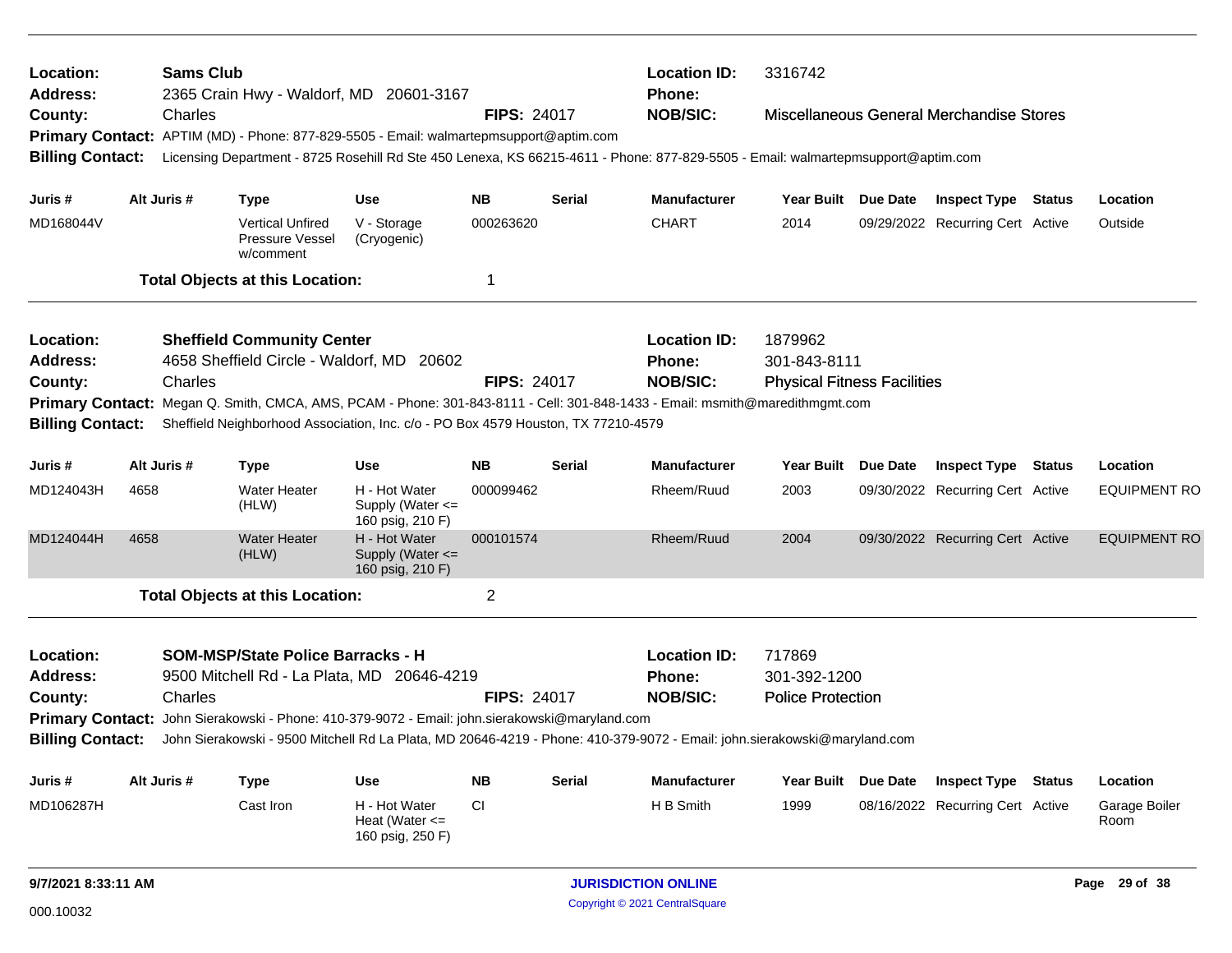| Juris #                                                                                               | Alt Juris # |                                  | <b>Type</b>                                                           | <b>Use</b>                                                                                                                                                                                                                             | <b>NB</b>                        | <b>Serial</b> | <b>Manufacturer</b>                              | <b>Year Built</b>                                 | Due Date | <b>Inspect Type</b>              | <b>Status</b> | Location                       |
|-------------------------------------------------------------------------------------------------------|-------------|----------------------------------|-----------------------------------------------------------------------|----------------------------------------------------------------------------------------------------------------------------------------------------------------------------------------------------------------------------------------|----------------------------------|---------------|--------------------------------------------------|---------------------------------------------------|----------|----------------------------------|---------------|--------------------------------|
| MD106289H                                                                                             |             |                                  | <b>Water Tube</b><br>Coiled (NOT<br><b>Flueless Hi</b><br>Efficiency) | H - Hot Water<br>Heat (Water $\leq$<br>160 psig, 250 F)                                                                                                                                                                                | 000164908                        | 9911164908    | Raypak                                           | 1999                                              |          | 08/16/2022 Recurring Cert Active |               | <b>Barracks Boiler</b><br>Room |
| MD106290H                                                                                             |             |                                  | <b>Water Heater</b><br>(HLW)                                          | H - Hot Water<br>Supply (Water <=<br>160 psig, 210 F)                                                                                                                                                                                  | 000099601                        |               | <b>PVI</b>                                       | 1999                                              |          | 08/16/2022 Recurring Cert Active |               | <b>Barracks Boiler</b><br>Room |
| MD161646V                                                                                             |             |                                  | <b>Vertical Unfired</b><br><b>Pressure Vessel</b><br>w/comment        | V - Storage (NOT 000611879 656961<br>Cryogenic)                                                                                                                                                                                        |                                  |               | Morganton                                        | 2016                                              |          | 08/08/2022 Recurring Cert Active |               | Garage boiler<br>room          |
|                                                                                                       |             |                                  | <b>Total Objects at this Location:</b>                                |                                                                                                                                                                                                                                        | 4                                |               |                                                  |                                                   |          |                                  |               |                                |
| Location:<br><b>Address:</b><br>County:<br>Primary Contact: Sonic Drive In<br><b>Billing Contact:</b> |             | <b>Sonic Drive In</b><br>Charles |                                                                       | 6685 Crain Hwy - La Plata, MD 20646-5928                                                                                                                                                                                               | <b>FIPS: 24017</b>               |               | <b>Location ID:</b><br>Phone:<br><b>NOB/SIC:</b> | 3962197                                           |          |                                  |               |                                |
| Juris #                                                                                               | Alt Juris # |                                  | <b>Type</b>                                                           | <b>Use</b>                                                                                                                                                                                                                             | <b>NB</b>                        | <b>Serial</b> | <b>Manufacturer</b>                              | <b>Year Built</b>                                 | Due Date | <b>Inspect Type</b>              | Status        | Location                       |
| MD164686V                                                                                             |             |                                  | <b>Vertical Unfired</b><br><b>Pressure Vessel</b><br>w/comment        | V - Storage (NOT<br>Cryogenic)                                                                                                                                                                                                         | 000036407                        |               | Taylor-Wharton                                   | 1997                                              |          | 08/16/2021 Recurring Cert Active |               | Inside by rear<br>door         |
|                                                                                                       |             |                                  | <b>Total Objects at this Location:</b>                                |                                                                                                                                                                                                                                        | 1                                |               |                                                  |                                                   |          |                                  |               |                                |
| Location:<br><b>Address:</b><br>County:<br><b>Billing Contact:</b>                                    |             | Charles                          | Southern Maryland Seafood Co.<br>4310 Hawthorne Rd - Indian Head, MD  | Primary Contact: Jeffery C. Delph - Phone: 301-753-6969 - Cell: 301-752-9034 - Email: crabsss@msn.com<br>Jeffery C. Delph - 12180 Manor Ct La Plata, MD 20646-4102 - Phone: 301-753-6969 - Cell: 301-752-9034 - Email: crabsss@msn.com | 20640-3303<br><b>FIPS: 24017</b> |               | <b>Location ID:</b><br>Phone:<br><b>NOB/SIC:</b> | 2806603<br>301-753-6969<br>Food Preparations, NEC |          |                                  |               |                                |
| Juris #                                                                                               | Alt Juris # |                                  | <b>Type</b>                                                           | <b>Use</b>                                                                                                                                                                                                                             | <b>NB</b>                        | <b>Serial</b> | <b>Manufacturer</b>                              | Year Built Due Date                               |          | <b>Inspect Type</b>              | Status        | Location                       |
| MD135396H                                                                                             |             |                                  | Cast Iron                                                             | H - Heating-<br>Cooking (Steam<br>$\le$ 15 psig)                                                                                                                                                                                       | <b>CI</b>                        |               | <b>Burnham</b>                                   | 2008                                              |          | 06/07/2022 Recurring Cert Active |               | <b>Boiler Room</b>             |
|                                                                                                       |             |                                  | <b>Total Objects at this Location:</b>                                |                                                                                                                                                                                                                                        | 1                                |               |                                                  |                                                   |          |                                  |               |                                |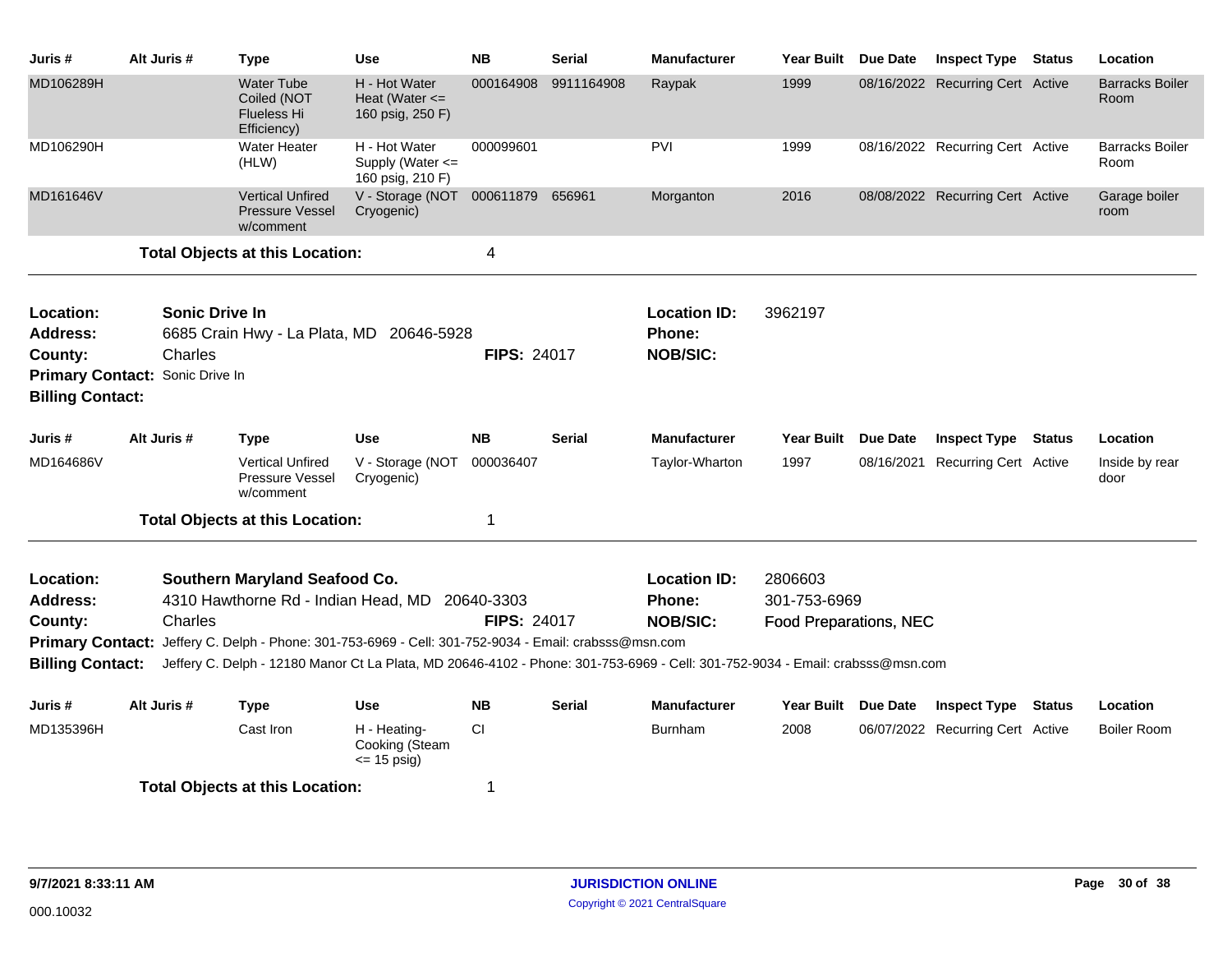| Location: | <b>Spirit Of America Car Wash</b>                |                    | <b>Location ID:</b> | 2307175                          |
|-----------|--------------------------------------------------|--------------------|---------------------|----------------------------------|
| Address:  | 3921 Saint Charles Pkwy - Waldorf, MD 20602-2682 |                    | <b>Phone:</b>       |                                  |
| County:   | Charles                                          | <b>FIPS: 24017</b> | <b>NOB/SIC:</b>     | <b>Gasoline Service Stations</b> |
| - -       |                                                  |                    |                     |                                  |

**Primary Contact:** Spirit Of America Car Wash

**Billing Contact:** William Utz - 3921 Saint Charles Pkwy Waldorf, MD 20602-2682 - Phone: 410-975-0901

| Juris #                      | Alt Juris # | <b>Type</b>                                                                                                             | <b>Use</b>                                              | <b>NB</b>          | <b>Serial</b> | <b>Manufacturer</b>                  | <b>Year Built</b>                       | Due Date        | <b>Inspect Type</b>              | <b>Status</b> | Location       |
|------------------------------|-------------|-------------------------------------------------------------------------------------------------------------------------|---------------------------------------------------------|--------------------|---------------|--------------------------------------|-----------------------------------------|-----------------|----------------------------------|---------------|----------------|
| MD129756V                    |             | <b>Horizontal Unfired</b><br><b>Pressure Vessel</b><br>w/comment                                                        | O - Other (PV<br>Use) w/comment                         | 000398072          |               | Manchester                           | 2005                                    |                 | 02/23/2022 Recurring Cert Active |               | <b>MECH RM</b> |
| MD129757V                    |             | <b>Horizontal Unfired</b><br><b>Pressure Vessel</b><br>w/comment                                                        | O - Other (PV<br>Use) w/comment                         | 000284341          |               | Manchester                           | 2004                                    |                 | 02/23/2022 Recurring Cert Active |               | <b>MECH RM</b> |
| MD129758V                    |             | Horizontal Unfired O - Other (PV<br><b>Pressure Vessel</b><br>w/comment                                                 | Use) w/comment                                          | 000410930          |               | Manchester                           | 2005                                    |                 | 02/23/2022 Recurring Cert Active |               | <b>MECH RM</b> |
| MD129759H                    |             | Other w/comment                                                                                                         | H - Hot Water<br>Heat (Water $\leq$<br>160 psig, 250 F) | 000001276          |               | <b>CLEAN BURN</b>                    | 2004                                    |                 | 02/23/2022 Recurring Cert Active |               | <b>MECH RM</b> |
| MD129760H                    |             | Other w/comment                                                                                                         | H - Hot Water<br>Heat (Water $\leq$<br>160 psig, 250 F) | 000001314          |               | <b>CLEAN BURN</b>                    | 2004                                    |                 | 02/23/2022 Recurring Cert Active |               | $\mathbf{1}$   |
| MD129761V                    |             | <b>Horizontal Unfired</b><br><b>Pressure Vessel</b><br>w/comment                                                        | O - Other (PV<br>Use) w/comment                         | 000388687          |               | Manchester                           | 2004                                    |                 | 02/23/2022 Recurring Cert Active |               | <b>COMP RM</b> |
|                              |             | <b>Total Objects at this Location:</b>                                                                                  |                                                         | 6                  |               |                                      |                                         |                 |                                  |               |                |
| Location:<br><b>Address:</b> |             | <b>St Charles High School (Arc3)</b><br>5305 Piney Church Rd - Waldorf, MD                                              |                                                         | 20602-3191         |               | <b>Location ID:</b><br><b>Phone:</b> | 3973673                                 |                 |                                  |               |                |
| County:                      | Charles     |                                                                                                                         |                                                         | <b>FIPS: 24017</b> |               | <b>NOB/SIC:</b>                      | <b>Elementary and Secondary Schools</b> |                 |                                  |               |                |
|                              |             | Primary Contact: Charlie Patterson - Phone: 804-644-4521 - Email: charlie.patterson@arc3gases.com                       |                                                         |                    |               |                                      |                                         |                 |                                  |               |                |
| <b>Billing Contact:</b>      |             | Charlie Patterson - PO Box 26269 Richmond, VA 23260-6269 - Phone: 804-644-4521 - Email: charlie.patterson@arc3gases.com |                                                         |                    |               |                                      |                                         |                 |                                  |               |                |
| Juris #                      | Alt Juris # | <b>Type</b>                                                                                                             | <b>Use</b>                                              | <b>NB</b>          | <b>Serial</b> | <b>Manufacturer</b>                  | <b>Year Built</b>                       | <b>Due Date</b> | <b>Inspect Type</b>              | <b>Status</b> | Location       |

Vertical Unfired V - Storage 000255971 CHART 2014 Pressure Vessel w/comment V - Storage (Cryogenic)

**Total Objects at this Location:** 1

09/27/2023 Recurring Cert Active Pool Store Room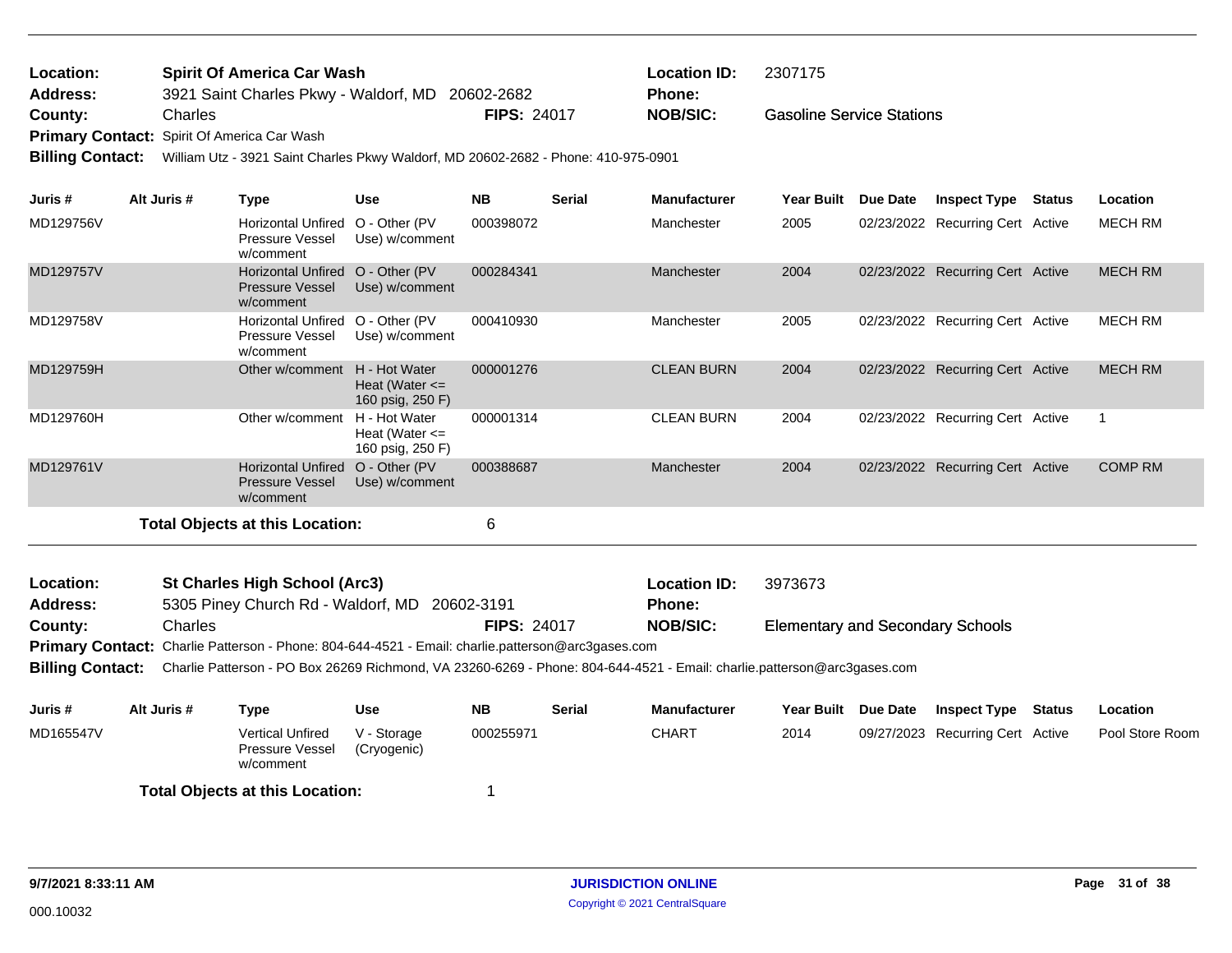| Location:<br>Address:   |             | Texas Ribs & BBQ (Arc3)<br>108 Smallwood Village Ctr - Waldorf, MD 20602-1843                     |                                |                    |               | <b>Location ID:</b><br><b>Phone:</b>                                                                                    | 3973677                           |                 |                                        |        |                           |  |
|-------------------------|-------------|---------------------------------------------------------------------------------------------------|--------------------------------|--------------------|---------------|-------------------------------------------------------------------------------------------------------------------------|-----------------------------------|-----------------|----------------------------------------|--------|---------------------------|--|
| County:                 | Charles     |                                                                                                   |                                | <b>FIPS: 24017</b> |               | <b>NOB/SIC:</b>                                                                                                         | <b>Eating and Drinking Places</b> |                 |                                        |        |                           |  |
|                         |             | Primary Contact: Charlie Patterson - Phone: 804-644-4521 - Email: charlie.patterson@arc3gases.com |                                |                    |               |                                                                                                                         |                                   |                 |                                        |        |                           |  |
| <b>Billing Contact:</b> |             |                                                                                                   |                                |                    |               | Charlie Patterson - PO Box 26269 Richmond, VA 23260-6269 - Phone: 804-644-4521 - Email: charlie.patterson@arc3gases.com |                                   |                 |                                        |        |                           |  |
| Juris #                 | Alt Juris # | <b>Type</b>                                                                                       | <b>Use</b>                     | NB.                | <b>Serial</b> | <b>Manufacturer</b>                                                                                                     | Year Built Due Date               |                 | <b>Inspect Type Status</b>             |        | Location                  |  |
| MD165549V               |             | <b>Vertical Unfired</b><br>Pressure Vessel<br>w/comment                                           | V - Storage<br>(Cryogenic)     | 000122840          |               | MVE Inc                                                                                                                 | 2000                              |                 | 09/27/2023 Recurring Cert Active       |        | Store Room                |  |
|                         |             | <b>Total Objects at this Location:</b>                                                            |                                | -1                 |               |                                                                                                                         |                                   |                 |                                        |        |                           |  |
| Location:               |             | Texas Ribs & BBQ (Arc3)                                                                           |                                |                    |               | <b>Location ID:</b>                                                                                                     | 3973619                           |                 |                                        |        |                           |  |
| Address:                |             | 7415 Crain Hwy - La Plata, MD 20646-5929                                                          |                                |                    |               | <b>Phone:</b>                                                                                                           |                                   |                 |                                        |        |                           |  |
| County:                 | Charles     |                                                                                                   |                                | <b>FIPS: 24017</b> |               | <b>NOB/SIC:</b>                                                                                                         | <b>Eating and Drinking Places</b> |                 |                                        |        |                           |  |
|                         |             | Primary Contact: Charlie Patterson - Phone: 804-644-4521 - Email: charlie.patterson@arc3gases.com |                                |                    |               |                                                                                                                         |                                   |                 |                                        |        |                           |  |
| <b>Billing Contact:</b> |             |                                                                                                   |                                |                    |               | Charlie Patterson - PO Box 26269 Richmond, VA 23260-6269 - Phone: 804-644-4521 - Email: charlie.patterson@arc3gases.com |                                   |                 |                                        |        |                           |  |
| Juris #                 | Alt Juris # | <b>Type</b>                                                                                       | <b>Use</b>                     | <b>NB</b>          | <b>Serial</b> | <b>Manufacturer</b>                                                                                                     | <b>Year Built</b>                 | <b>Due Date</b> | <b>Inspect Type</b>                    | Status | Location                  |  |
| MD165454V               |             | <b>Vertical Unfired</b><br>Pressure Vessel<br>w/comment                                           | V - Storage<br>(Cryogenic)     | 000132636          |               | <b>CHART</b>                                                                                                            | 2001                              |                 | 09/27/2023 Recurring Cert Active       |        | <b>Basement</b>           |  |
|                         |             | <b>Total Objects at this Location:</b>                                                            |                                | -1                 |               |                                                                                                                         |                                   |                 |                                        |        |                           |  |
| Location:               |             | <b>The Closet Factory</b>                                                                         |                                |                    |               | <b>Location ID:</b>                                                                                                     | 725827                            |                 |                                        |        |                           |  |
| <b>Address:</b>         |             | 3 J P Morgan Ct Ste F - Waldorf, MD                                                               |                                | 20602-2732         |               | Phone:                                                                                                                  | 301-893-1605                      |                 |                                        |        |                           |  |
| County:                 | Charles     |                                                                                                   |                                | <b>FIPS: 24017</b> |               | <b>NOB/SIC:</b>                                                                                                         |                                   |                 | Miscellaneous manufacturing industries |        |                           |  |
|                         |             | Primary Contact: John Katz - Phone: 301-893-1605 - Email: john.katz@closetfactory.com             |                                |                    |               |                                                                                                                         |                                   |                 |                                        |        |                           |  |
| <b>Billing Contact:</b> |             | Bruce Devlin - 3 J P Morgan Ct Ste F Waldorf, MD 20602-2732 - Phone: 301-893-1605                 |                                |                    |               |                                                                                                                         |                                   |                 |                                        |        |                           |  |
| Juris #                 | Alt Juris # | <b>Type</b>                                                                                       | Use                            | NB.                | <b>Serial</b> | Manufacturer                                                                                                            | Year Built Due Date               |                 | <b>Inspect Type Status</b>             |        | Location                  |  |
| MD120054V               |             | Vertical Unfired<br>Pressure Vessel<br>w/comment                                                  | V - Storage (NOT<br>Cryogenic) | 000204760          |               | Manchester                                                                                                              | 2003                              |                 | 10/05/2021 Recurring Cert Active       |        | Outside Shop<br>Open Shed |  |
| MD166011V               |             | <b>Vertical Unfired</b><br><b>Pressure Vessel</b><br>w/comment                                    | V - Storage (NOT<br>Cryogenic) | 000843281          |               | Steel Fab                                                                                                               | 2017                              |                 | 12/11/2021 Recurring Cert Active       |        | Shop corner               |  |
| 9/7/2021 8:33:11 AM     |             |                                                                                                   |                                |                    |               | <b>JURISDICTION ONLINE</b>                                                                                              |                                   |                 |                                        |        | Page 32 of 38             |  |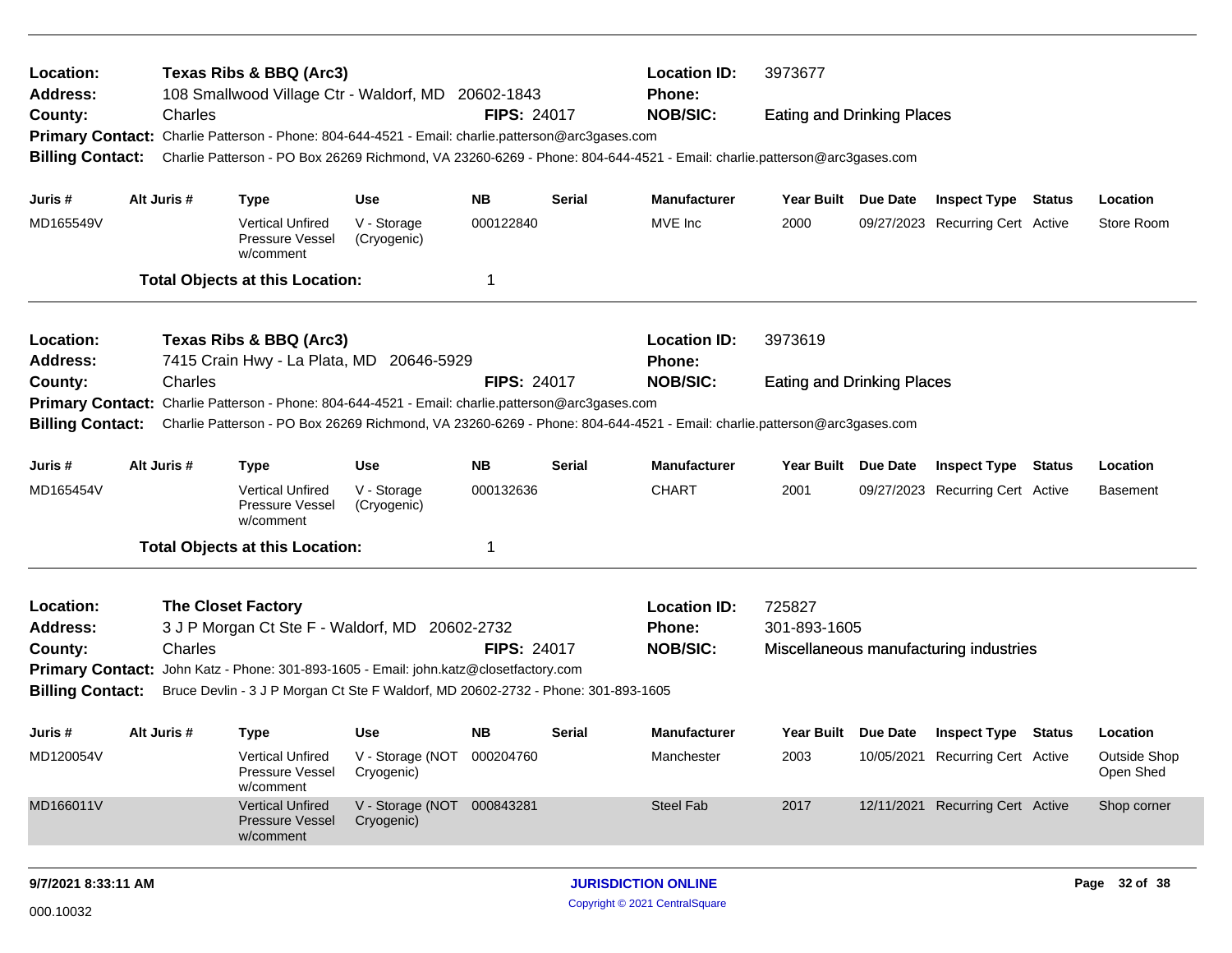| Location:<br>Address:                |             | Three Brothers Italian Restaurant (Arc3)<br>3069 Waldorf Market PI - Waldorf, MD 20603-4872       |                                                       |                    |        | <b>Location ID:</b><br><b>Phone:</b>                                                                                    | 3973688                           |          |                                               |  |                    |  |
|--------------------------------------|-------------|---------------------------------------------------------------------------------------------------|-------------------------------------------------------|--------------------|--------|-------------------------------------------------------------------------------------------------------------------------|-----------------------------------|----------|-----------------------------------------------|--|--------------------|--|
| County:                              | Charles     |                                                                                                   |                                                       | <b>FIPS: 24017</b> |        | <b>NOB/SIC:</b>                                                                                                         | <b>Eating and Drinking Places</b> |          |                                               |  |                    |  |
|                                      |             | Primary Contact: Charlie Patterson - Phone: 804-644-4521 - Email: charlie.patterson@arc3gases.com |                                                       |                    |        |                                                                                                                         |                                   |          |                                               |  |                    |  |
| <b>Billing Contact:</b>              |             |                                                                                                   |                                                       |                    |        | Charlie Patterson - PO Box 26269 Richmond, VA 23260-6269 - Phone: 804-644-4521 - Email: charlie.patterson@arc3gases.com |                                   |          |                                               |  |                    |  |
| Juris #                              | Alt Juris # | <b>Type</b>                                                                                       | Use                                                   | NB.                | Serial | <b>Manufacturer</b>                                                                                                     | Year Built Due Date               |          | <b>Inspect Type Status</b>                    |  | Location           |  |
| MD169497V                            |             | <b>Vertical Unfired</b><br>Pressure Vessel<br>w/comment                                           | V - Storage<br>(Cryogenic)                            | 000126657          |        | MVE Inc                                                                                                                 | 2000                              |          | 05/07/2023 Recurring Cert Active              |  | Outside            |  |
|                                      |             | <b>Total Objects at this Location:</b>                                                            |                                                       | 1                  |        |                                                                                                                         |                                   |          |                                               |  |                    |  |
| Location:                            |             | <b>Thrifty Wash Laundrette</b>                                                                    |                                                       |                    |        | <b>Location ID:</b>                                                                                                     | 1977241                           |          |                                               |  |                    |  |
| <b>Address:</b>                      |             | 4360 Indian Head Hwy - Indian Head, MD 20640-1843                                                 |                                                       |                    |        | Phone:                                                                                                                  |                                   |          |                                               |  |                    |  |
| County:                              | Charles     |                                                                                                   |                                                       | <b>FIPS: 24017</b> |        | <b>NOB/SIC:</b>                                                                                                         | Services, NEC                     |          |                                               |  |                    |  |
| Primary Contact: Tony & Jenny Chen   |             |                                                                                                   |                                                       |                    |        |                                                                                                                         |                                   |          |                                               |  |                    |  |
| <b>Billing Contact:</b>              |             | Tony & Jenny Chen - 4360 Indian Head Hwy Indian Head, MD 20640-1843                               |                                                       |                    |        |                                                                                                                         |                                   |          |                                               |  |                    |  |
| Juris #                              | Alt Juris # | <b>Type</b>                                                                                       | <b>Use</b>                                            | NB.                | Serial | <b>Manufacturer</b>                                                                                                     | <b>Year Built</b>                 | Due Date | <b>Inspect Type Status</b>                    |  | Location           |  |
| MD154289H                            |             | Cast Aluminum                                                                                     | H - Hot Water<br>Supply (Water <=<br>160 psig, 250 F) | 000878230          |        | Laars                                                                                                                   | 2015                              |          | 05/19/2022 Recurring Cert Active              |  | <b>Boiler Room</b> |  |
|                                      |             | <b>Total Objects at this Location:</b>                                                            |                                                       | 1                  |        |                                                                                                                         |                                   |          |                                               |  |                    |  |
| Location:                            |             | <b>Tires Plus - 240644</b>                                                                        |                                                       |                    |        | <b>Location ID:</b>                                                                                                     | 2974383                           |          |                                               |  |                    |  |
| Address:                             |             | 92 Smallwood Dr - Waldorf, MD 20602-3805                                                          |                                                       |                    |        | <b>Phone:</b>                                                                                                           |                                   |          |                                               |  |                    |  |
| County:                              | Charles     |                                                                                                   |                                                       | <b>FIPS: 24017</b> |        | <b>NOB/SIC:</b>                                                                                                         |                                   |          | <b>Repair Shops and Related Services, NEC</b> |  |                    |  |
| Primary Contact: Tires Plus - 240644 |             |                                                                                                   |                                                       |                    |        |                                                                                                                         |                                   |          |                                               |  |                    |  |
|                                      |             |                                                                                                   |                                                       |                    |        | Billing Contact: Elianne Kempsell - 2021 Sunnydale Blvd Clearwater, FL 33765-1202 - Phone: 1-800-269-4424/703-481-2299  |                                   |          |                                               |  |                    |  |
| Juris #                              | Alt Juris # | <b>Type</b>                                                                                       | Use                                                   | NB.                | Serial | <b>Manufacturer</b>                                                                                                     |                                   |          | Year Built Due Date Inspect Type Status       |  | Location           |  |
| MD139613V                            |             | <b>Vertical Unfired</b><br>Pressure Vessel<br>w/comment                                           | V - Storage (NOT 001213828<br>Cryogenic)              |                    |        | Manchester                                                                                                              | 2001                              |          | 06/17/2023 Recurring Cert Active              |  | Rear Shed          |  |
| MD139614V                            |             | <b>Vertical Unfired</b><br>Pressure Vessel                                                        | V - Storage (NOT 001213803<br>Cryogenic)              |                    |        | Manchester                                                                                                              | 2001                              |          | 06/17/2023 Recurring Cert Active              |  | <b>Rear Shed</b>   |  |
| 9/7/2021 8:33:11 AM                  |             |                                                                                                   |                                                       |                    |        | <b>JURISDICTION ONLINE</b>                                                                                              |                                   |          |                                               |  | Page 33 of 38      |  |
| 000.10032                            |             |                                                                                                   |                                                       |                    |        | Copyright © 2021 CentralSquare                                                                                          |                                   |          |                                               |  |                    |  |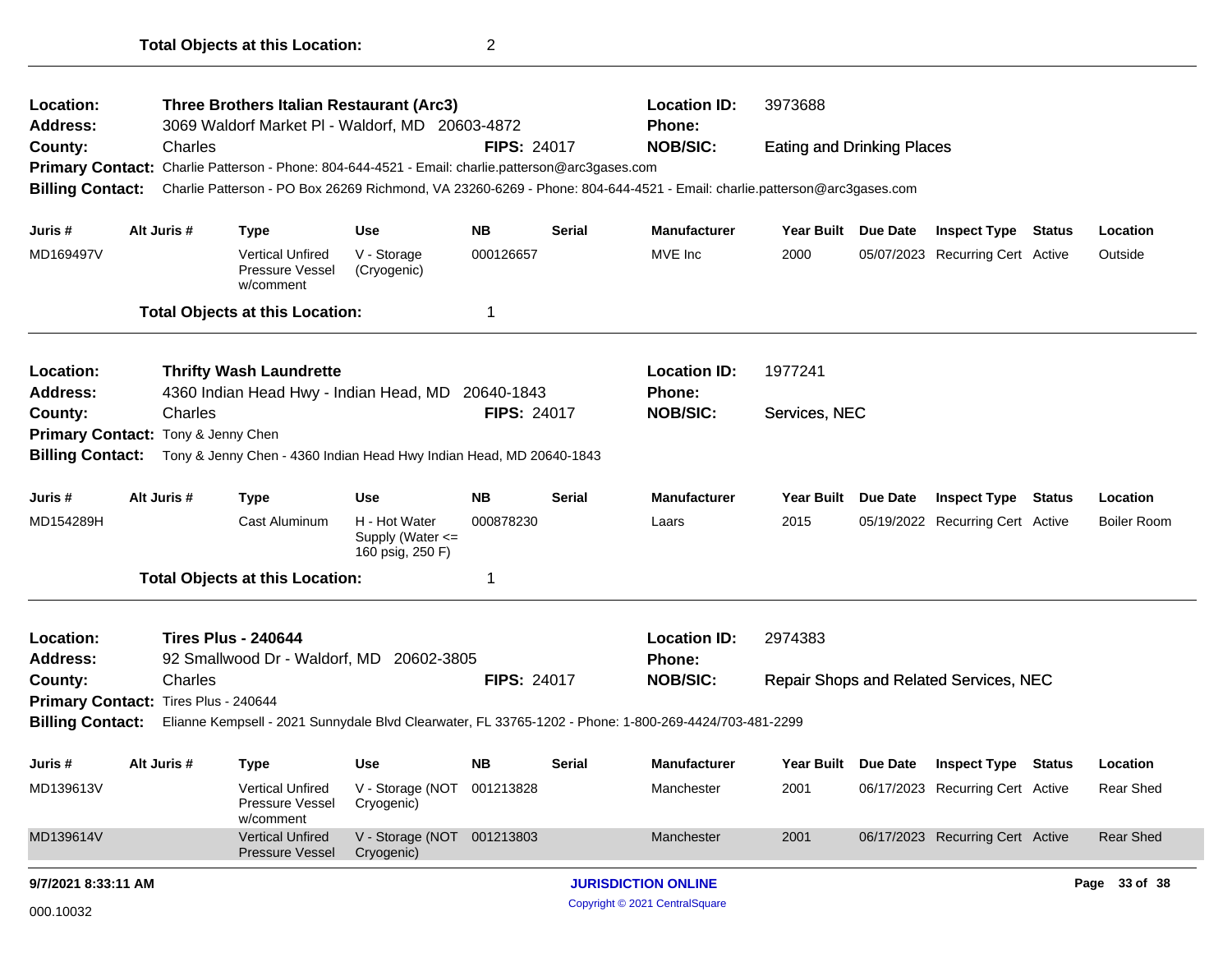| Juris #                 | Alt Juris #                            | <b>Type</b>                                                                 | <b>Use</b>                                              | <b>NB</b>          | <b>Serial</b> | <b>Manufacturer</b>                                                                                                              | Year Built Due Date                 |          | <b>Inspect Type Status</b>       |        | Location           |
|-------------------------|----------------------------------------|-----------------------------------------------------------------------------|---------------------------------------------------------|--------------------|---------------|----------------------------------------------------------------------------------------------------------------------------------|-------------------------------------|----------|----------------------------------|--------|--------------------|
|                         |                                        | w/comment                                                                   |                                                         |                    |               |                                                                                                                                  |                                     |          |                                  |        |                    |
|                         |                                        | <b>Total Objects at this Location:</b>                                      |                                                         | $\overline{2}$     |               |                                                                                                                                  |                                     |          |                                  |        |                    |
| Location:               |                                        | <b>U.S. Postal Service</b>                                                  |                                                         |                    |               | <b>Location ID:</b>                                                                                                              | 727371                              |          |                                  |        |                    |
| <b>Address:</b>         |                                        | 12179 Rock Point Rd - Newburg, MD 20664-9998                                |                                                         |                    |               | <b>Phone:</b>                                                                                                                    |                                     |          |                                  |        |                    |
| County:                 | Charles                                |                                                                             |                                                         | <b>FIPS: 24017</b> |               | <b>NOB/SIC:</b>                                                                                                                  | <b>United States Postal Service</b> |          |                                  |        |                    |
| <b>Primary Contact:</b> |                                        | Jean Wedding - Phone: 301-259-2800/301-259-2314 - Email: kevwedding@aol.com |                                                         |                    |               |                                                                                                                                  |                                     |          |                                  |        |                    |
| <b>Billing Contact:</b> |                                        |                                                                             |                                                         |                    |               | Jean Wedding - PO Box 96 Newburg, MD 20664-0096 - Phone: 301-259-2800/301-259-2314 - Email: kevwedding@aol.com                   |                                     |          |                                  |        |                    |
| Juris #                 | Alt Juris #                            | <b>Type</b>                                                                 | <b>Use</b>                                              | <b>NB</b>          | <b>Serial</b> | <b>Manufacturer</b>                                                                                                              | Year Built                          | Due Date | <b>Inspect Type</b>              | Status | Location           |
| MD059984H               |                                        | Cast Iron                                                                   | H - Hot Water<br>Heat (Water $\leq$<br>160 psig, 250 F) | CI                 |               | Aldrich                                                                                                                          | 1961                                |          | 02/08/2022 Recurring Cert Active |        | <b>Boiler Room</b> |
|                         |                                        | <b>Total Objects at this Location:</b>                                      |                                                         | 1                  |               |                                                                                                                                  |                                     |          |                                  |        |                    |
| Location:               |                                        | <b>Wal-Mart Store - 1717</b>                                                |                                                         |                    |               | <b>Location ID:</b>                                                                                                              | 3903789                             |          |                                  |        |                    |
| <b>Address:</b>         |                                        | 11930 Acton Ln - Waldorf, MD 20601-3689                                     |                                                         |                    |               | Phone:                                                                                                                           |                                     |          |                                  |        |                    |
| County:                 | Charles                                |                                                                             |                                                         | <b>FIPS: 24017</b> |               | <b>NOB/SIC:</b>                                                                                                                  | <b>Variety Stores</b>               |          |                                  |        |                    |
|                         | Primary Contact: Wal-Mart Store - 1717 |                                                                             |                                                         |                    |               |                                                                                                                                  |                                     |          |                                  |        |                    |
| <b>Billing Contact:</b> |                                        |                                                                             |                                                         |                    |               | Licensing Department - 8725 Rosehill Rd Ste 450 Lenexa, KS 66215-4611 - Phone: 877-829-5505 - Email: walmartepmsupport@aptim.com |                                     |          |                                  |        |                    |
| Juris #                 | Alt Juris #                            | <b>Type</b>                                                                 | <b>Use</b>                                              | <b>NB</b>          | <b>Serial</b> | <b>Manufacturer</b>                                                                                                              | Year Built Due Date                 |          | <b>Inspect Type Status</b>       |        | Location           |
| MD161673V               |                                        | <b>Horizontal Unfired</b><br>Pressure Vessel<br>w/comment                   | V - Storage (NOT<br>Cryogenic)                          | 000031477          |               | <b>HENRY</b>                                                                                                                     | 2010                                |          | 09/11/2022 Recurring Cert Active |        | Roof               |
| MD161674V               |                                        | <b>Horizontal Unfired</b><br><b>Pressure Vessel</b><br>w/comment            | V - Storage (NOT 000031474<br>Cryogenic)                |                    |               | <b>HENRY</b>                                                                                                                     | 2010                                |          | 09/11/2022 Recurring Cert Active |        | Roof               |
|                         |                                        | <b>Total Objects at this Location:</b>                                      |                                                         | 2                  |               |                                                                                                                                  |                                     |          |                                  |        |                    |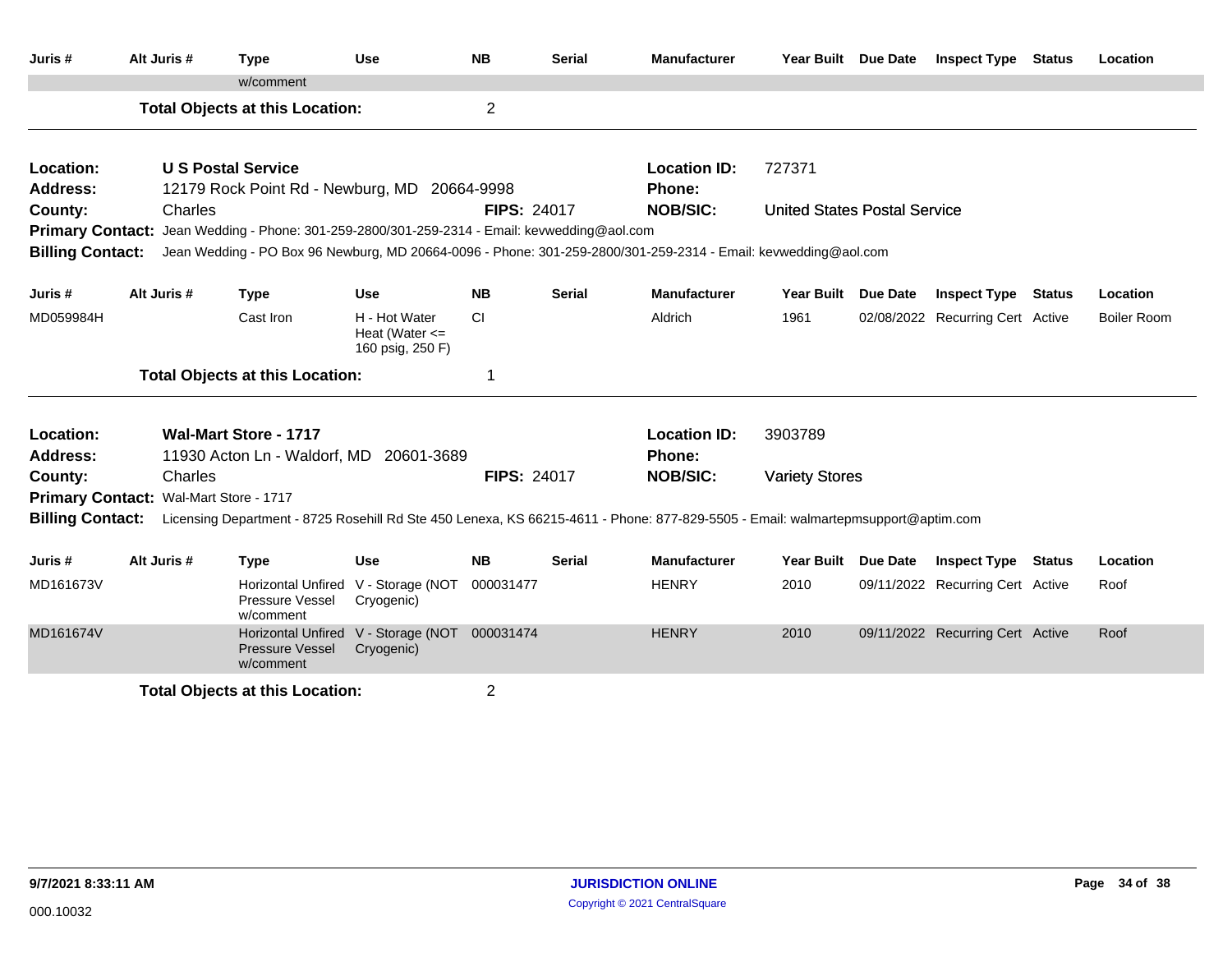| Location:<br><b>Address:</b>       | <b>Wal-Mart Store 2853</b><br>40 Drury Dr - La Plata, MD 20646-4220 |                                                                                                                                             |                                          |                    |               | <b>Location ID:</b><br><b>Phone:</b>                                                                                                                                            | 1591280             |  |                                                  |  |                                                                        |
|------------------------------------|---------------------------------------------------------------------|---------------------------------------------------------------------------------------------------------------------------------------------|------------------------------------------|--------------------|---------------|---------------------------------------------------------------------------------------------------------------------------------------------------------------------------------|---------------------|--|--------------------------------------------------|--|------------------------------------------------------------------------|
| County:<br><b>Billing Contact:</b> | Charles                                                             | Primary Contact: APTIM (MD) - Phone: 877-829-5505 - Email: walmartepmsupport@aptim.com                                                      |                                          | <b>FIPS: 24017</b> |               | <b>NOB/SIC:</b><br><b>Department Stores</b><br>Licensing Department - 8725 Rosehill Rd Ste 450 Lenexa, KS 66215-4611 - Phone: 877-829-5505 - Email: walmartepmsupport@aptim.com |                     |  |                                                  |  |                                                                        |
| Juris #                            | Alt Juris #                                                         | <b>Type</b>                                                                                                                                 | <b>Use</b>                               | <b>NB</b>          | <b>Serial</b> | <b>Manufacturer</b>                                                                                                                                                             | Year Built Due Date |  | <b>Inspect Type Status</b>                       |  | Location                                                               |
| MD137090V                          |                                                                     | <b>Vertical Unfired</b><br>Pressure Vessel<br>w/comment                                                                                     | V - Storage (NOT<br>Cryogenic)           | 000567149          |               | <b>Steel Fab</b>                                                                                                                                                                | 2009                |  | 12/07/2022 Recurring Cert Active                 |  | Storage area                                                           |
|                                    |                                                                     | <b>Total Objects at this Location:</b>                                                                                                      |                                          | 1                  |               |                                                                                                                                                                                 |                     |  |                                                  |  |                                                                        |
| Location:                          |                                                                     | <b>Waldorf Chevrolet Cadillac</b>                                                                                                           |                                          |                    |               | <b>Location ID:</b>                                                                                                                                                             | 715489              |  |                                                  |  |                                                                        |
| <b>Address:</b>                    |                                                                     | 2298 Crain Hwy - Waldorf, MD 20601-3145                                                                                                     |                                          |                    | Phone:        | 301-645-7000                                                                                                                                                                    |                     |  |                                                  |  |                                                                        |
| County:                            | Charles                                                             |                                                                                                                                             |                                          | <b>FIPS: 24017</b> |               | <b>NOB/SIC:</b>                                                                                                                                                                 |                     |  | Automotive dealers and gasoline service stations |  |                                                                        |
| <b>Primary Contact:</b>            |                                                                     | Donna Bumgardner - Phone: 301-645-7000 - Cell: 240-299-9075 - Email: pnoel@waldorfchevycadillac.com                                         |                                          |                    |               |                                                                                                                                                                                 |                     |  |                                                  |  |                                                                        |
| <b>Billing Contact:</b>            |                                                                     | Donna Bumgardner - 2298 Crain Hwy Waldorf, MD 20601-3145 - Phone: 301-645-7000 - Cell: 240-299-9075 - Email: pnoel@waldorfchevycadillac.com |                                          |                    |               |                                                                                                                                                                                 |                     |  |                                                  |  |                                                                        |
| Juris #                            | Alt Juris #                                                         | <b>Type</b>                                                                                                                                 | <b>Use</b>                               | NB.                | Serial        | <b>Manufacturer</b>                                                                                                                                                             | Year Built Due Date |  | <b>Inspect Type Status</b>                       |  | Location                                                               |
| MD035850V                          |                                                                     | <b>Vertical Unfired</b><br>Pressure Vessel<br>w/comment                                                                                     | V - Storage (NOT<br>Cryogenic)           | 000778627          |               | <b>Buckeye</b>                                                                                                                                                                  | 1987                |  | 08/17/2022 Recurring Cert Active                 |  | Parts Dept                                                             |
| MD074285V                          |                                                                     | <b>Vertical Unfired</b><br><b>Pressure Vessel</b><br>w/comment                                                                              | V - Storage (NOT 000900875<br>Cryogenic) |                    |               | <b>Buckeye</b>                                                                                                                                                                  | 1989                |  | 08/17/2022 Recurring Cert Active                 |  | <b>Across Street</b><br><b>Brown Bldg</b>                              |
| MD136532V                          |                                                                     | <b>Vertical Unfired</b><br>Pressure Vessel<br>w/comment                                                                                     | V - Storage (NOT 000591199<br>Cryogenic) |                    |               | Steel                                                                                                                                                                           | 2009                |  | 08/17/2022 Recurring Cert Active                 |  | Parts Dept.                                                            |
| MD162074V                          |                                                                     | <b>Vertical Unfired</b><br><b>Pressure Vessel</b><br>w/comment                                                                              | V - Storage (NOT 000670967<br>Cryogenic) |                    |               | Morganton                                                                                                                                                                       | 2017                |  | 10/24/2022 Recurring Cert Active                 |  | Room Recom<br><b>Shop Across</b><br><b>Street Brown</b><br><b>Bldg</b> |
|                                    |                                                                     | <b>Total Objects at this Location:</b>                                                                                                      |                                          | 4                  |               |                                                                                                                                                                                 |                     |  |                                                  |  |                                                                        |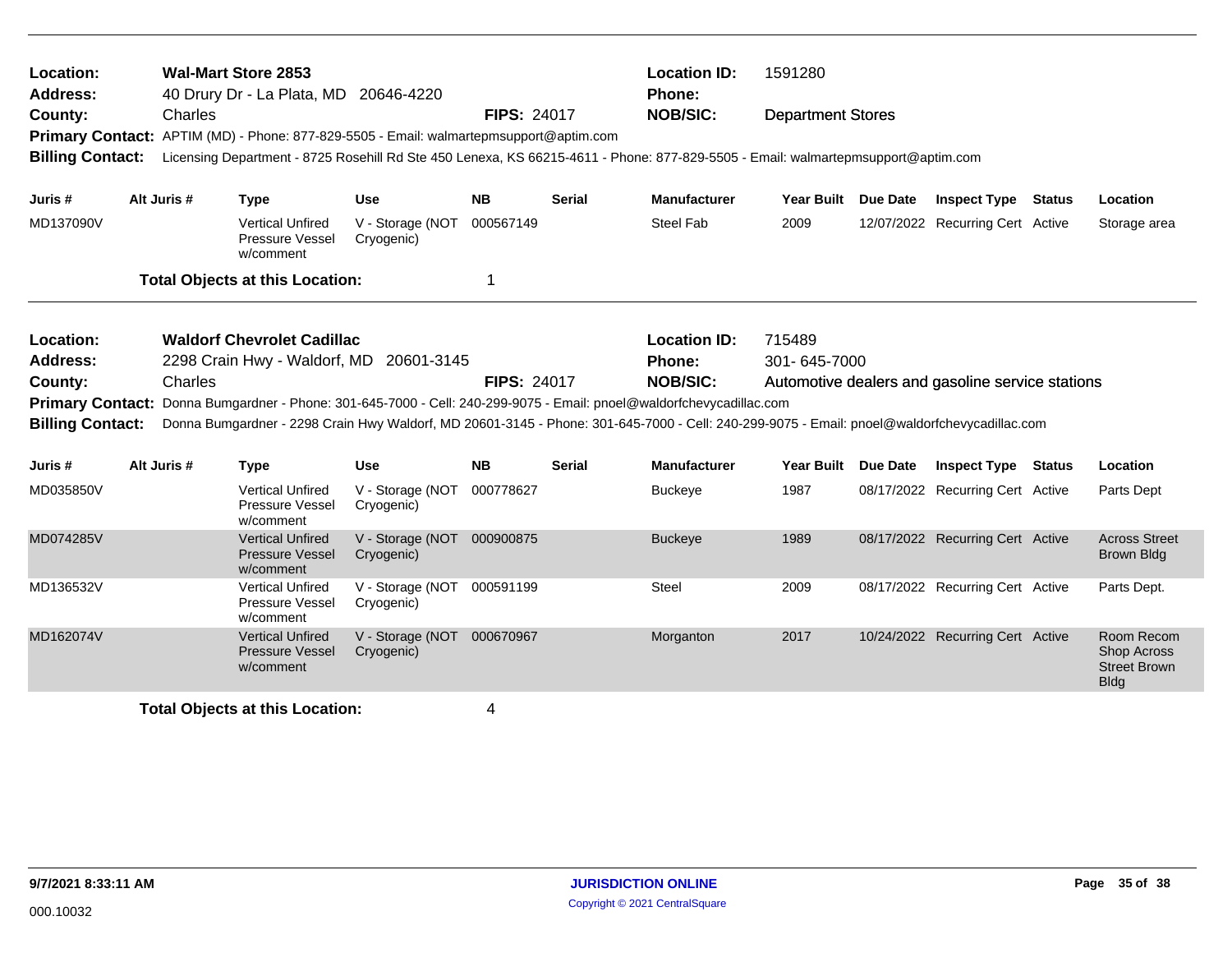| Location:<br><b>Waldorf Dodge</b><br>2294 Crain Hwy - Waldorf, MD 20601-3145<br><b>Address:</b><br>Charles<br>County:<br>Primary Contact: Wes Eliot - Phone: 240-427-1330<br><b>Billing Contact:</b><br>Wes Eliot - 2294 Crain Hwy Waldorf, MD 20601-3145 - Phone: 240-427-1330 |             |                      |                                                                |                                                                      |                    | <b>FIPS: 24017</b> | <b>Location ID:</b><br>Phone:<br><b>NOB/SIC:</b>                                                 | 3757898             |          |                                               |                    |
|---------------------------------------------------------------------------------------------------------------------------------------------------------------------------------------------------------------------------------------------------------------------------------|-------------|----------------------|----------------------------------------------------------------|----------------------------------------------------------------------|--------------------|--------------------|--------------------------------------------------------------------------------------------------|---------------------|----------|-----------------------------------------------|--------------------|
| Juris #                                                                                                                                                                                                                                                                         | Alt Juris # |                      | <b>Type</b>                                                    | Use                                                                  | NΒ                 | Serial             | <b>Manufacturer</b>                                                                              | Year Built Due Date |          | <b>Inspect Type Status</b>                    | Location           |
| MD106897V                                                                                                                                                                                                                                                                       |             |                      | <b>Vertical Unfired</b><br><b>Pressure Vessel</b><br>w/comment | V - Storage (NOT<br>Cryogenic)                                       | 000548984          |                    | Manchester                                                                                       | 1998                |          | 01/20/2023 Recurring Cert Active              | Outside            |
|                                                                                                                                                                                                                                                                                 |             |                      | <b>Total Objects at this Location:</b>                         |                                                                      | 1                  |                    |                                                                                                  |                     |          |                                               |                    |
| Location:<br><b>Address:</b>                                                                                                                                                                                                                                                    |             | <b>Waldorf Honda</b> |                                                                | 2450 Crain Hwy - Waldorf, MD 20601-3143                              |                    |                    | <b>Location ID:</b><br><b>Phone:</b>                                                             | 1250206             |          |                                               |                    |
| County:                                                                                                                                                                                                                                                                         |             | Charles              |                                                                |                                                                      | <b>FIPS: 24017</b> |                    | <b>NOB/SIC:</b>                                                                                  |                     |          | <b>Repair Shops and Related Services, NEC</b> |                    |
| <b>Primary Contact:</b>                                                                                                                                                                                                                                                         |             |                      | Jason Ruslander - Phone: 301-843-8700                          |                                                                      |                    |                    |                                                                                                  |                     |          |                                               |                    |
| <b>Billing Contact:</b>                                                                                                                                                                                                                                                         |             |                      |                                                                | - 2440 Crain Hwy Waldorf, MD 20601-3143 - Phone: 301 843-2400        |                    |                    |                                                                                                  |                     |          |                                               |                    |
| Juris #                                                                                                                                                                                                                                                                         | Alt Juris # |                      | <b>Type</b>                                                    | <b>Use</b>                                                           | <b>NB</b>          | Serial             | <b>Manufacturer</b>                                                                              | <b>Year Built</b>   | Due Date | <b>Inspect Type Status</b>                    | Location           |
| MD120073V                                                                                                                                                                                                                                                                       |             |                      | Pressure Vessel<br>w/comment                                   | Horizontal Unfired V - Storage (NOT<br>Cryogenic)                    | 000550328          |                    | Manchester                                                                                       | 1998                |          | 06/15/2022 Recurring Cert Active              | Shed               |
|                                                                                                                                                                                                                                                                                 |             |                      | <b>Total Objects at this Location:</b>                         |                                                                      | 1                  |                    |                                                                                                  |                     |          |                                               |                    |
| Location:<br><b>Address:</b>                                                                                                                                                                                                                                                    |             |                      | <b>Waldorf Laundromat</b>                                      | 3530 Leonardtown Rd - Waldorf, MD 20601-3628                         |                    |                    | <b>Location ID:</b><br>Phone:                                                                    | 4074127             |          |                                               |                    |
| County:                                                                                                                                                                                                                                                                         |             | Charles              |                                                                |                                                                      | <b>FIPS: 24017</b> |                    | <b>NOB/SIC:</b>                                                                                  |                     |          | Power Laundries, Family and Commercial        |                    |
|                                                                                                                                                                                                                                                                                 |             |                      |                                                                | Primary Contact: Lia Chan - Phone: 301 843 8318 - Cell: 301 512 6231 |                    |                    |                                                                                                  |                     |          |                                               |                    |
| <b>Billing Contact:</b>                                                                                                                                                                                                                                                         |             |                      |                                                                |                                                                      |                    |                    | Lia Chan - 3530 Leonardtown Rd Waldorf, MD 20601-3628 - Phone: 301 843 8318 - Cell: 301 512 6231 |                     |          |                                               |                    |
| Juris #                                                                                                                                                                                                                                                                         | Alt Juris # |                      | <b>Type</b>                                                    | Use                                                                  | <b>NB</b>          | Serial             | <b>Manufacturer</b>                                                                              | Year Built Due Date |          | <b>Inspect Type Status</b>                    | Location           |
| MD169501H                                                                                                                                                                                                                                                                       |             |                      | <b>Vertical Water</b><br>Tube                                  | H - Hot Water<br>Heat (Water $\leq$<br>160 psig, 250 F)              | 000058466          |                    | A O Smith                                                                                        | 2000                |          | 05/27/2023 Recurring Cert Active              | <b>Boiler Room</b> |
| MD169502H                                                                                                                                                                                                                                                                       |             |                      | <b>Vertical Water</b><br>Tube                                  | H - Hot Water<br>Heat (Water $\leq$<br>160 psig, 250 F)              | 000057995          |                    | A O Smith                                                                                        | 2000                |          | 05/27/2023 Recurring Cert Active              | <b>Boiler Room</b> |
| 9/7/2021 8:33:11 AM                                                                                                                                                                                                                                                             |             |                      |                                                                |                                                                      |                    |                    | <b>JURISDICTION ONLINE</b>                                                                       |                     |          |                                               | Page 36 of 38      |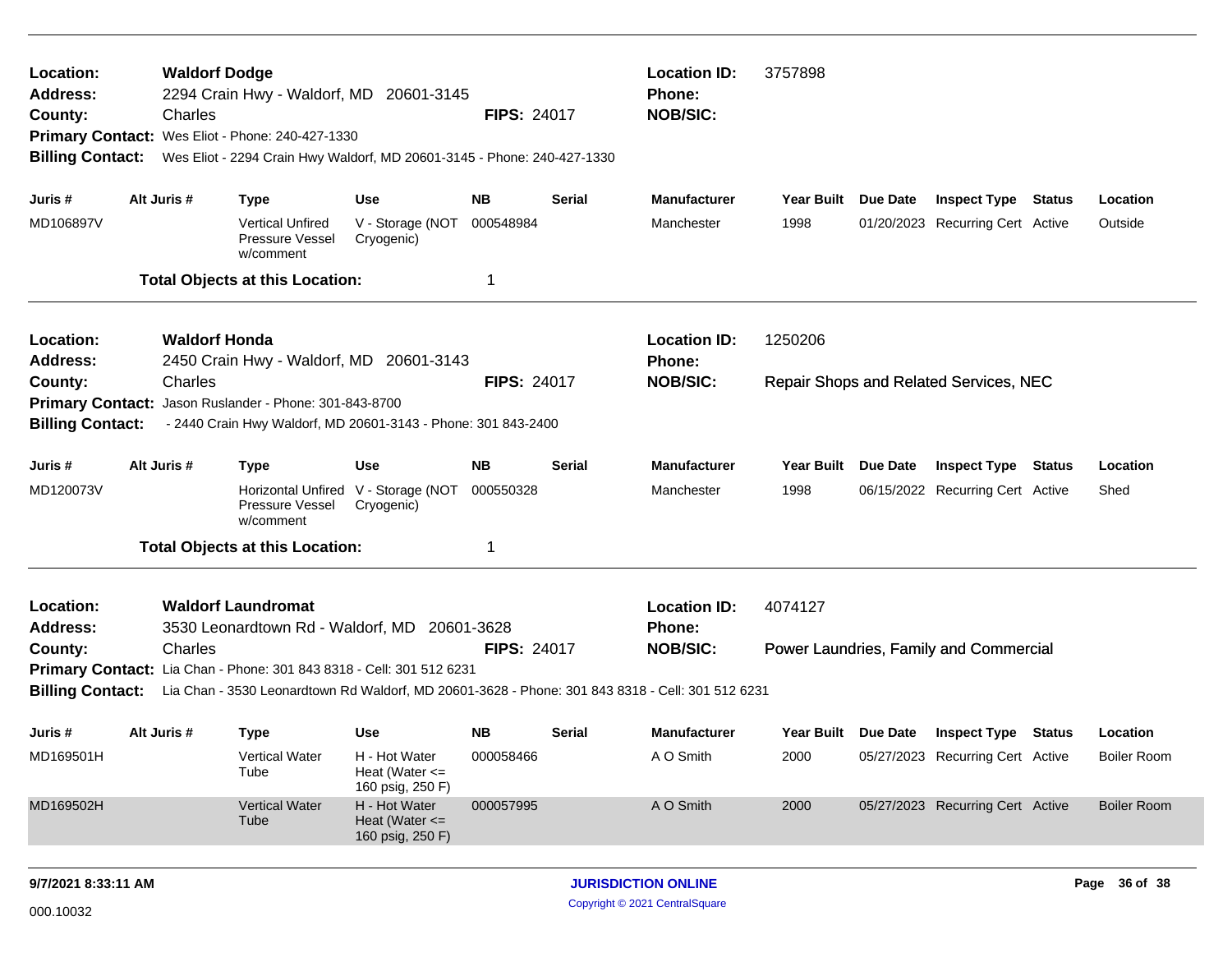| 9/7/2021 8:33:11 AM                                |             |         |                                                                |                            |                    |               | <b>JURISDICTION ONLINE</b>                                                                                                                      |                                   |  |                                  |  | Page 37 of 38 |
|----------------------------------------------------|-------------|---------|----------------------------------------------------------------|----------------------------|--------------------|---------------|-------------------------------------------------------------------------------------------------------------------------------------------------|-----------------------------------|--|----------------------------------|--|---------------|
|                                                    |             |         | <b>Total Objects at this Location:</b>                         |                            | $\mathbf 1$        |               |                                                                                                                                                 |                                   |  |                                  |  |               |
| MD166063V                                          |             |         | <b>Vertical Unfired</b><br><b>Pressure Vessel</b><br>w/comment | V - Storage<br>(Cryogenic) | 000019937          |               | Taylor-Wharton                                                                                                                                  | 1994                              |  | 01/14/2022 Recurring Cert Active |  | Kitchen       |
| Juris #                                            | Alt Juris # |         | Type                                                           | <b>Use</b>                 | <b>NB</b>          | <b>Serial</b> | <b>Manufacturer</b>                                                                                                                             | Year Built Due Date               |  | <b>Inspect Type Status</b>       |  | Location      |
| <b>Billing Contact:</b>                            |             |         |                                                                |                            |                    |               | Bulk Tank Service Dept. - PO Box 5507 Rockville, MD 20855-0507 - Phone: 240-493-8405 - Cell: 301-252-0742 - Email: DFranovich@RobertsOxygen.com |                                   |  |                                  |  |               |
|                                                    |             |         |                                                                |                            |                    |               | Primary Contact: Roberts Oxygen Company (MD) - Phone: 240-493-8405 - Cell: 301-252-0742 - Email: DFranovich@RobertsOxygen.com                   |                                   |  |                                  |  |               |
| County:                                            |             | Charles |                                                                |                            | <b>FIPS: 24017</b> |               | <b>NOB/SIC:</b>                                                                                                                                 | <b>Eating and Drinking Places</b> |  |                                  |  |               |
| <b>Address:</b>                                    |             |         | 6293 Crain Hwy - La Plata, MD 20646-4266                       |                            |                    |               | <b>Phone:</b>                                                                                                                                   |                                   |  |                                  |  |               |
| Location:                                          |             |         | <b>Wendy's (Roberts Oxygen)</b>                                |                            |                    |               | <b>Location ID:</b>                                                                                                                             | 3969017                           |  |                                  |  |               |
|                                                    |             |         | <b>Total Objects at this Location:</b>                         |                            | 1                  |               |                                                                                                                                                 |                                   |  |                                  |  |               |
| MD164913V                                          |             |         | <b>Vertical Unfired</b><br><b>Pressure Vessel</b><br>w/comment | V - Storage<br>(Cryogenic) | 000016719          |               | Taylor-Wharton                                                                                                                                  | 1993                              |  | 09/05/2023 Recurring Cert Active |  | Kitchen       |
| Juris #                                            | Alt Juris # |         | <b>Type</b>                                                    | <b>Use</b>                 | <b>NB</b>          | Serial        | <b>Manufacturer</b>                                                                                                                             | Year Built Due Date               |  | <b>Inspect Type Status</b>       |  | Location      |
| <b>Billing Contact:</b>                            |             |         |                                                                |                            |                    |               | Bulk Tank Service Dept. - PO Box 5507 Rockville, MD 20855-0507 - Phone: 240-493-8405 - Cell: 301-252-0742 - Email: DFranovich@RobertsOxygen.com |                                   |  |                                  |  |               |
| <b>Primary Contact:</b>                            |             |         |                                                                |                            |                    |               | Roberts Oxygen Company (MD) - Phone: 240-493-8405 - Cell: 301-252-0742 - Email: DFranovich@RobertsOxygen.com                                    |                                   |  |                                  |  |               |
| County:                                            |             | Charles |                                                                |                            | <b>FIPS: 24017</b> |               | <b>NOB/SIC:</b>                                                                                                                                 | <b>Eating and Drinking Places</b> |  |                                  |  |               |
| <b>Address:</b>                                    |             |         | 3355 Leonardtown Rd - Waldorf, MD 20601-3616                   |                            |                    |               | <b>Phone:</b>                                                                                                                                   |                                   |  |                                  |  |               |
| Location:                                          |             |         | <b>Wendy's (Roberts Oxygen)</b>                                |                            |                    |               | <b>Location ID:</b>                                                                                                                             | 3969021                           |  |                                  |  |               |
|                                                    |             |         | <b>Total Objects at this Location:</b>                         |                            | 1                  |               |                                                                                                                                                 |                                   |  |                                  |  |               |
| MD164897V                                          |             |         | <b>Vertical Unfired</b><br>Pressure Vessel<br>w/comment        | V - Storage<br>(Cryogenic) | 000015134          |               | Taylor-Wharton                                                                                                                                  | 1993                              |  | 09/05/2023 Recurring Cert Active |  | Outside       |
| Juris #                                            | Alt Juris # |         | <b>Type</b>                                                    | <b>Use</b>                 | <b>NB</b>          | <b>Serial</b> | <b>Manufacturer</b>                                                                                                                             | Year Built Due Date               |  | <b>Inspect Type Status</b>       |  | Location      |
| <b>Primary Contact:</b><br><b>Billing Contact:</b> |             |         |                                                                |                            |                    |               | Bulk Tank Service Dept. - PO Box 5507 Rockville, MD 20855-0507 - Phone: 240-493-8405 - Cell: 301-252-0742 - Email: DFranovich@RobertsOxygen.com |                                   |  |                                  |  |               |
| County:                                            |             | Charles |                                                                |                            | <b>FIPS: 24017</b> |               | <b>NOB/SIC:</b><br>Roberts Oxygen Company (MD) - Phone: 240-493-8405 - Cell: 301-252-0742 - Email: DFranovich@RobertsOxygen.com                 | <b>Eating and Drinking Places</b> |  |                                  |  |               |
| <b>Address:</b>                                    |             |         | 3005 Crain Hwy - Waldorf, MD                                   | 20601-2937                 |                    |               | <b>Phone:</b>                                                                                                                                   |                                   |  |                                  |  |               |
| <b>Wendy's (Roberts Oxygen)</b><br>Location:       |             |         |                                                                | <b>Location ID:</b>        |                    |               | 3969025                                                                                                                                         |                                   |  |                                  |  |               |